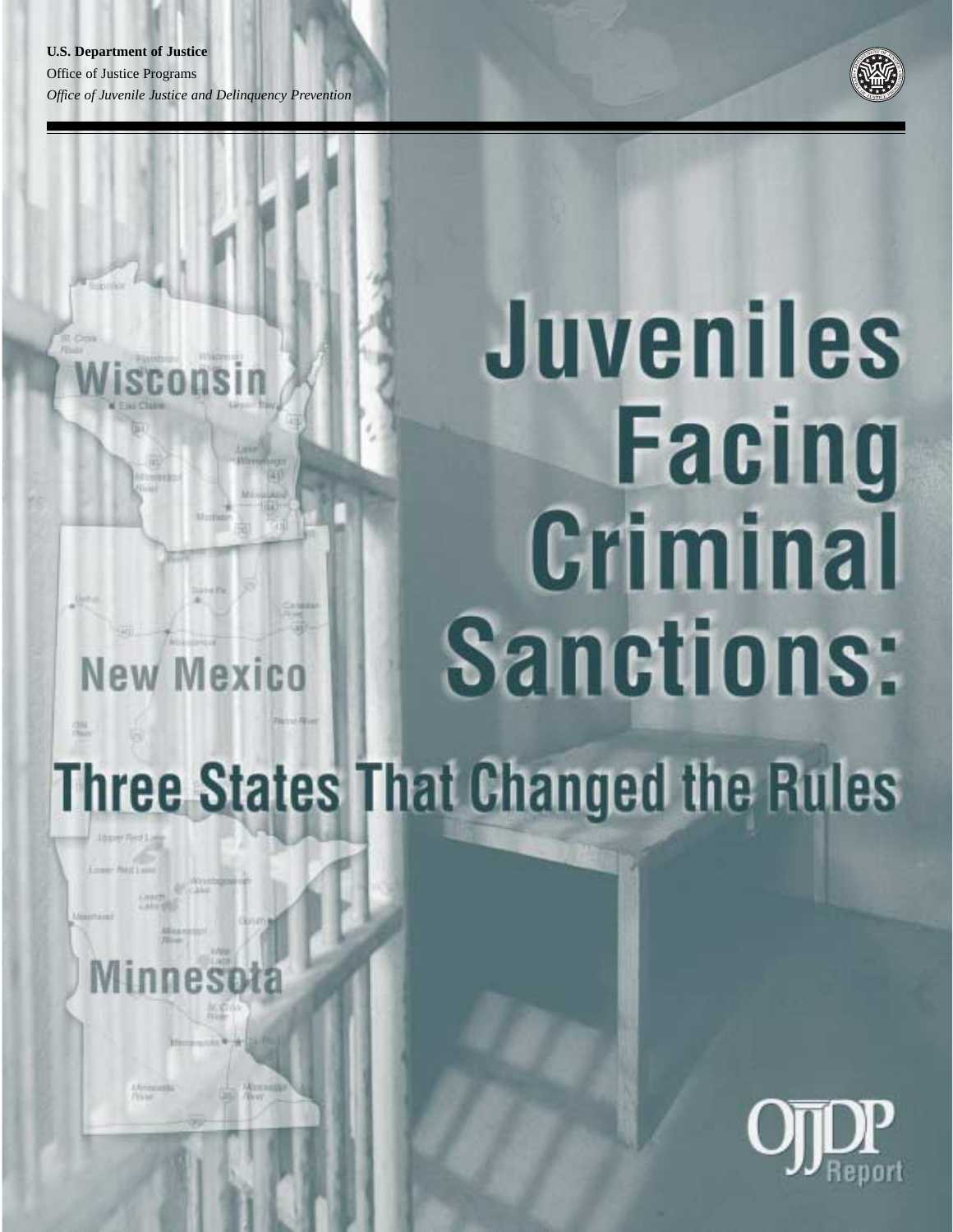## Office of Juvenile Justice and Delinquency Prevention

The Office of Juvenile Justice and Delinquency Prevention (OJJDP) was established by the President and Congress through the Juvenile Justice and Delinquency Prevention (JJDP) Act of 1974, Public Law 93–415, as amended. Located within the Office of Justice Programs of the U.S. Department of Justice, OJJDP's goal is to provide national leadership in addressing the issues of juvenile delinquency and improving juvenile justice.

OJJDP sponsors a broad array of research, program, and training initiatives to improve the juvenile justice system as a whole, as well as to benefit individual youth-serving agencies. These initiatives are carried out by seven components within OJJDP, described below.

**Research and Program Development Division** develops knowledge on national trends in juvenile delinquency; supports a program for data collection and information sharing that incorporates elements of statistical and systems development; identifies how delinquency develops and the best methods for its prevention, intervention, and treatment; and analyzes practices and trends in the juvenile justice system.

**Training and Technical Assistance Division** provides juvenile justice training and technical assistance to Federal, State, and local governments; law enforcement, judiciary, and corrections personnel; and private agencies, educational institutions, and community organizations.

**Special Emphasis Division** provides discretionary funds to public and private agencies, organizations, and individuals to replicate tested approaches to delinquency prevention, treatment, and control in such pertinent areas as chronic juvenile offenders, community-based sanctions, and the disproportionate representation of minorities in the juvenile justice system.

**State Relations and Assistance Division** supports collaborative efforts by States to carry out the mandates of the JJDP Act by providing formula grant funds to States; furnishing technical assistance to States, local governments, and private agencies; and monitoring State compliance with the JJDP Act.

**Information Dissemination Unit** produces and distributes information resources on juvenile justice research, training, and programs and coordinates the Office's program planning and competitive award activities. Information that meets the needs of juvenile justice professionals and policymakers is provided through print and online publications, videotapes, CD–ROM's, electronic listservs, and the Office's Web site. As part of the program planning and award process, IDU develops priorities, publishes solicitations and application kits for funding opportunities, and facilitates the peer review process for discretionary funding awards.

**Concentration of Federal Efforts Program** promotes interagency cooperation and coordination among Federal agencies with responsibilities in the area of juvenile justice. The program primarily carries out this responsibility through the Coordinating Council on Juvenile Justice and Delinquency Prevention, an independent body within the executive branch that was established by Congress through the JJDP Act.

**Missing and Exploited Children's Program** seeks to promote effective policies and procedures for addressing the problem of missing and exploited children. Established by the Missing Children's Assistance Act of 1984, the program provides funds for a variety of activities to support and coordinate a network of resources such as the National Center for Missing and Exploited Children; training and technical assistance to a network of 47 State clearinghouses, nonprofit organizations, law enforcement personnel, and attorneys; and research and demonstration programs.

The mission of OJJDP is to provide national leadership, coordination, and resources to prevent juvenile victimization and respond appropriately to juvenile delinquency. This is accomplished through developing and implementing prevention programs and a juvenile justice system that protects the public safety, holds juvenile offenders accountable, and provides treatment and rehabilitative services based on the needs of each individual juvenile.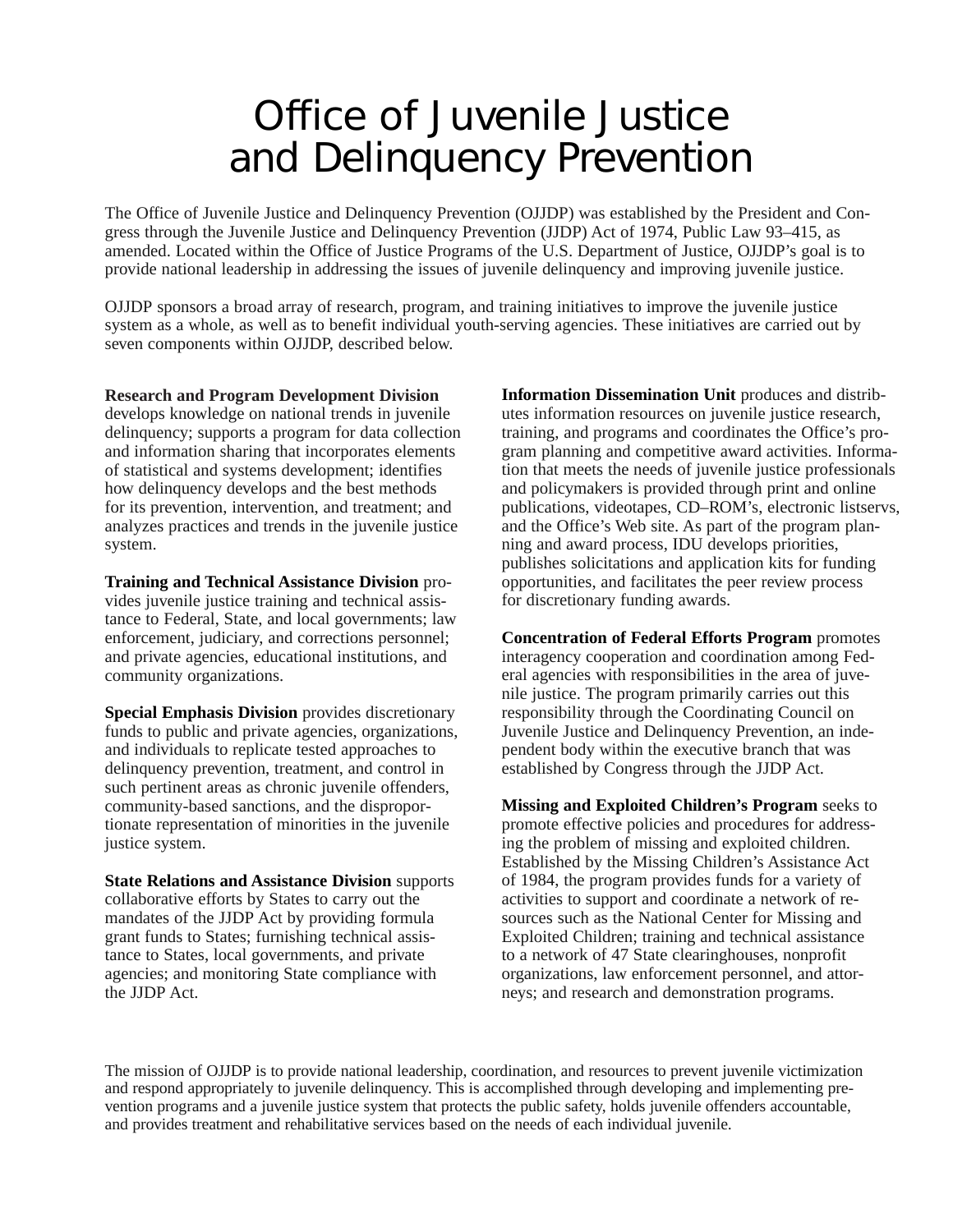## Juveniles Facing Criminal Sanctions: Three States That Changed the Rules

**Report**



**Patricia Torbet Patrick Griffin Hunter Hurst, Jr. Lynn Ryan MacKenzie, Ph.D. National Center for Juvenile Justice**

John J. Wilson, Acting Administrator Office of Juvenile Justice and Delinquency Prevention

April 2000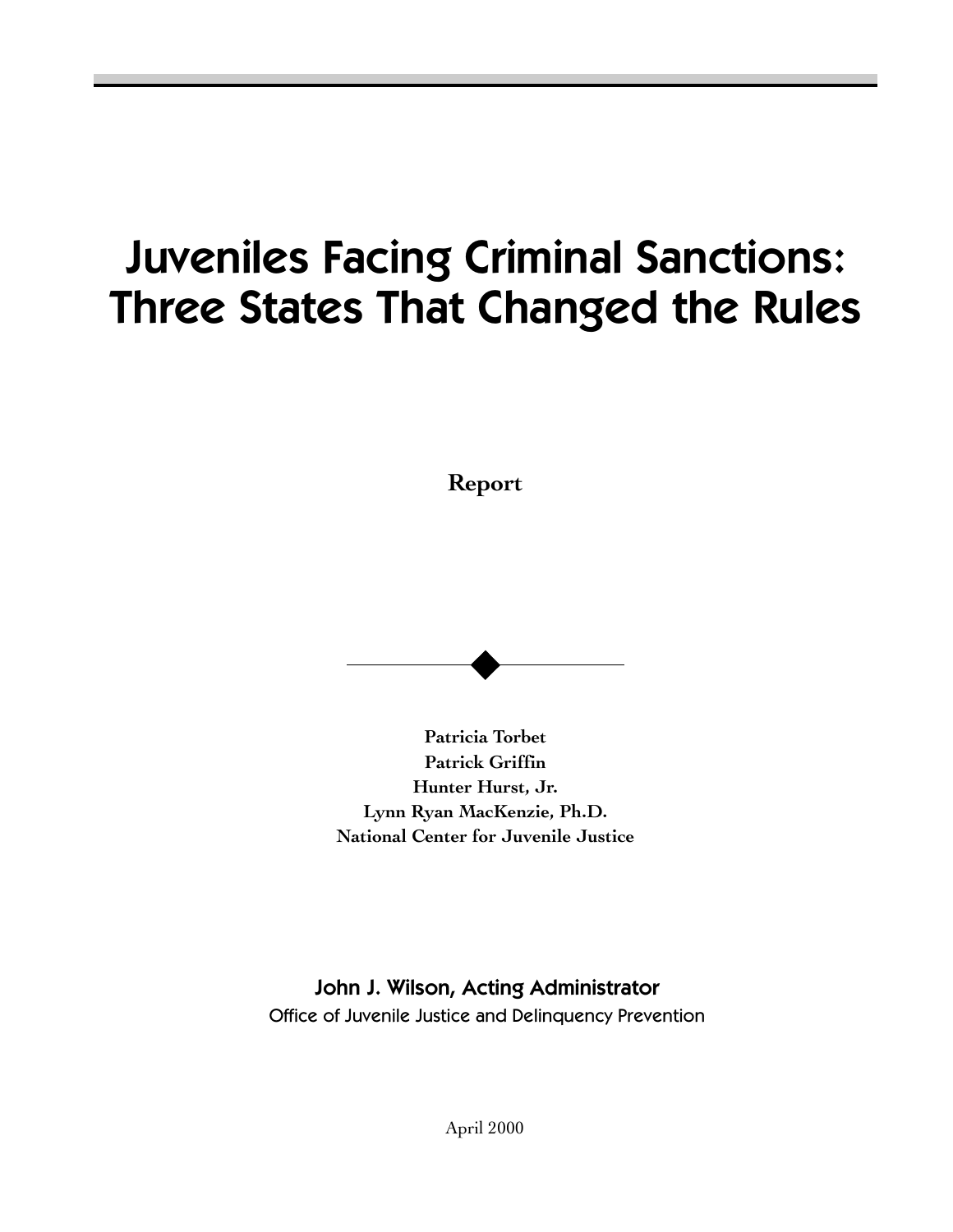**U.S. Department of Justice Office of Justice Programs Office of Juvenile Justice and Delinquency Prevention** 810 Seventh Street NW. Washington, DC 20531

#### **Janet Reno**

*Attorney General*

**Daniel Marcus** *Acting Associate Attorney General*

**Mary Lou Leary** *Acting Assistant Attorney General*

#### **John J. Wilson**

*Acting Administrator* Office of Juvenile Justice and Delinquency Prevention

This Report was prepared by the National Center for Juvenile Justice, the research division of the National Council of Juvenile and Family Court Judges, and was supported by cooperative agreement number 95–JN–FX–K003 with the Office of Juvenile Justice and Delinquency Prevention (OJJDP), Office of Justice Programs, U.S. Department of Justice.

Points of view or opinions expressed in this document are those of the authors and do not necessarily represent the official position or policies of OJJDP or the U.S. Department of Justice.

Copyright 2000, National Center for Juvenile Justice, 710 Fifth Avenue, Pittsburgh, PA 15219–3000, 412–227–6950.

Cover photograph copyright © 2000 PhotoDisc, Inc.

Suggested citation: Torbet, Patricia, et al. 2000. *Juveniles Facing Criminal Sanctions: Three States That Changed the Rules.* Washington, DC: U.S. Department of Justice, Office of Justice Programs, Office of Juvenile Justice and Delinquency Prevention.

The Office of Juvenile Justice and Delinquency Prevention is a component of the Office of Justice Programs, which also includes the Bureau of Justice Assistance, the Bureau of Justice Statistics, the National Institute of Justice, and the Office for Victims of Crime.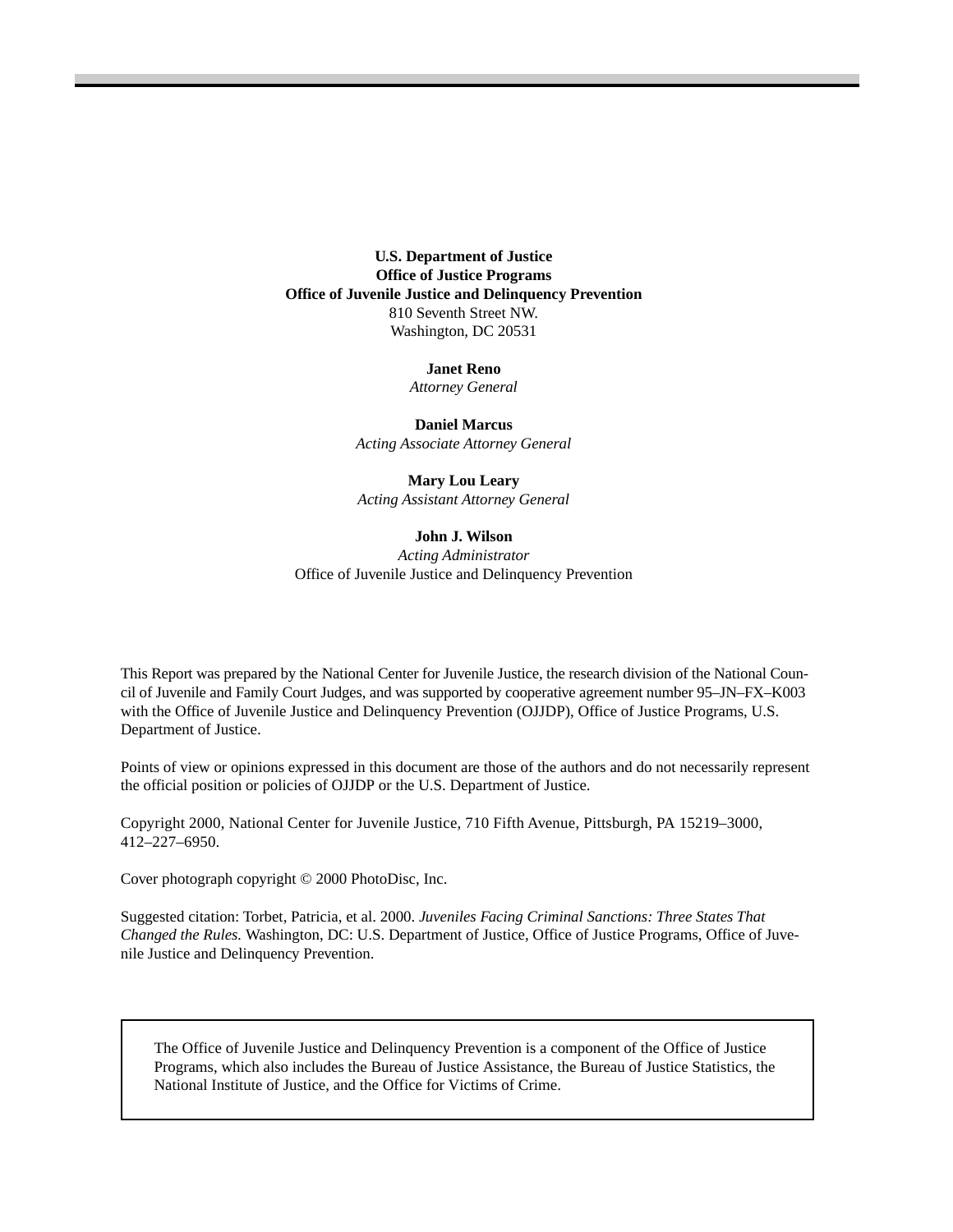## **Foreword**

Despite a steady downturn in juvenile violent crime over the past several years, the 1990's witnessed a growing number of juveniles being waived or transferred to criminal court.

This Report examines the use made of adult criminal sanctions by three States: Minnesota, New Mexico, and Wisconsin. While each of these States has turned to the criminal justice system to buttress its juvenile justice system, each has done so in a different way with distinctive implications.

Minnesota's use of a new "extended juvenile jurisdiction" category of juvenile offender provides juvenile court judges with an alternative sentencing option that reinforces strong juvenile sanctions with the potential of even more serious adult correctional sanctions.

New Mexico's blended sentencing reform allows juvenile court judges to impose adult correctional sanctions (which result in criminal convictions) on a broad new category of "youthful offenders," while transferring a narrower category of "serious youthful offenders" to the jurisdiction of adult criminal courts.

Wisconsin's reform was to transfer all 17-year-old juveniles from the original jurisdiction of the juvenile court to the jurisdiction of the criminal court.

The Report provides case studies of each State's approach to reform. The particular reform is detailed, its significance is noted, and its goals are elucidated. The impact of the reform on the juvenile justice and criminal justice systems is also described.

Every State's juvenile justice system is influenced in some way by its adult criminal justice system. The examples provided by this Report and by analogous studies will serve to educate policymakers seeking to clarify the roles of, and the relationships between, the two systems in their State.

**John J. Wilson** *Acting Administrator* Office of Juvenile Justice and Delinquency Prevention

iii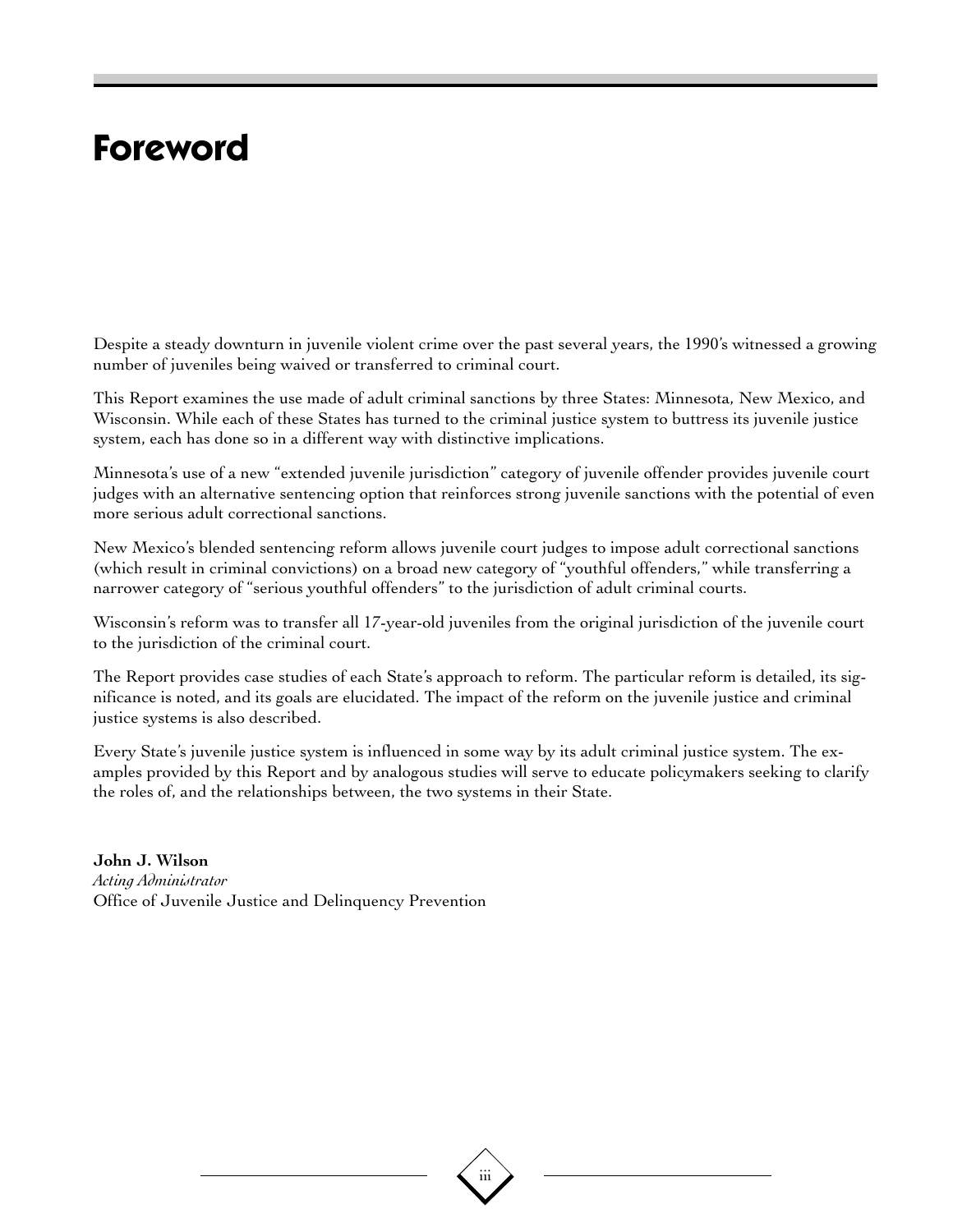## **Acknowledgments**

This Report has benefited from the assistance of many individuals in addition to the authors. Contributors from the National Center for Juvenile Justice include Anne Stahl and Douglas Thomas, who participated in site visits to Wisconsin and Minnesota, respectively. Other contributors include Dr. Larry Mays, Department of Criminal Justice, New Mexico State University, and Ms. Teri Turner, consultant, who conducted site visits in New Mexico; and the many State and local practitioners, judges, and legislators we interviewed in the three sites.

Within the Office of Juvenile Justice and Delinquency Prevention (OJJDP), Michael Goodnow served as the project manager. Production assistance was provided by the staff of the Juvenile Justice Clearinghouse: Denise Collins (cover design) and Nancy Walsh (editing and document quality control).

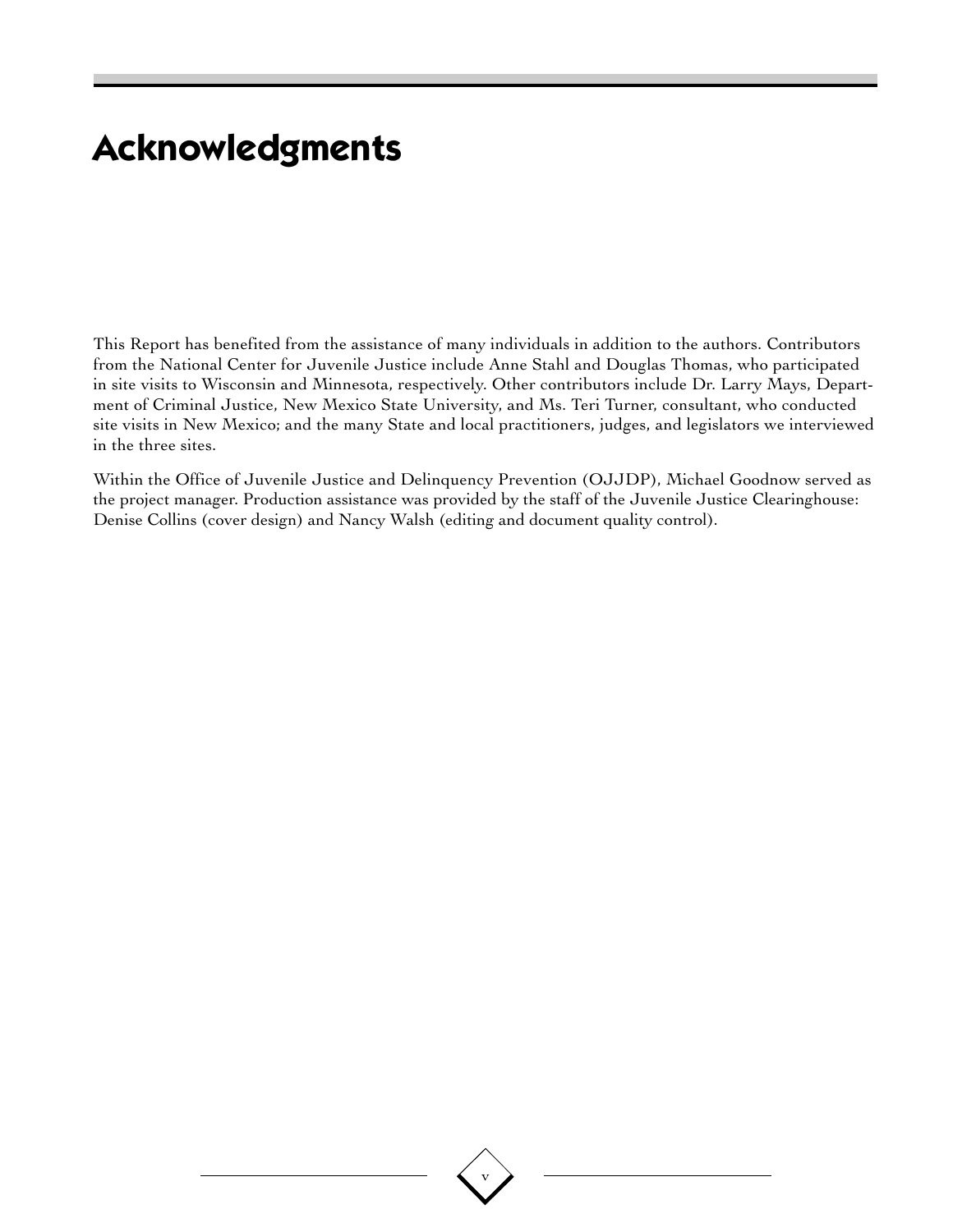## **Table of Contents**

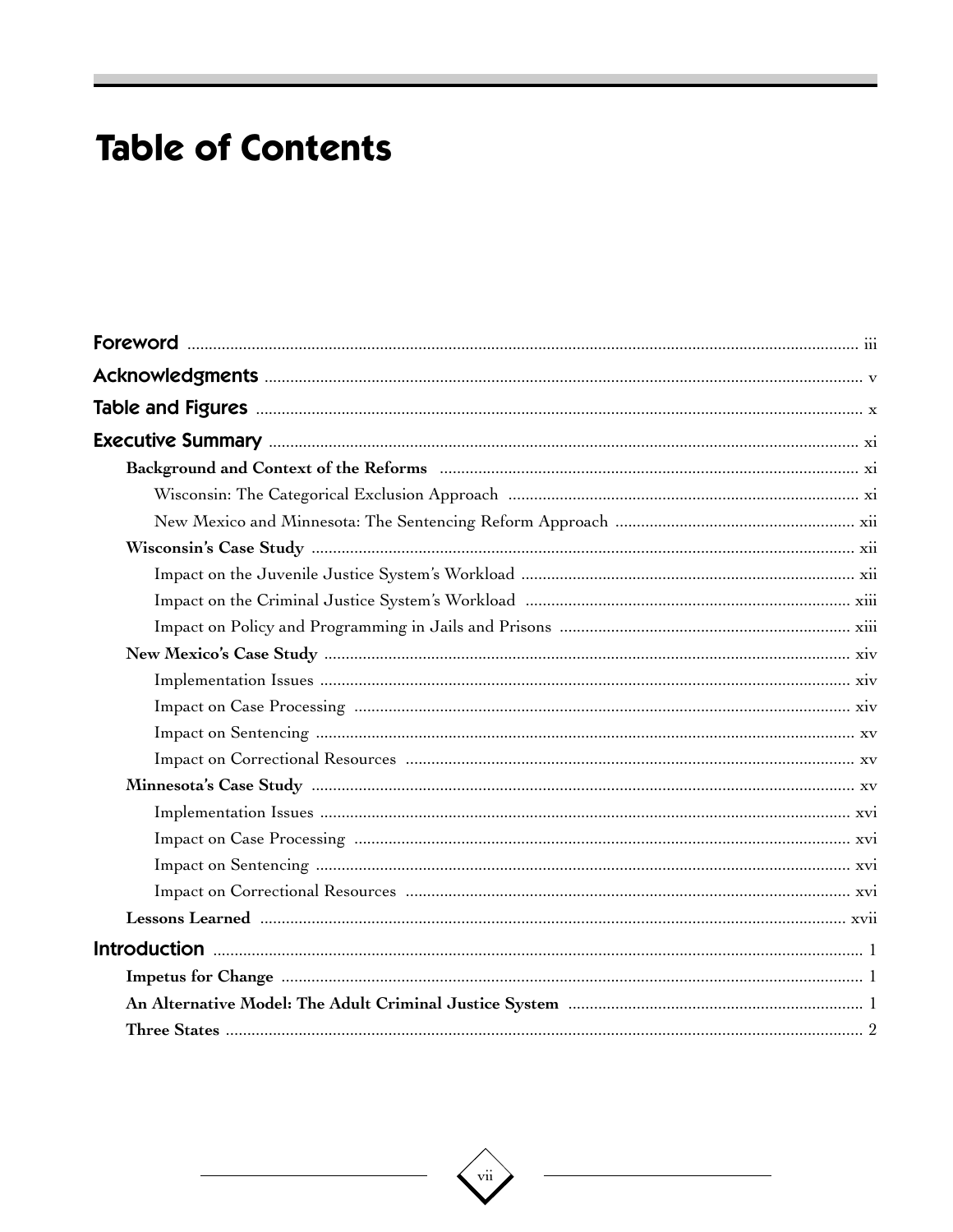| The Reform: Removing All 17-Year-Olds From the Original Jurisdiction of the Juvenile Court  7  |  |
|------------------------------------------------------------------------------------------------|--|
|                                                                                                |  |
|                                                                                                |  |
|                                                                                                |  |
|                                                                                                |  |
|                                                                                                |  |
|                                                                                                |  |
|                                                                                                |  |
| Implications for Probation Agents and Public Defenders in the Criminal Justice System  15      |  |
|                                                                                                |  |
|                                                                                                |  |
| The Reform: Eliminating Judicial Waiver and Giving Juvenile Court Judges the Option of         |  |
|                                                                                                |  |
|                                                                                                |  |
|                                                                                                |  |
|                                                                                                |  |
|                                                                                                |  |
|                                                                                                |  |
|                                                                                                |  |
|                                                                                                |  |
|                                                                                                |  |
| The Reform: Giving Juvenile Court Judges the Option of Imposing Both a Juvenile and a Criminal |  |
|                                                                                                |  |
|                                                                                                |  |
|                                                                                                |  |
|                                                                                                |  |
|                                                                                                |  |
|                                                                                                |  |
|                                                                                                |  |
|                                                                                                |  |
|                                                                                                |  |
|                                                                                                |  |

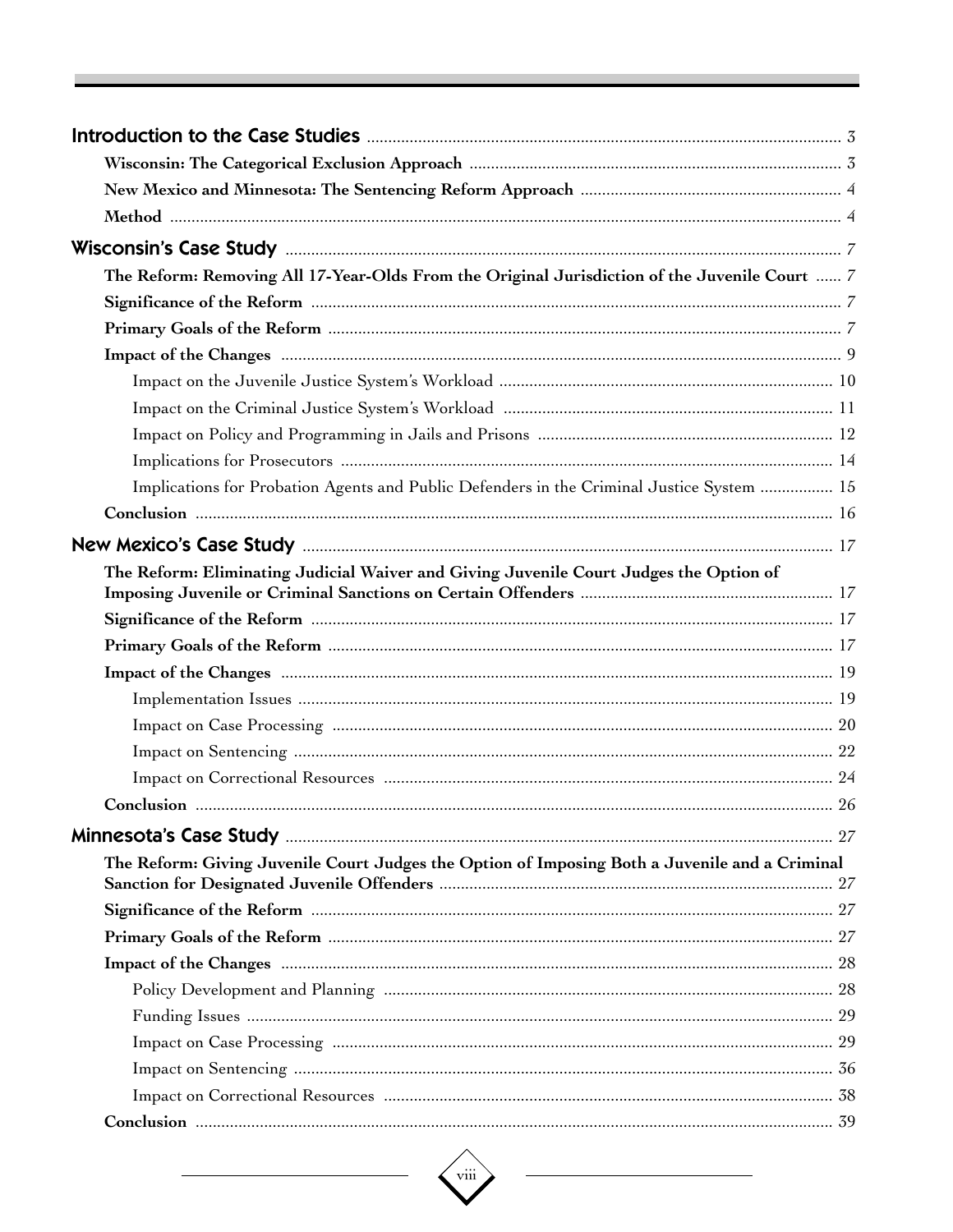| Consequences of Introducing Juveniles Into the Adult Criminal Corrections System  42              |  |
|---------------------------------------------------------------------------------------------------|--|
|                                                                                                   |  |
| A Disconnect Exists Between the Legislative Intent and the Actual Implementation of New Laws . 42 |  |
|                                                                                                   |  |
| Blended Sentencing Provisions Expand Judicial and Prosecutorial Discretion  43                    |  |
|                                                                                                   |  |
|                                                                                                   |  |
|                                                                                                   |  |
|                                                                                                   |  |
| Treating Juvenile Offenders as Criminals Creates Problems for Adult Corrections  45               |  |
| More Data Collection and Systematic Followup Are Needed To Judge the Impact of Reforms  45        |  |
|                                                                                                   |  |

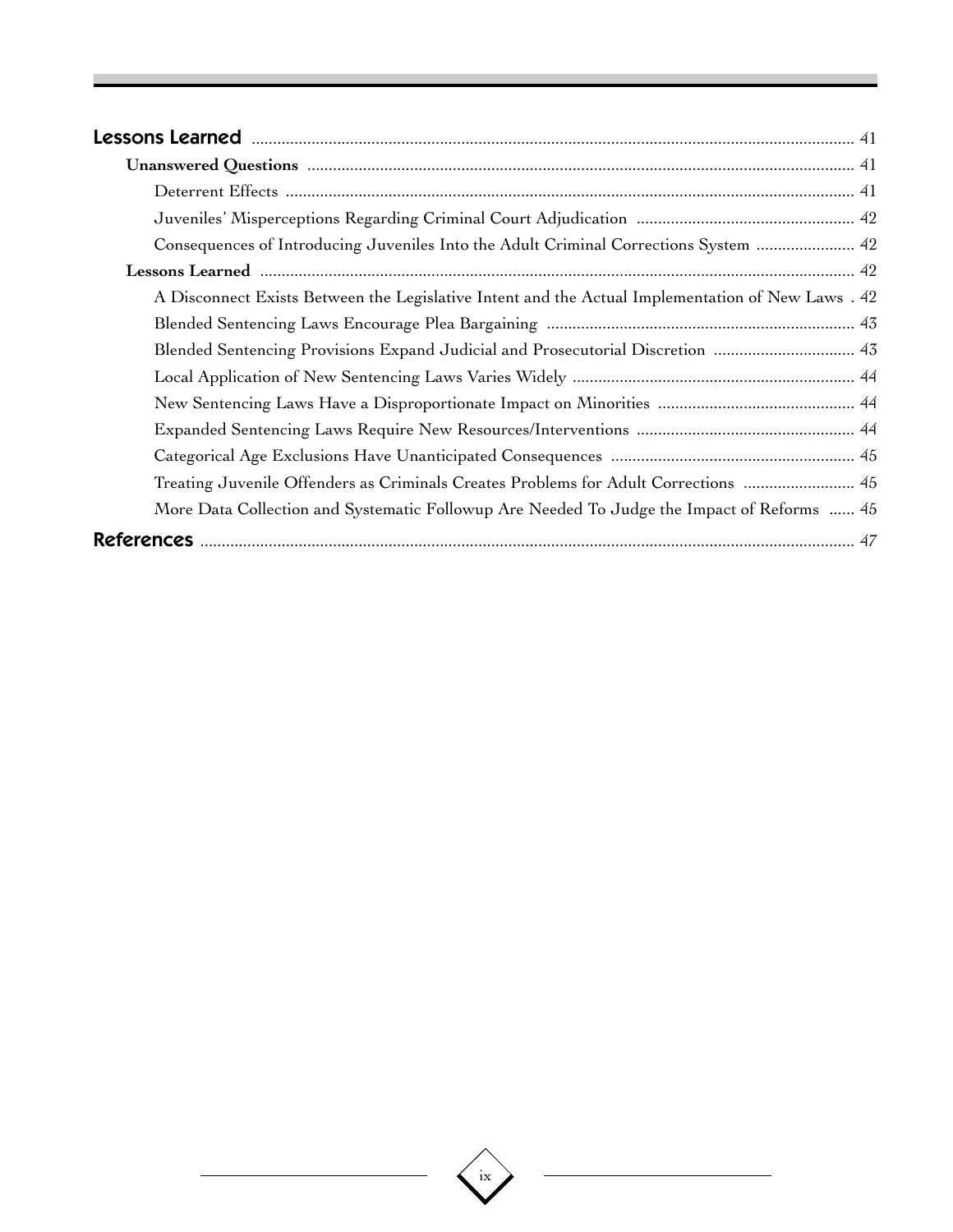## **Table and Figures**

| Table          |                                                                                                                                                                     |  |
|----------------|---------------------------------------------------------------------------------------------------------------------------------------------------------------------|--|
| <b>Figures</b> |                                                                                                                                                                     |  |
| Figure 1       |                                                                                                                                                                     |  |
| Figure 2       | Admissions to Juvenile Correctional Institutions in Wisconsin, by Age                                                                                               |  |
| Figure 3       | Average Daily Population in Wisconsin's Juvenile Correctional Institutions,                                                                                         |  |
| Figure 4       |                                                                                                                                                                     |  |
| Figure 5       | Processing of 192 Youthful Offender Cases Indicted Between January 12, 1995,<br>and November 5, 1998, in the Second Judicial District (Albuquerque, New Mexico)  24 |  |
| Figure 6A      |                                                                                                                                                                     |  |
| Figure 6B      |                                                                                                                                                                     |  |
| Figure 7       | Minnesota Juvenile Felony Rates and EJJ Designation Rates, by Judicial District  33                                                                                 |  |
| Figure 8       |                                                                                                                                                                     |  |
| Figure 9       | Offense Categories for Disposed EJJ Cases, by Minnesota Judicial District  34                                                                                       |  |
| Figure 10      |                                                                                                                                                                     |  |

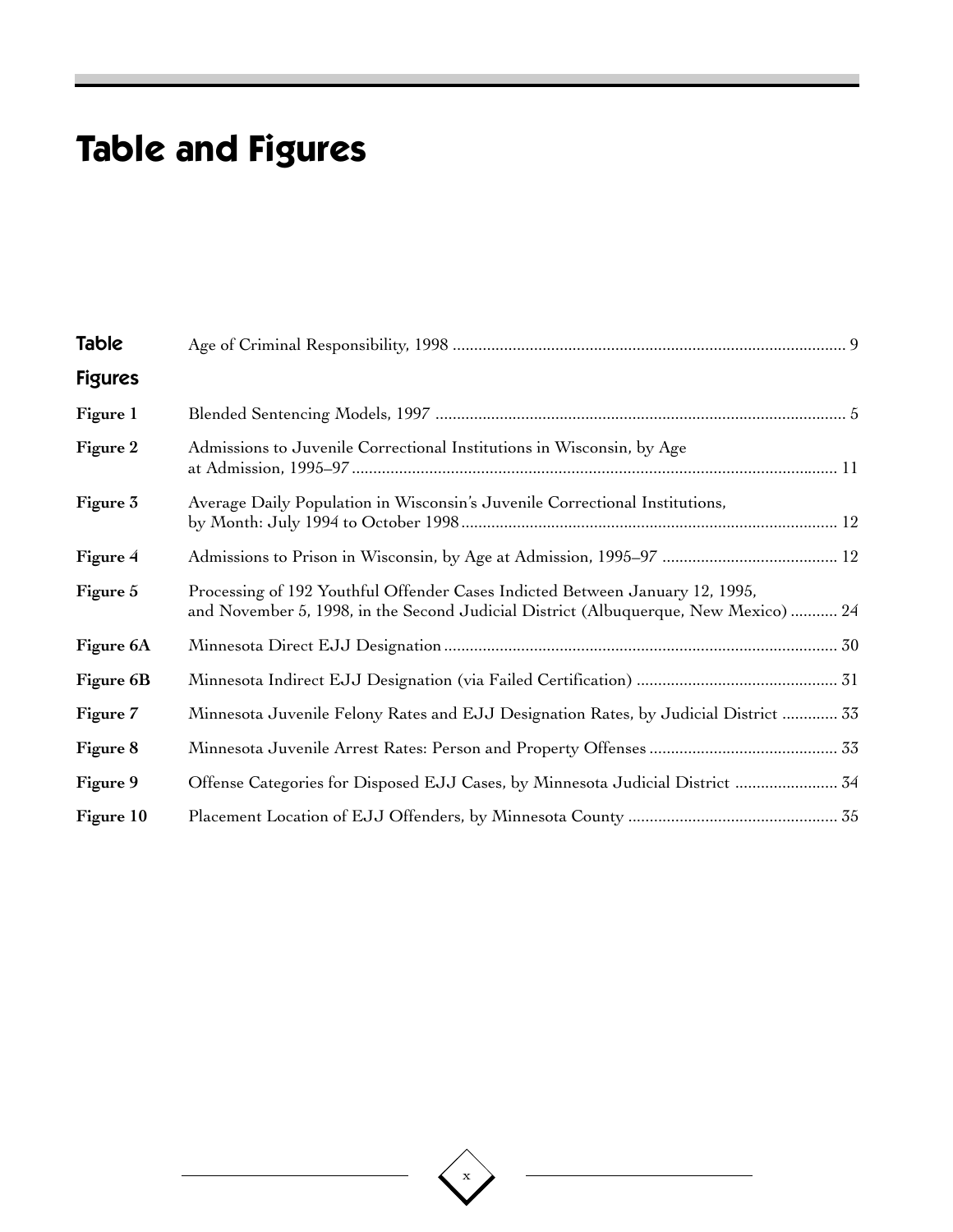## **Executive Summary**

The decade of the 1990's saw unprecedented change in the history of America's juvenile justice system as State after State cracked down on serious, violent juvenile crime. New laws generally involve expanded eligibility for criminal court processing and sanctioning and reduced confidentiality protections for a subset of juvenile offenders. From 1992 through 1997, all but three States changed their laws in one or more of these areas.

Previous publications have documented the overall direction and magnitude of these nationwide changes (see Torbet et al., 1996; Torbet and Szymanski, 1998) and delineated age and offense distinctions among State transfer provisions (see Griffin, Torbet, and Szymanski, 1998). This Report examines the actual implementation of distinctive approaches to juvenile justice reform in three States and summarizes the lessons learned from these case studies and from the authors' analysis of State legislative activity. The case studies contribute to the body of knowledge on transfer and sentencing by providing rich descriptive information on the background of the reforms and the impact of legislative, programming, and policy changes on the juvenile and criminal justice systems at the State and local levels.

The three States whose reforms are examined were chosen for study both because they embarked on significant but discrete experiments and because their approaches are in some sense representative of broader national trends. Wisconsin categorically excluded all 17-year-olds from juvenile court jurisdiction, and New Mexico and Minnesota expanded juvenile court judges' sentencing authority. The case studies, conducted in the fall of 1998, involved site visits, focus group meetings, and individual and group interviews with officials of both juvenile and criminal justice systems in local urban and rural jurisdictions and at the State level. Whenever possible, the authors analyzed pertinent case processing statistics bearing on the States' reform efforts. The first two chapters provide background information on the reforms in general, putting them in context with trends in other States. The next three chapters present the individual case studies, and the final chapter offers lessons learned.

## Background and Context of the Reforms

### Wisconsin: The Categorical Exclusion Approach

Wisconsin has taken the route of wholesale age exclusion, i.e., of "defining adulthood down," for purposes of routine criminal prosecution and sentencing, from age 18 to 17. Wisconsin joined New Hampshire, which effected a similar change in 1996, in being the only States in at least 20 years to pass laws excluding an entire age group from juvenile court jurisdiction. They join 11 other States that have long excluded 17-year-olds from the original jurisdiction of juvenile court—among them 3 that also exclude 16-year-olds. Most States, most of the time, have defined the age of adult criminal responsibility as beginning at age 18. In fact, the proportion of States that do so has expanded in recent decades, from about two-thirds in the 1950's to about three-quarters today.

Although Wisconsin's provision lowering the upper age of juvenile court jurisdiction is the broadest form of statutory exclusion, it is only one type of the more common exclusion laws that specify certain offenses for automatic or mandatory transfer. As of the end of the 1997 legislative session, no fewer than 36 States specified some offense category for which criminal court handling of accused juveniles was mandatory via either statutory exclusion or

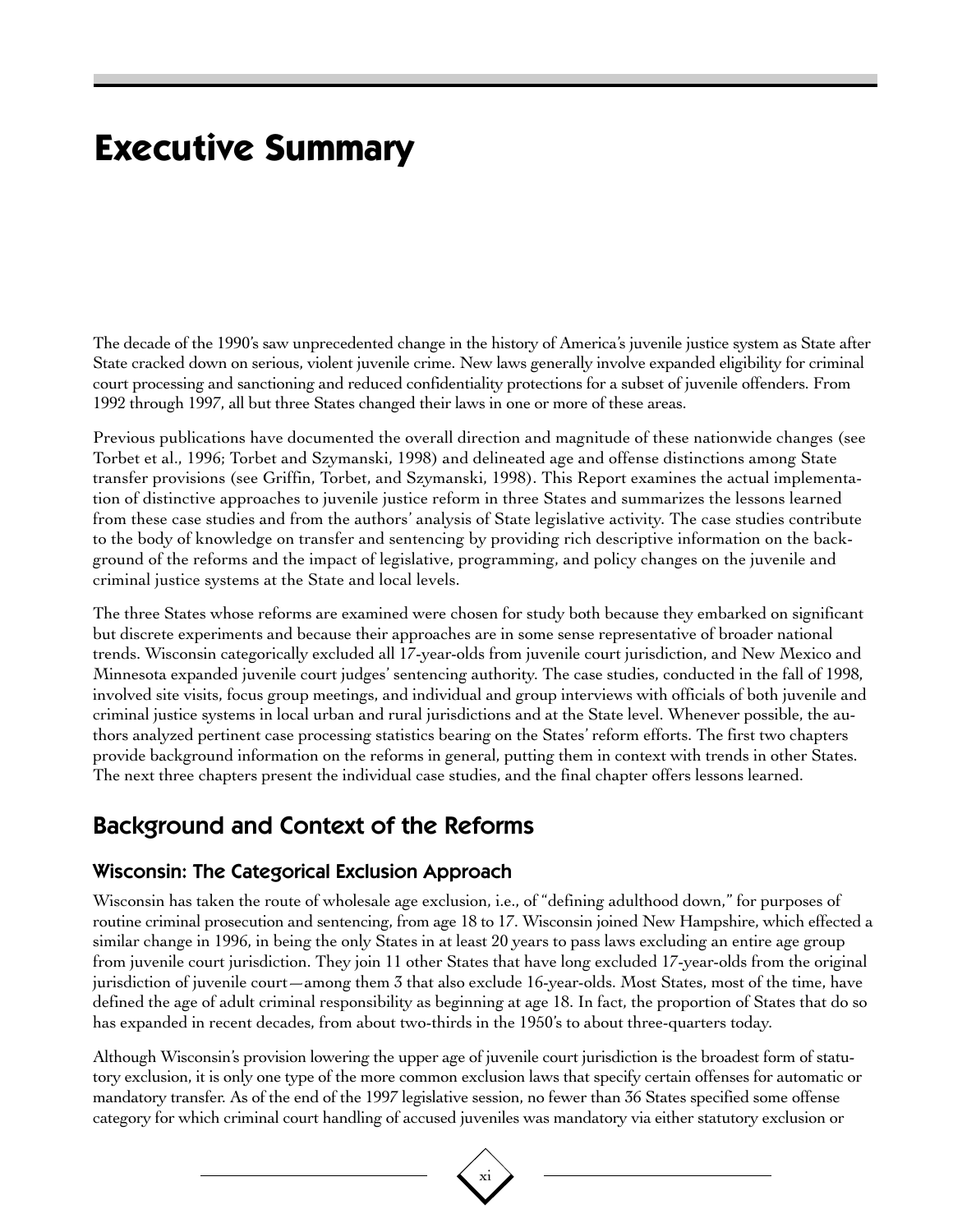mandatory waiver provisions. When the effects of these statutory exclusion and mandatory waiver provisions are considered together with those brought about by lowering the age of adult criminal responsibility, it becomes clear that State legislators are "transferring" far more young people to criminal court than either judges or prosecutors. Wisconsin's reform afforded a unique opportunity to gauge the consequences of instantaneously shifting a huge and diverse group of juveniles into the criminal system.

#### New Mexico and Minnesota: The Sentencing Reform Approach

While most of the recent juvenile justice reform efforts have focused on the various mechanisms by which juveniles may be tried in criminal courts (via waiver, prosecutorial direct file, and statutory exclusion), some have focused on the *sanctioning* of juveniles adjudicated or convicted of a serious or violent offense. New laws mandating offense-based sanctioning via mandatory minimums and sentencing matrices are dictated by what the offender has done and emphasize punishment and incapacitation over rehabilitation. But a significant number of other States have provided judges with more rather than less flexibility in fashioning sanctions that are both tough and tailored to individual circumstances. These "blended sentencing" schemes allow judges faced with the task of sanctioning serious juvenile offenders to choose between juvenile and criminal sanctions—or to impose both at the same time—rather than restricting them solely to one system or the other.

New Mexico and Minnesota each enacted a form of blended sentencing during the 1990's. At the end of the 1997 legislative session, New Mexico was the only State that allowed its juvenile courts to hand out an immediately effective juvenile *or* adult sanction to a broad new category of "youthful offenders" previously eligible for waiver to criminal court. In youthful offender cases in which the juvenile justice court imposes an adult criminal sanction, the determination of guilt at trial becomes a conviction for purposes of the New Mexico Criminal Code. Minnesota's "extended jurisdiction juvenile" (EJJ) law featured a "one-last-chance" option that gave juvenile courts an option to sentence serious or repeat young offenders to a juvenile sanction with the threat of a more serious criminal sanction.

## Wisconsin's Case Study

In a broad stroke, the Wisconsin legislature reduced the number of youth in the State eligible for juvenile court jurisdiction by 12 percent and redefined the boundaries of adulthood. Effective January 1, 1996:

. . . for purposes of investigating or prosecuting a person who is alleged to have violated any state or federal criminal law or any civil law or municipal ordinance, "adult" means a person who has attained 17 years of age. Wis. Stat. Ann., sec. 938.02(1).

Lowering the age of criminal court jurisdiction in Wisconsin was, in large measure, a response to several highly visible crimes committed by juveniles and to dramatic increases in the juvenile crime rate. The three goals offered by policymakers for the change were to promote individual accountability for more mature delinquents, achieve age consistency with two neighboring States, and focus juvenile justice resources on younger offenders. The third goal was made possible by a provision that lowered the juvenile court's minimum age of original jurisdiction for delinquency from 12 to 10 years.

#### Impact on the Juvenile Justice System's Workload

◆ The workloads of juvenile courts, secure detention facilities, and juvenile correctional institutions all decreased significantly after Wisconsin's reform—even with the addition of 10- and 11-year-olds to the juvenile court's jurisdiction. Prior to the reforms, 17-year-olds accounted for one-fifth of the referrals to juvenile court and one-quarter of the secure detention and juvenile corrections admissions. Respondents speculated

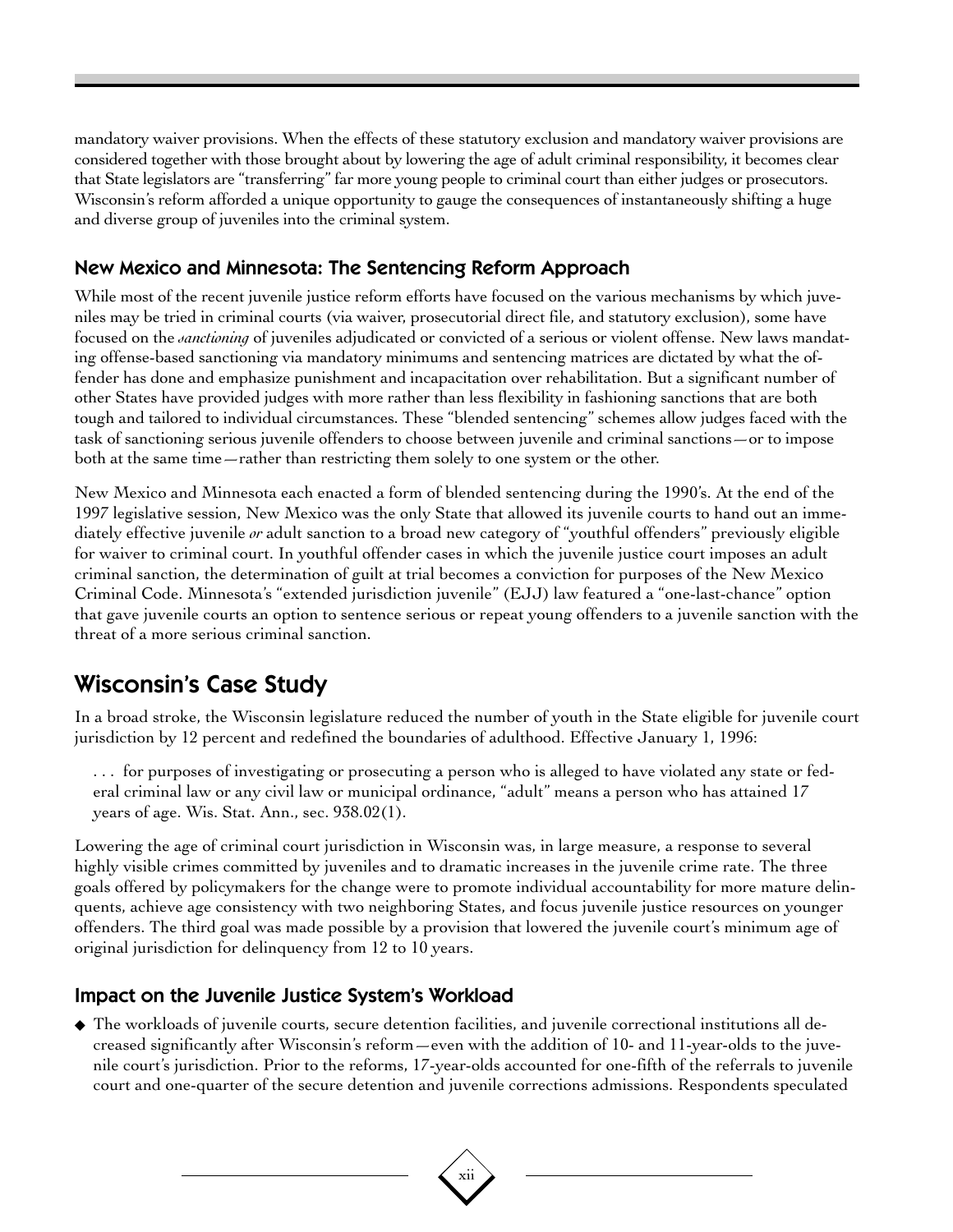that removing 17-year-olds from the juvenile court's jurisdiction—together with decreases in juvenile arrests for index offenses and overall referrals to juvenile court—had influenced the workload reductions.

- ◆ Institutional populations temporarily declined but quickly returned to prereform levels due in part to longer periods of commitment made possible by a provision that increased the extended age of juvenile court jurisdiction to age 25 for certain offenders.
- ◆ Additional resources for younger juveniles did not materialize. The temporary reduction in the population at juvenile institutions resulted in an increase in per diem charges to counties. As a result, few resources were freed up to enhance prevention and early intervention services.

#### Impact on the Criminal Justice System's Workload

◆ The number of 17-year-olds admitted to jails and prisons in Wisconsin increased dramatically the first year after the change. Jail admissions of 17-year-olds increased by more than 40 percent between 1996 and 1997; prison admissions increased by 70 percent over a 3-year period (1995–97).

#### Impact on Policy and Programming in Jails and Prisons

- ◆ Many respondents indicated that the reform had merely widened the net for 17-year-olds who commit less serious offenses to receive a criminal sanction. They maintained that prior to the change, 17-year-olds who committed serious or violent offenses were likely to go to criminal court via judicial waiver. As a result, the criminal justice system was strapped to meet the needs of a younger population with existing resources (e.g., effective diversion programs or "deferred prosecution" for 17-year-olds whose offenses were minor).
- ◆ At least initially, the reform reduced the age threshold for judicial waiver. Respondents suggested that prior to the change, simply being 17 years old increased the odds of a waiver filing. Despite a conscious policy to resist lowering the waiver threshold, waiver petitions involving 16-year-olds increased 90 percent in Milwaukee County during the first year after the change.
- ◆ The "in-between" status of 17-year-olds created problems for the adult criminal corrections system. Except for purposes of criminal responsibility, 17-year-olds continue to be minors under Wisconsin law and are subject to mandatory education laws and laws requiring parental consent for medical treatment. In three of the four study sites, jailers and local school districts have collaborated to meet requirements for providing classroom opportunities to a population of inmates who had been denied the service prior to the reforms because small numbers made compliance expensive. Respondents reported that the culture of the jails has been positively affected by these opportunities.
- ◆ Adult probation agents and public defenders reported challenges in working with 17-year-olds that arise because of the offenders' immaturity and dependence on their families.

Three years after the reform took effect, practitioners in both the criminal and the juvenile justice systems generally acknowledged that two of the three goals offered by policymakers had been met. First and foremost, respondents agreed that the adult criminal corrections system held 17-year-olds accountable, particularly those who violate the terms of their probation, by restricting their freedom. However, many suggested that this came at the cost of widening the net for 17-year-olds who commit less serious offenses and that the criminal justice system is ill equipped to hold these youth accountable, protect public safety, and provide opportunities to develop competencies for responsible living—the balancing act the legislature intends for the juvenile justice system in Wisconsin. Second, although the reform brought Wisconsin into line with the age of adult criminal responsibility in the neighboring States of Illinois and Michigan, there was widespread skepticism as to the value of this aspect of the reform in deterring juvenile crime. As to the third goal, respondents suggested that unintended consequences of

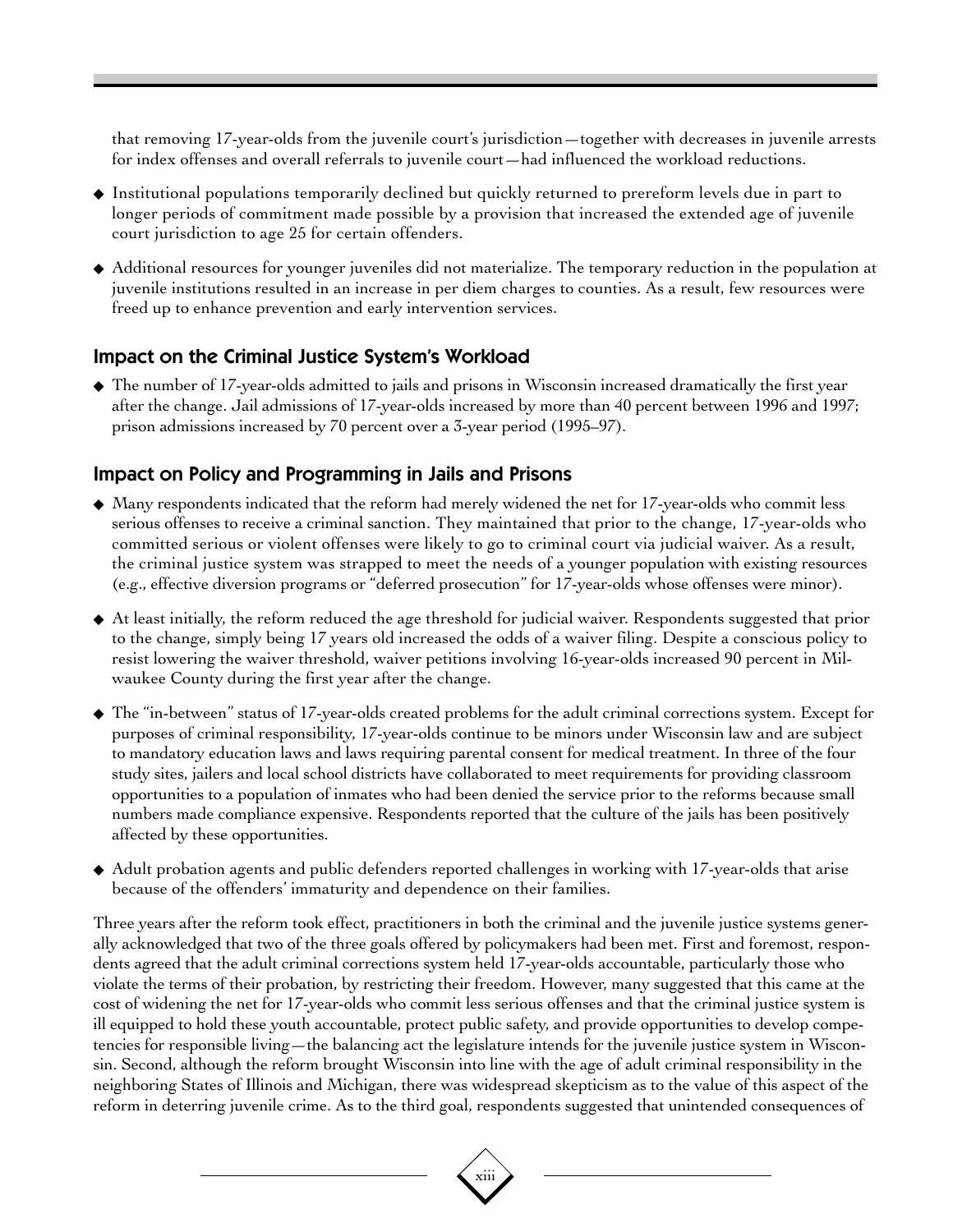the reform and the addition of 10- and 11-year-olds to the workload of the juvenile justice system had frustrated the shifting of resources to a younger population.

## New Mexico's Case Study

New Mexico's 1993 reforms preserved the original intent of its Children's Code for the majority of delinquents while targeting older juveniles who commit serious crimes for certain or potential adult criminal corrections responses. The State accomplished these reforms by repealing its judicial waiver law in favor of a law giving juvenile court judges the option of imposing juvenile or criminal sanctions on a certain class of offenders (provided the prosecutor files a notice of intent to seek criminal sanctions) and by excluding 15- to 17-year-olds charged with first-degree murder from the juvenile court's jurisdiction. New Mexico is the only State to empower its juvenile court judges to choose among the widest possible range of sanctions (all immediately effective), from juvenile probation to prison sentences, for a new category of "youthful offenders": 14- to 17-year-olds charged with certain felonies.

#### Implementation Issues

The State conducted very little initial planning on how to implement reforms. Most judges and other justice professionals believed that the legislature had intended a punitive response for juveniles who commit the most serious offenses. They viewed the juvenile corrections system as unprepared or inappropriate for these youthful offenders and therefore considered criminal sanctions the best response. Although the legislature authorized—and the State's Juvenile Justice Advisory Committee recommended—that the Department of Corrections (DOC) implement specialized programming for juveniles in prisons and segregate them from adult offenders, DOC chose to do neither because of the small number of juveniles expected to be sentenced under the new law. As a result, no new programming was deemed necessary in criminal or juvenile corrections, no new funding was appropriated, and no training regarding the new law was conducted.

#### Impact on Case Processing

- ◆ The new law created confusion at the local level regarding who qualified for the new offender classifications and where juveniles should be detained prior to trial. Amended court rules clarified that youth in both the serious youthful offender classification and the youthful offender classification be detained in a juvenile facility until sentencing, although there are circumstances under which a judge may order a serious juvenile offender to an adult jail.
- ◆ Prosecutors have expanded authority under the new law. Prosecutors make the initial decision to seek a criminal sanction in youthful offender cases. If the case meets age and offense criteria, the prosecutor may seek a criminal sanction by filing a notice of intent within 10 days of filing the delinquency petition.
- ◆ Significant variations in practice were found among the rural and urban districts studied. In the rural district, the prosecutor had sought criminal sanctions against all juveniles who met youthful offender criteria. The prosecutor in one urban district estimated that he had sought criminal sanctions in 70 to 80 cases per year and rejected that option in two to three times as many eligible cases. While considerable prosecutorial discretion exists under the new law, most respondents indicated that the statute provides a reasonable check on that discretion.
- ◆ No statewide data exist on the number of cases that are eligible for youthful offender designation or on the proportion of cases for which the prosecutor seeks a criminal sanction over a juvenile sanction.
- ◆ Plea bargaining is common. The new blended sentencing law has resulted in prosecutors using the threat of a criminal sanction in negotiations to obtain pleas that guarantee juvenile sanctions.

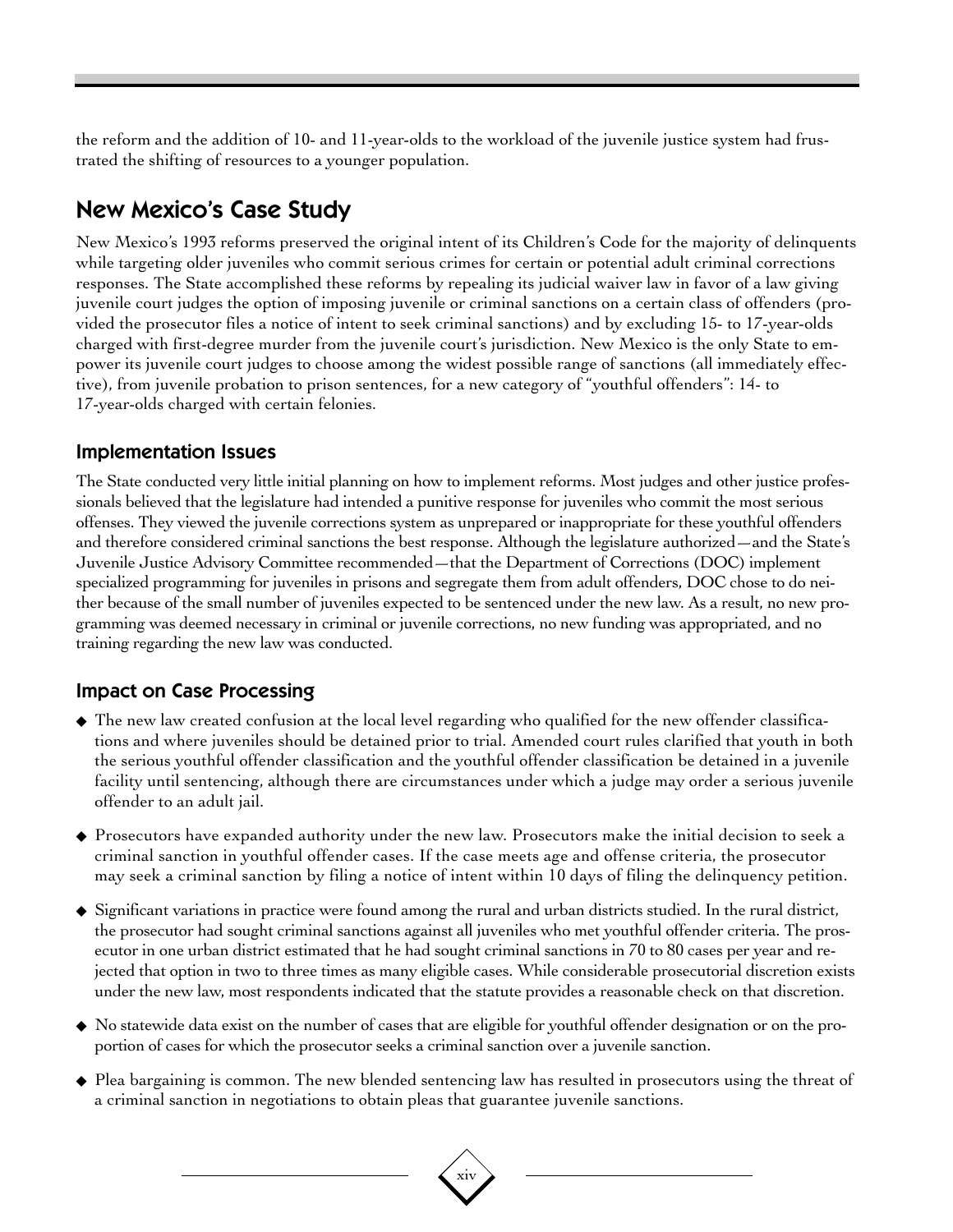#### Impact on Sentencing

- ◆ Under the new statute, Children's Court judges—who have general trial jurisdiction and may preside over criminal trials—can impose either a juvenile sanction or a criminal sanction in youthful offender cases. However, the criminal sanction can be imposed only in those cases in which the prosecutor has filed a notice of intent to seek the criminal sanction. Some judges felt hamstrung by that constraint, particularly those holding negative opinions of the juvenile corrections system.
- ◆ An effect of eliminating the judicial waiver provision was to move the amenability decision from the pretrial stage to the sentencing stage. In fact, under the new blended sentencing law, the sentencing phase looks very much like the old waiver process since the judge must consider essentially the same factors delineated in *Kent* v. *United States* for waiver determinations. The exception is that because guilt has already been established, the juvenile is permitted to talk about the crime during the psychological evaluation, thus giving the judge access to all relevant information.
- ◆ Overall, in the districts studied, a very small proportion of youthful offenders actually received a criminal sanction, and of those who did, only a few received a "straight prison term" (i.e., one for which none of the sentence was suspended). Youthful offenders and serious youthful offenders sentenced to prison were predominantly Hispanic males.

#### Impact on Correctional Resources

- ◆ Some judges reported that their lack of confidence in New Mexico's juvenile corrections system's ability to either protect the public or rehabilitate offenders influenced their sentencing decisions.
- ◆ The new blended sentencing law put added burdens on adult probation departments. Increased workloads and an unfamiliar client—one who may not be old enough to drive, find suitable employment, sign a lease, or make decisions independent of his or her family—had caused one urban department to assign certain officers to a strictly juvenile caseload. Adult probation officers reported that juveniles, unaccustomed to strict reporting requirements, often violated the terms of their probation or parole and quickly found themselves sent to prison to serve their full terms.

Five years after the law was passed, prosecutors and judges reported no sense of nostalgia for the State's previous judicial waiver law but rather satisfaction with the discretion they have been given to make individualized case decisions. One drawback of New Mexico's reforms results from the State's lack of a clear vision or strategy for correctional programming for youthful offenders. Another limitation relates to the lack of purposeful data collection for examining designation and sentencing decisions and outcomes.

## Minnesota's Case Study

Minnesota's 1994 reforms created an expanded sentencing option that allows the juvenile court to impose both an extended juvenile disposition and a stayed criminal sanction on a new legal category of juveniles referred to as extended jurisdiction juvenile (EJJ). The legislative intent was to give juveniles who have committed serious or repeat offenses one last chance at success in the juvenile system—with the threat of criminal sanctions "hanging over their heads" if they reoffend. The EJJ legislation represented a compromise between those who wanted a more punitive response to juvenile crime and those who wanted to salvage and bolster the juvenile justice response.

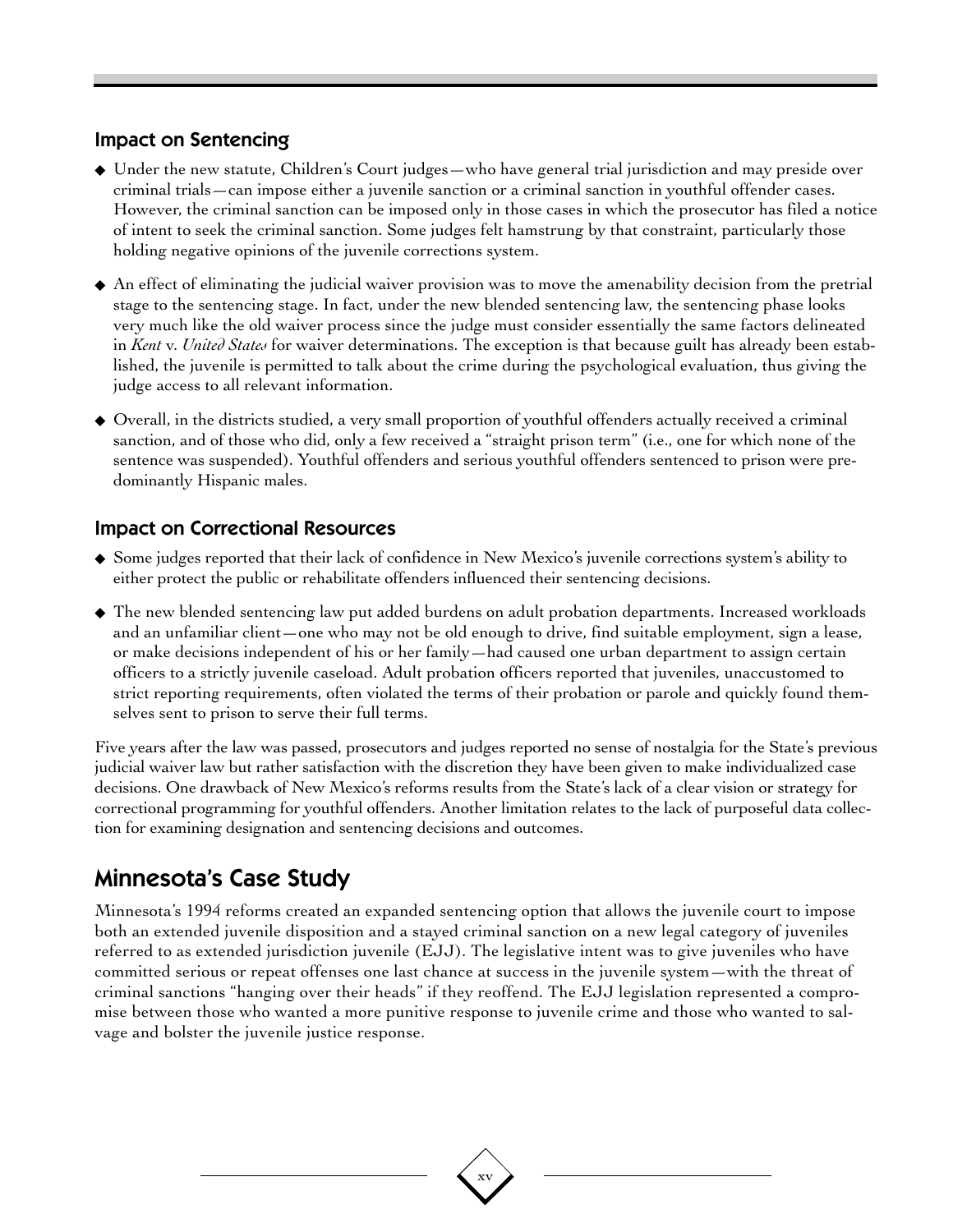#### Implementation Issues

- ◆ There was a lag in the development of State policy related to the EJJ legislation and a lack of effective community planning to guide local implementation. Development of local practice took place in isolation, and there was some confusion in the field as to the intent of EJJ legislation.
- $\blacklozenge$  A 1-year lag between enactment of the reforms and allocation of new funding—in the form of a subsidy to counties to deliver or purchase services for EJJ's—created a gap in the development of new programs and services.

#### Impact on Case Processing

- ◆ The legislation created four rather complex scenarios under which a case could receive an EJJ designation, two of which require a public safety consideration based on the seriousness of the alleged offense and the juvenile's prior court record. Districts vary significantly in what they consider a serious offense. Each district, through the policies of its prosecutors and judges, has set its own community standards.
- ◆ The profile of youth receiving EJJ designation appears much different from what the legislature intended (e.g., serious first-time offenders as opposed to serious chronic offenders). The profile also reveals that African Americans made up a disproportionate share of offenders who received EJJ designations.
- ◆ Because prosecutors have taken a more aggressive approach with EJJ cases and because the suspended criminal sanction places EJJ youth in greater jeopardy, public defenders have mounted more vigorous defenses of EJJ cases. However, plea bargaining is common—especially in cases involving first-time serious offenders in which the motion for adult certification is bargained down to EJJ.

#### Impact on Sentencing

- $\blacklozenge$  Rural/urban differences exist in the disposition of EJJ cases. Judges in nonmetropolitan counties sent 28 percent of EJJ offenders to DOC facilities, whereas judges in an urban county sent just 2 percent of EJJ offenders to prison.
- ◆ The availability of local placement options and the cost of out-of-community placements were factors in the disposition of EJJ cases in both urban and rural courts.
- ◆ Judges are disinclined to impose sanctions on juveniles that are harsher than the sanctions juveniles would have received if they had been tried in the adult criminal system. (Minnesota has the lowest adult incarceration rate in the United States.) Some judges are also unwilling to invoke the suspended criminal sanction for youth who do not follow the terms of their juvenile sentences.

### Impact on Correctional Resources

- ◆ Respondents identified access to clinical assessments and an expanded range of age-appropriate services for EJJ offenders as critical needs. The subsidy allocation formula (monies for each EJJ juvenile in a county) has allowed urban counties, with their critical mass of EJJ-designated juveniles, to develop specialized services and supervision resources but has not supported coherent program planning or development in rural areas.
- ◆ Both juvenile and adult criminal corrections facilities faced licensure and security issues regarding EJJ youth.

Three and a half years after EJJ implementation, those involved with the new legislation in Minnesota generally believed that it had been a success. The transition period has had its difficulties, but the legislation has

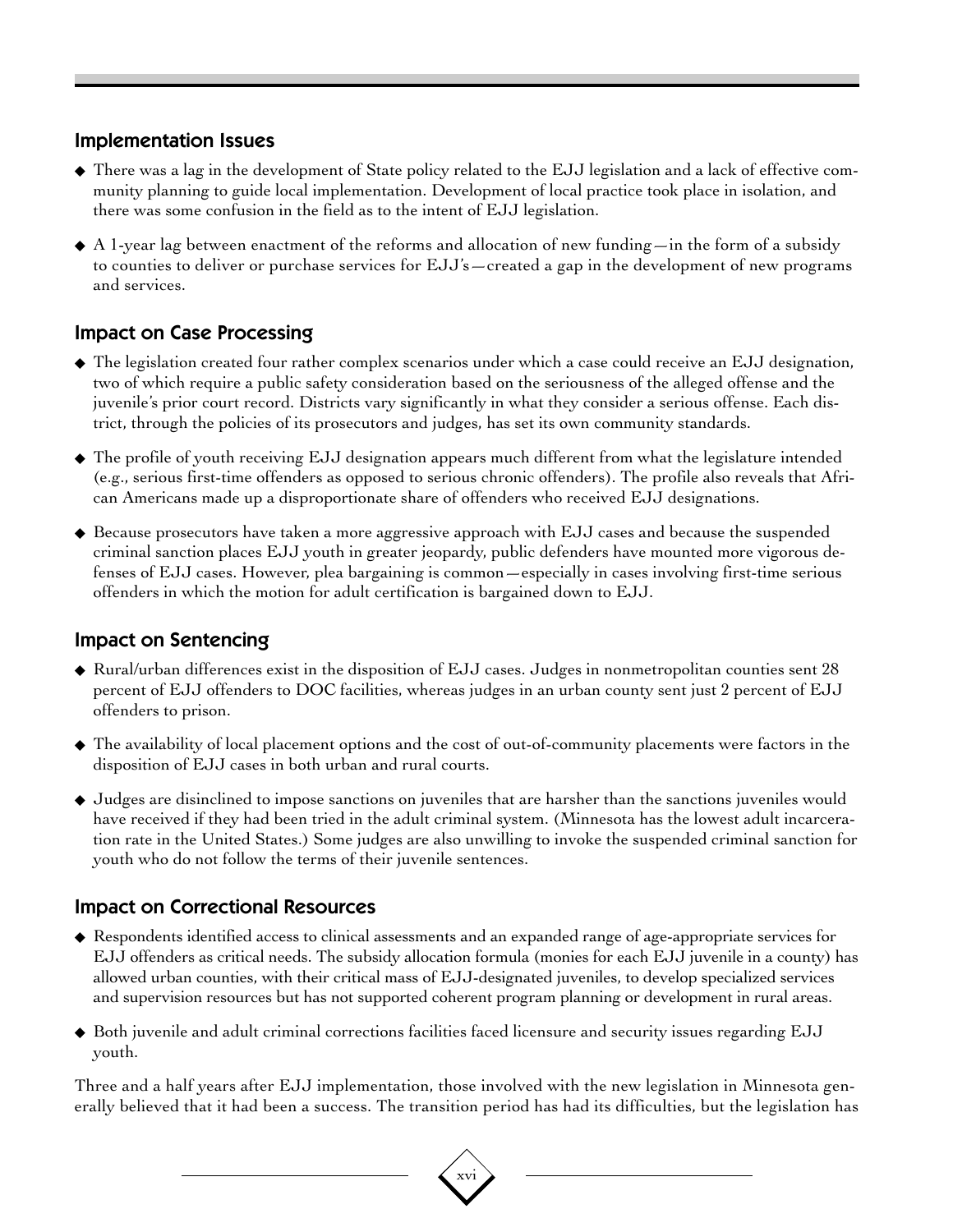provided resources and also a legal tool that was not otherwise available—particularly the threat of the criminal sanction. Respondents expressed pride that the EJJ legislation was more than just a shift toward getting tough: it also focused on strengthening the community, linking young people with jobs and mentors, and forming partnerships with the private sector. EJJ gets the attention of many youth, because they do not want a felony record—but for some, it has little effect.

## Lessons Learned

Although the case studies left many questions unanswered, several broad lessons could be of use to policymakers considering similar reforms:

**A disconnect exists between the legislative intent and the actual implementation of new laws.** An overall lack of deliberate, statewide planning, inadequate lead times, and insufficient efforts to educate practitioners about the changes have characterized implementation of reforms. Moreover, legislative prescriptions that sought to promote accountability frequently anticipated resources and capacity that did not exist at the time of implementation. Finally, the mandate for change clearly exceeded the capacity of the system to manage, monitor, and evaluate change. Preparation and consideration of fiscal and correctional impact assessments would provide objective data to assess proposed legislation and would pinpoint the potential target population, specify policy and program changes, and anticipate shifts in workload and likely resource gaps.

**Blended sentencing laws encourage plea bargaining.** Prosecutors in Minnesota and New Mexico routinely use the threat of a criminal sanction as leverage in plea bargaining negotiations. However, it is not clear whether the effect was intended, whether the practice has become more common, or what effect such bargaining has on a juvenile's sense of responsibility for the damage caused.

**Blended sentencing provisions expand judicial and prosecutorial discretion.** The case studies in New Mexico and Minnesota demonstrate that blended sentencing laws, whether they replace or supplement existing transfer laws, leave juvenile court judges with considerable authority to fashion individualized, offenderbased dispositions that allow them to consider not only offense seriousness and community safety but the court history and background of the juvenile before them. Likewise, prosecutors have been given broad discretion to decide when to seek special offender designations or criminal sentencing options. However, unlike a judge's decision, a prosecutor's decision is not generally subject to systematic reporting requirements. Mandatory reporting requirements similar to those long applied to juvenile courts would rectify the situation.

**Local application of new sentencing laws varies widely.** The case studies documented significant differences in the way local jurisdictions apply blended sentencing laws. Some counties appear to apply them sparingly, while others apply them to all eligible cases. To ensure fair and appropriate decisionmaking, policymakers should consider setting meaningful guidelines for the exercise of both prosecutorial and judicial authority in making designation, sentencing, and review decisions under the reforms. Likewise, expanded sentencing authority requires that judges have an accurate understanding of the sanctions and services available in both the juvenile and adult criminal corrections systems.

**New sentencing laws have a disproportionate impact on minorities.** Minority juveniles are overrepresented in the offender categories targeted by new transfer and sentencing laws. The case studies confirm that African American and Hispanic youth make up a disproportionate share of offenders who receive extended jurisdiction designations or are subject to motions for criminal sanctions.

**Expanded sentencing laws require new resources/interventions.** Case study participants called for an expanded range of community-based services and State programs for targeted juveniles. Serious, violent, and/or chronic juvenile offenders represent a small proportion of all delinquents but impose significant costs and

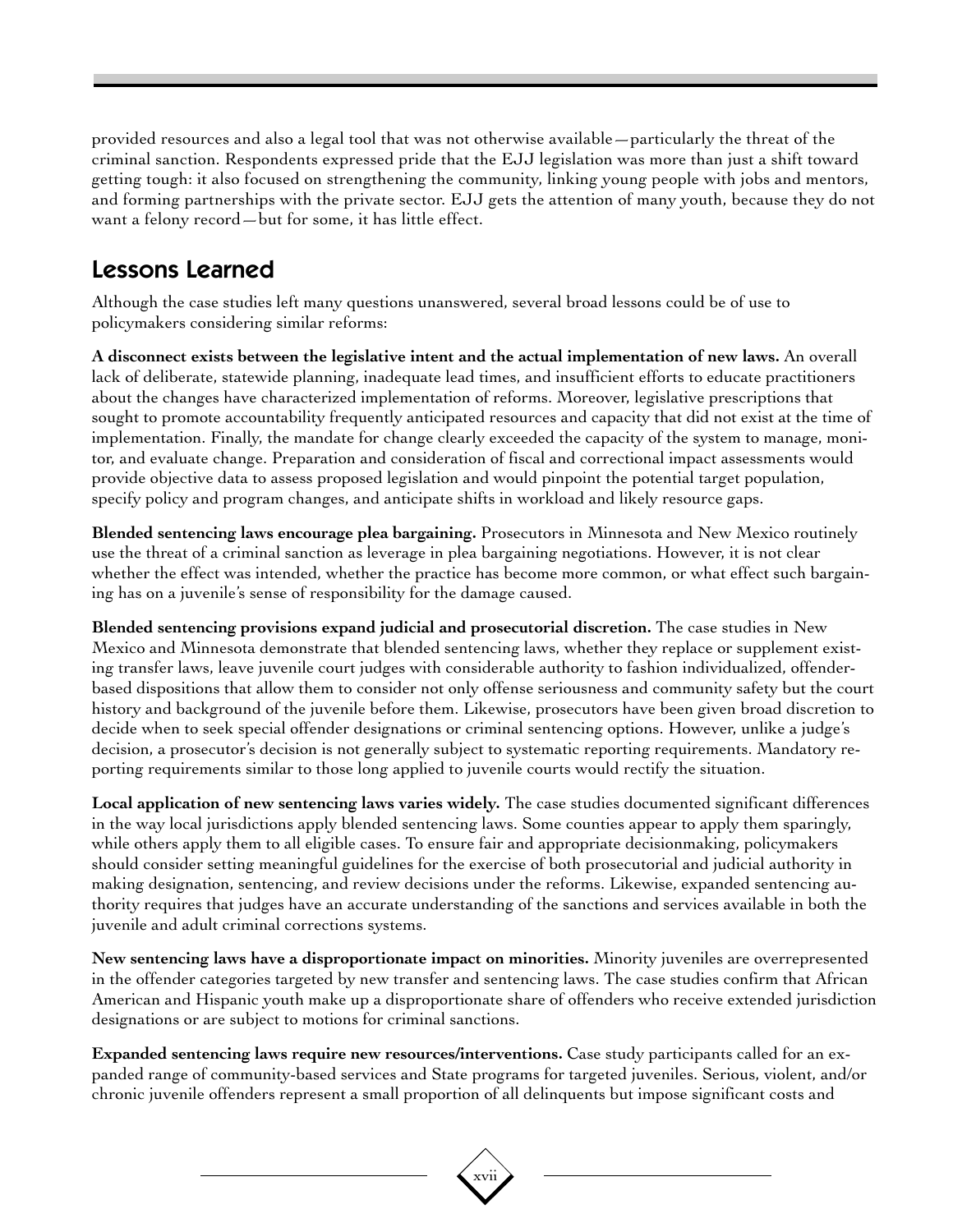present real threats to their communities. States must be strategic in articulating visions and plans for their juvenile justice systems that consider public safety a significant element and that incorporate best practices and the appropriate continuum of sanctions and services to divert these offenders from their criminal careers.

**Wholesale age exclusions have unanticipated consequences.** Despite conscious efforts to the contrary, waivers of 16-year-olds in Wisconsin increased 90 percent in Milwaukee County in the first year after the age of criminal responsibility was lowered to 17. The impact of lowering the age of criminal responsibility to a certain age for all juveniles has widened the net for 17-year-olds charged with less serious, nonviolent offenses to receive a criminal sanction, thereby necessitating an increase in prosecutorial resources for diversion of such cases.

**The "in-between" status of juveniles creates problems for adult criminal corrections agencies.** Except for purposes of adult criminal responsibility, 17-year-olds remain minors under Wisconsin law. Likewise, all youth under 18 tried or sentenced in other States as if they were adults are still minors in all other respects. Most of the policy issues and programming challenges identified in the case studies resulted from the "in-between" legal status of minors in adult criminal corrections facilities.

**More data collection and systematic followup are needed to judge the impact of reforms.** The case studies shed light on the implementation of a significant group of State-level juvenile justice reforms. However, the real impact of those reforms and others that expose juvenile offenders to criminal sanctions is still largely unknown. State and local officials must make a commitment to assessing the effects of new laws so they can determine the deterrent effects of the laws, the impact of the laws on public safety and victim reparation, and the consequences of introducing juveniles into the adult criminal corrections system.

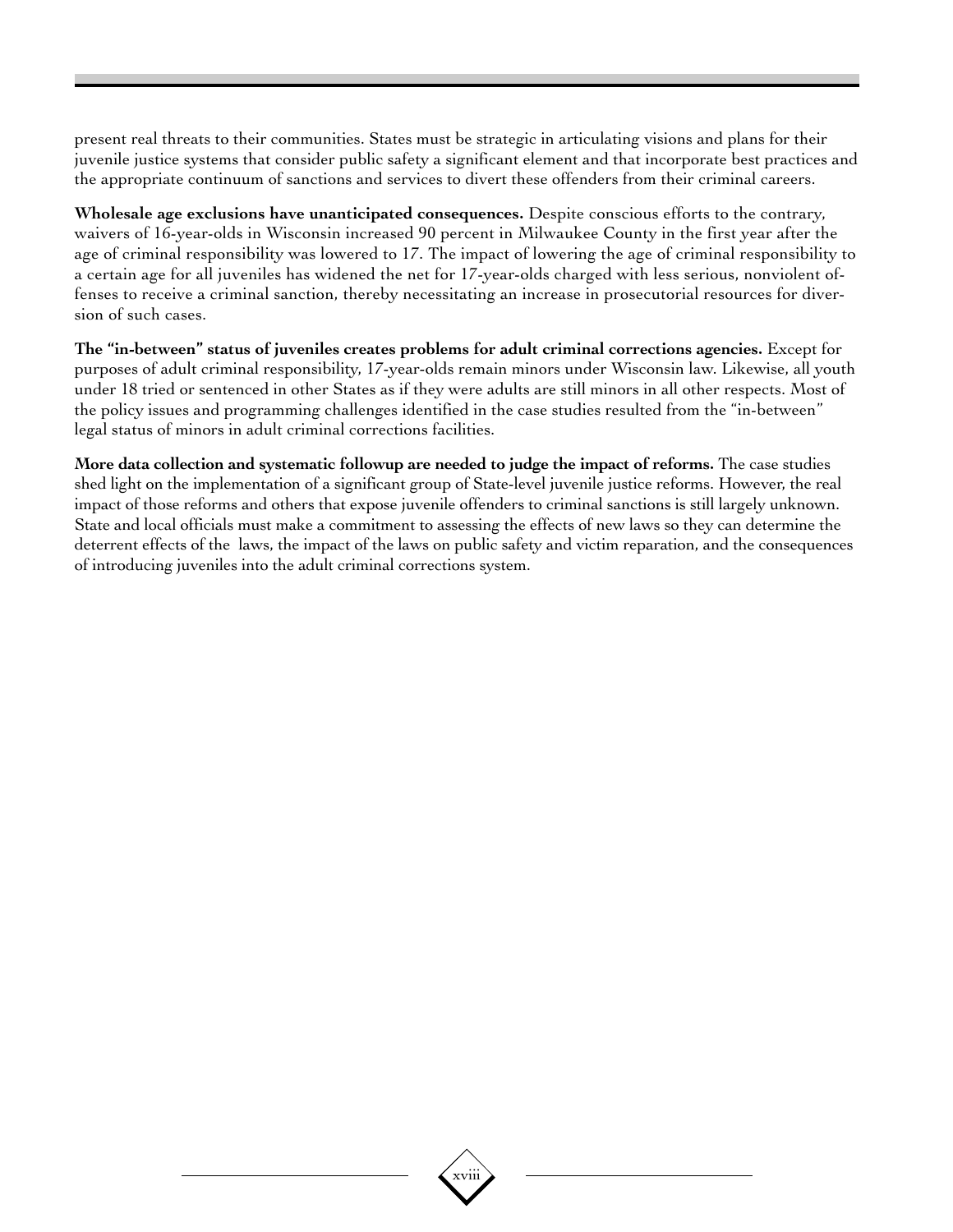## **Introduction**

The 1990's will undoubtedly be remembered as one of the more turbulent decades in the history of the American juvenile justice system. Significant and ongoing legislative activity in nearly every State prompted by public fear and anger over escalating youth violence and doubts about the proportionality and toughness of the system's response—has by now all but transformed the juvenile justice landscape (see Torbet et al., 1996; Torbet and Szymanski, 1998). Most notably, the jurisdiction of the juvenile courts over serious crimes, older juveniles, and repeat offenders has been cut back in State after State. The pool of cases eligible for criminal court handling has been vastly expanded, and critical decisionmaking power in this area has been shifted away from judges and toward prosecutors. A variety of new restrictions have been imposed on the juvenile courts' discretionary powers, often dictating outcomes based on offense seriousness and other objective factors. Confidentiality protections once considered to be vital to the working of the juvenile justice system have been eroded, and procedures representing contrary ideals—open hearings, the free exchange of information—erected in their place. The traditional rehabilitative goals of juvenile sanctioning have been deemphasized in favor of straightforward, adult-style punishment and long-term incapacitation, with fewer allowances for the individual circumstances and special needs of juveniles.

### Impetus for Change

Often, the legislative reform process has begun with a single, galvanizing juvenile crime—a senseless murder, some casual viciousness, some schoolyard outrage that is at once simple, stark, and utterly incomprehensible to the public. Very young people *are* committing more serious and violent offenses than in the past, but the crimes precipitating recent

reforms have often been spectacularly atypical. Nevertheless, in State after State, these crimes seemed to point the way to a frightening new kind of youth crime—perhaps a new kind of youth—for which the old controls were inadequate and the old assumptions invalid. Public anxiety soon gave way to indignation, as media coverage focused unprecedented attention on those aspects of the traditional juvenile court and corrections system that appeared especially to those unfamiliar with them—to coddle offenders, slight victims, ignore accountability, and endanger the public. Faced with what they believed was a wholly new kind of juvenile crime, many States began to view the principles at the heart of the old system—the treatment orientation, the concern for offender privacy—as not merely outmoded but dangerous.

### An Alternative Model: The Adult Criminal Justice System

The adult criminal justice system presented State policymakers with a ready alternative. Although not perfect, its faults at least differed from those of its juvenile counterpart. In particular, after decades of aggressive prison construction, mandatory minimum sentencing legislation, and the like, the criminal justice system's "toughness" was not open to question. It was, above all, this quality—of deterrent, retributive, incapacitating toughness—that the public seemed to be calling for. Accordingly, the policy solution in many States has been to reshape the existing juvenile justice system to conform more closely to the criminal justice system, to blend or hybridize the two to accommodate some "in-between" category of offender, or literally to substitute the criminal system in situations in which the juvenile system is believed to be inadequate.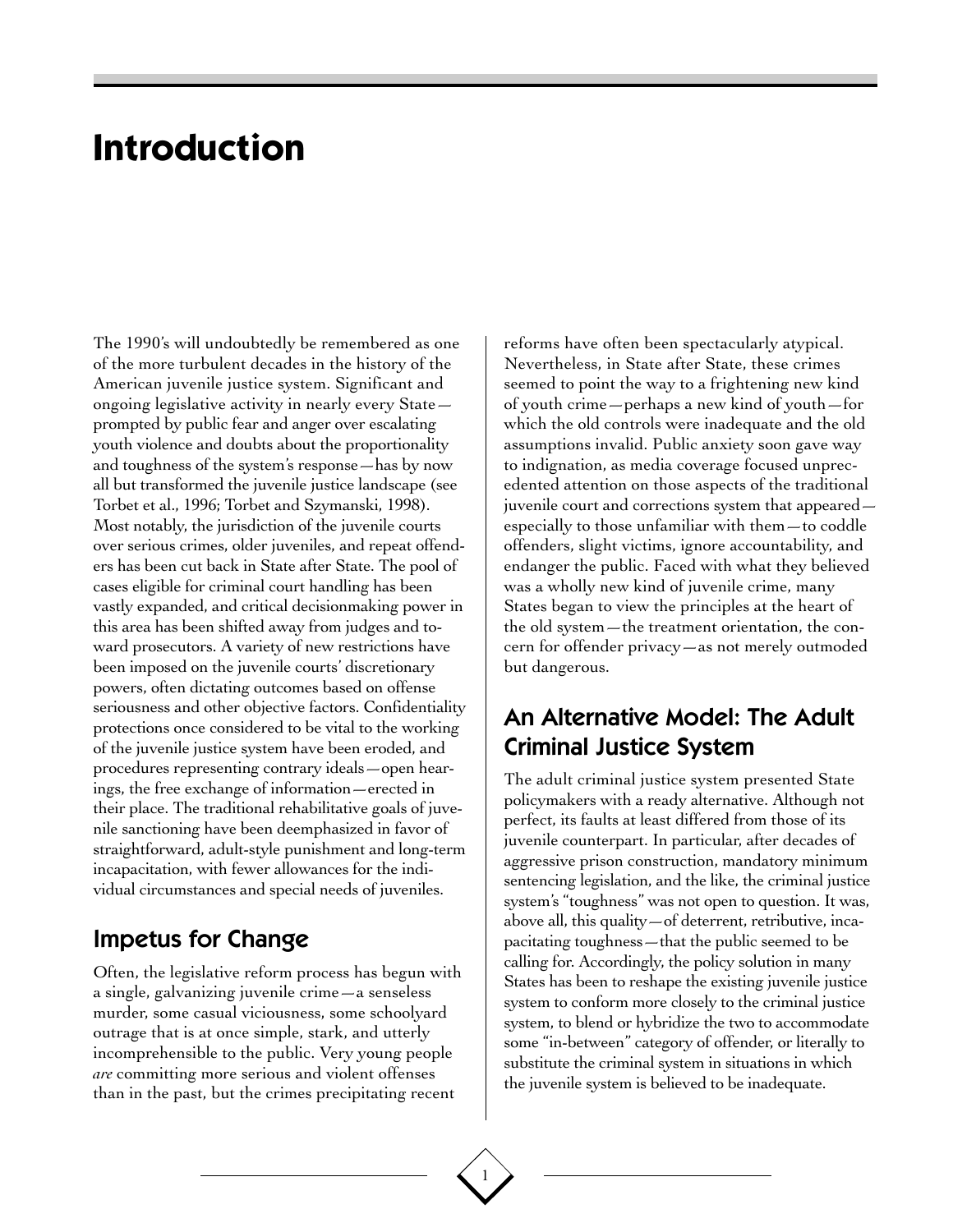## Three States

Although the three States examined more closely in the body of this Report—Minnesota, New Mexico, and Wisconsin—have taken distinctive approaches to juvenile justice reform and were chosen as case study subjects in part for that reason, all three turned to the criminal system in an attempt to strengthen the juvenile system in one of the ways described above. In New Mexico, blended sentencing reform has permitted juvenile court judges to impose criminal sanctions on a broad new category of "youthful offenders," while mandating adult criminal court handling of a narrower category of "serious youthful offenders." In Minnesota, the new "extended juvenile jurisdiction" category for juvenile offenders has given juvenile court judges an alternative sentencing option that reinforces a longer juvenile court sanction with the threat of a more serious criminal sentence. Wisconsin, on the other hand, has simply redrawn the jurisdictional border between the juvenile and criminal justice systems, shifting its whole population of 17-year-olds from the original jurisdiction of the former to that of the latter.

Although it may be easy to sketch out the overall intent of these and other recent State-level juvenile justice reforms and to catalog the various approaches taken, the actual results of these reforms are not nearly so easy to assess. In effect, the States have embarked on a number of distinct experiments. Some have targeted very narrow categories of juvenile offenders for experimental handling, while others have swept up huge, broadly defined polymorphous groups. Some have entrusted critical discretionary decisions to the courts, where they must be made on the record and are subject to review

2

and, at least theoretically, capable of being tabulated and analyzed retrospectively by researchers. Others, however, have lodged the same authority with prosecutors, whose methods, approaches, and reasoning are essentially unknowable after the fact and whose actual performance may never be subject to objective measurement. In some States that single out juvenile offenders for placement on an experimental track, it is possible to follow them through the system, profile them as a group, and learn something of what becomes of them. However, where their counterparts, similarly situated, are simply allowed to disappear into the juvenile mainstream, researchers may never be able to compare one group with the other. In fact, many of the recent State-level experiments in juvenile justice reform were instituted with little thought as to how, when, or whether to measure results systematically. Even if the information necessary to judge success or failure were theoretically available, in many States there is no one whose job it is to collect it.

The three case studies contained in this Report represent a first step toward correcting this situation. They focus less on the theory than on the practice of moving juvenile offenders into criminal court or middle-tier/adult sanctioning systems and shed light on implementation issues that are likely to be encountered wherever these approaches are taken. Although only three States are examined in depth, each one was chosen for study because its reforms have significance that extends well beyond its borders. Detailed examination of their experiences will serve to educate policymakers considering similar changes in other States, open up new lines of inquiry, and provide a solid basis for further study.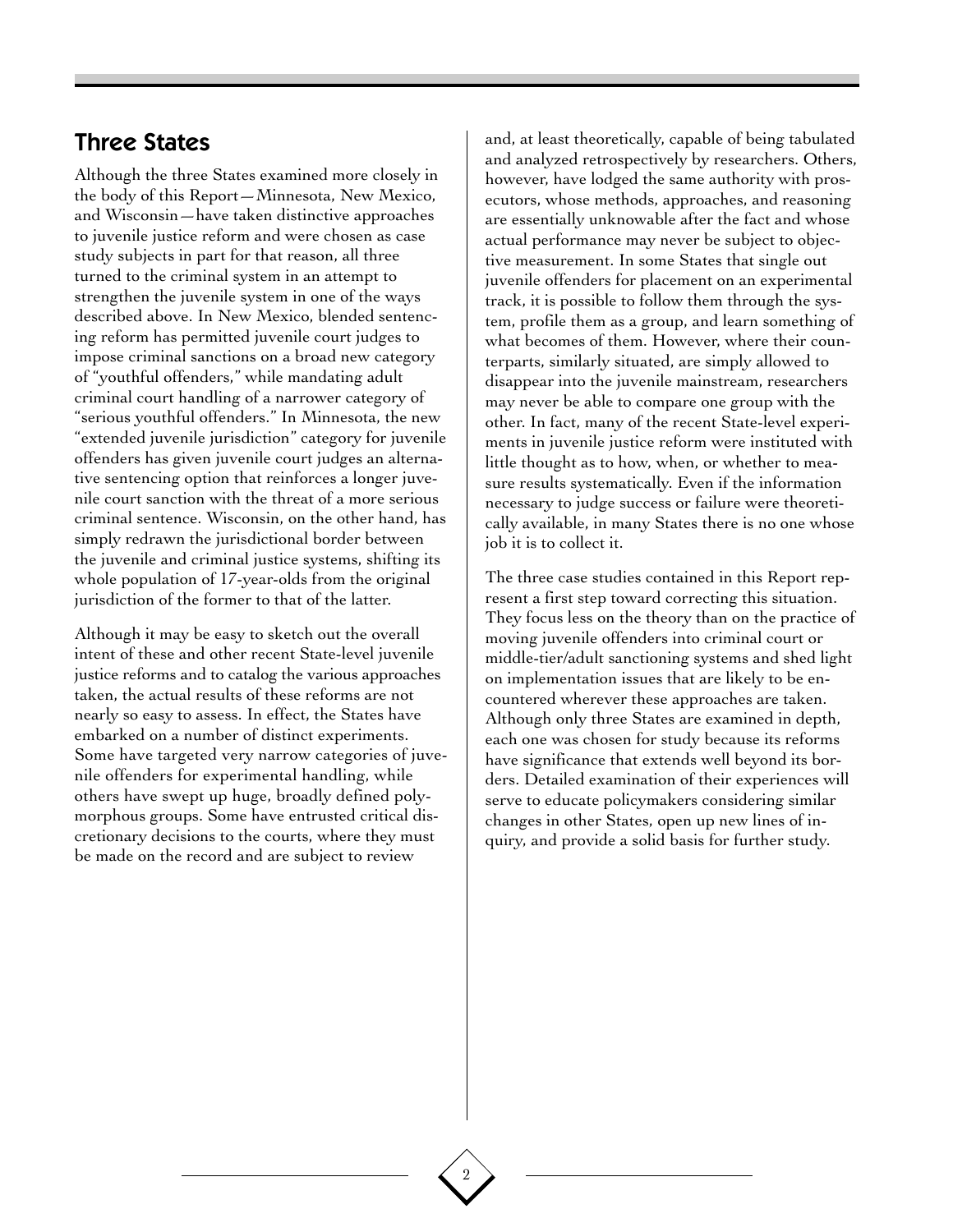## **Introduction to the Case Studies**

The three States whose reforms are examined in the body of this Report were chosen for study both because they have taken distinctive, experimental approaches to juvenile justice system reform and because those approaches are in some sense representative of broader national trends.

## Wisconsin: The Categorical Exclusion Approach

In general, statutory exclusion provisions are categorical in that the legislature automatically excludes, either by age or by offense, a certain category of juvenile offenders from juvenile court jurisdiction. Wisconsin has taken the route of wholesale age exclusion, of "defining adulthood down," for purposes of routine criminal prosecution and sentencing, from age 18 to age 17. Of course, this in itself is unusual. Most States, most of the time, have defined the age of adult criminal responsibility as beginning at age 18. In fact, the proportion of States that do so has expanded in recent decades, from about two-thirds in the 1950's to about three-quarters today. Nevertheless, several longstanding exceptions to the general rule remain. Three States (Connecticut, New York, and North Carolina) have put the age of adult criminal responsibility at 16 at least since the early 1950's. Eight others (Georgia, Illinois, Louisiana, Massachusetts, Michigan, Missouri, South Carolina, and Texas) have long put the age of adult criminal responsibility at 17. During the 1990's, two States (Wisconsin and New Hampshire) joined the latter group in treating 17-year-olds as adults. In all, 13 States now treat 16- or 17-year-olds as adults for purposes of criminal court processing.

It should be noted that very large numbers of these "underage adults" are routinely processed in the

criminal courts of these States. The National Center for Juvenile Justice estimated that in 1996 as many as 218,000 offenders younger than age 18 could have faced trial in criminal courts because State legislatures had set the age of adult criminal responsibility at 16 or 17. In comparison, juvenile court judges waived just 10,000 cases to criminal courts in 1996 (Snyder and Sickmund, 1999).

In addition to age exclusions, there is another group of increasingly common categorical exclusions from juvenile court jurisdiction. As of the end of the 1997 legislative session, no fewer than 36 States specified some offense category for which criminal court handling of accused juveniles—or at least a subset meeting minimum age and/or prior record requirements—was mandatory (Griffin, Torbet, and Szymanski, 1998). These offense-based exclusions, though somewhat more targeted, are similar to those based solely on age in that they are both "wholesale" and "automatic." That is, as a matter of policy, they decide in advance the criminal court handling of large groups of juvenile offenders; preclude consideration of their individual motives, needs, and circumstances; and rule out, insofar as this is possible through legislation, the exercise of case-bycase discretion. When the effects of these sweeping statutory exclusions and mandatory waiver requirements are considered together with those brought about by lowering the age of adult criminal responsibility, it becomes clear that State legislators are "transferring" far more young people to criminal court than either judges or prosecutors.

Wisconsin presented researchers with a chance to observe the effects of one type of wholesale jurisdictional transfer. More important, it afforded a unique opportunity to gauge the consequences of instantaneously shifting a huge and diverse group of juveniles—indeed, one of the most broadly defined and heterogeneous categories possible—into the criminal justice system.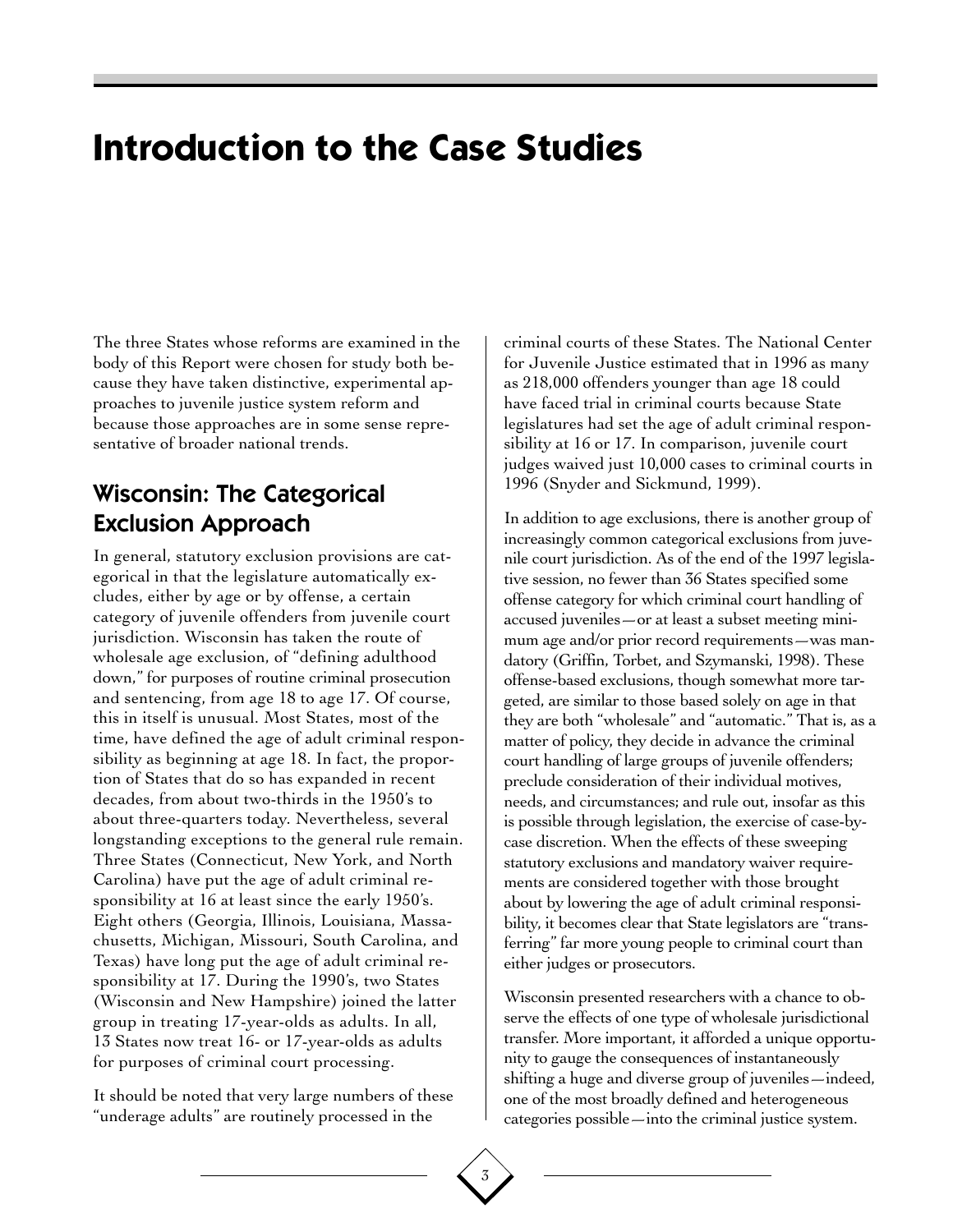## New Mexico and Minnesota: The Sentencing Reform Approach

While most of the juvenile justice reform experiments of recent years have involved the various mechanisms by which juveniles may be tried in criminal courts (waiver, prosecutorial direct file, legislative exclusion), some have focused instead on what comes afterwards—that is, on the *sanctioning* of juvenile offenders. One clearly discernible trend is toward offense-based sanctioning: mandatory minimums and sentencing matrices that are dictated by what the offender has done and that emphasize punishment and incapacitation over rehabilitation and treatment. A significant number of other States, however, have sought to provide judges with more rather than less flexibility in fashioning sanctions for juveniles in serious cases—sanctions that are both tough and tailored to individual circumstances.

New Mexico and Minnesota are among that number. Each enacted a form of blended sentencing during the 1990's. Blended sentencing allows judges faced with the task of sanctioning serious juvenile offenders to choose between juvenile and adult correctional sanctions—or sometimes to impose both at the same time—rather than restricting them solely to one system or the other. Some models supplement existing transfer provisions; others substitute for them in all but murder cases. In some models, the juvenile court can impose an adult sentence that is as binding as that provided by criminal courts, and in others, the adult sentence is suspended pending successful completion of a juvenile sentence (Zimring, 1998). Of the 20 States with such laws at the end of the 1997 legislative session, 9 give blended sentencing authority to *juvenile* court judges in cases in which some defined category of juvenile offender has been adjudicated delinquent. In nine States, blended sentencing authority is exercised by *criminal* court judges, following a juvenile's conviction. Two States, Colorado and Michigan, give blended sentencing options to both juvenile and criminal court judges. (See figure 1, "Blended Sentencing Models, 1997.")

In whichever forum blended sentencing authority is exercised, it may be exclusive or inclusive, and under some circumstances, it may be contiguous:

- ◆ An exclusive blended sentencing model allows a judge to impose either a juvenile *or* an adult sanction and makes that sanction effective immediately.
- ◆ Under an inclusive blended sentencing model, on the other hand, a judge may impose *both* a juvenile and an adult sanction—with the latter usually remaining suspended and becoming effective only in the event of a subsequent violation.
- ◆ Finally, some States have enacted contiguous blended sentencing laws, under which a juvenile court may impose a sanction that begins in the juvenile system but lasts beyond the maximum age of extended juvenile court jurisdiction—at which time the offender must be moved into the adult correctional system to serve the remainder of the sentence.

At the end of the 1997 legislative session, New Mexico was the only State in the Nation that gave exclusive blended sentencing authority to its juvenile courts—allowing them to hand out immediately effective adult sentences to a broad category of juveniles previously eligible for waiver to criminal court. Minnesota's version of blended sentencing reform, on the other hand, was inclusive. Specifically, it featured a "one-last-chance" alternative sentencing option targeted specifically at serious and repeat young offenders, but it likewise entrusted sanctioning authority in such cases to its juvenile courts. Each of these experiments is worthy of careful analysis, because each represents an attempt to strengthen the juvenile court's sanctioning authority while preserving its capacity to provide an individualized judicial response to each offender.

## Method

To date, much of the statistical research on treating juveniles as criminal offenders has focused on the incidence of waiver, the transfer decision, case processing characteristics, and sentencing, usually at a macro (national) level. Legal research has provided comparisons of State transfer laws and the age and offense criteria applied in different provisions. The case studies presented in this Report contribute to the body of knowledge on this issue by providing rich descriptive information on the impact of legislative,

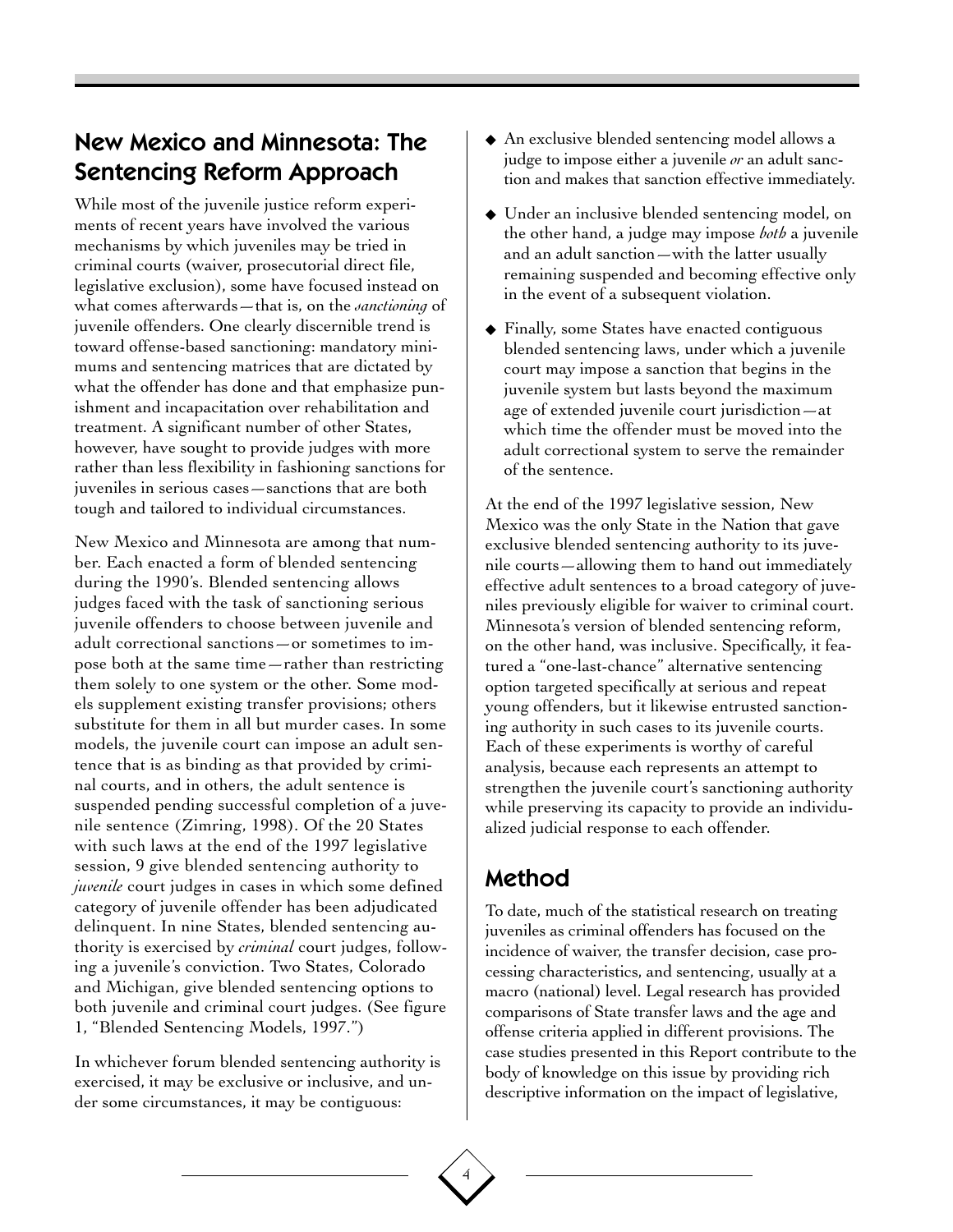

#### Figure 1. Blended Sentencing Models, 1997\*

\* Each of the models presented applies to a subset of alleged juvenile offenders specified by State statute.

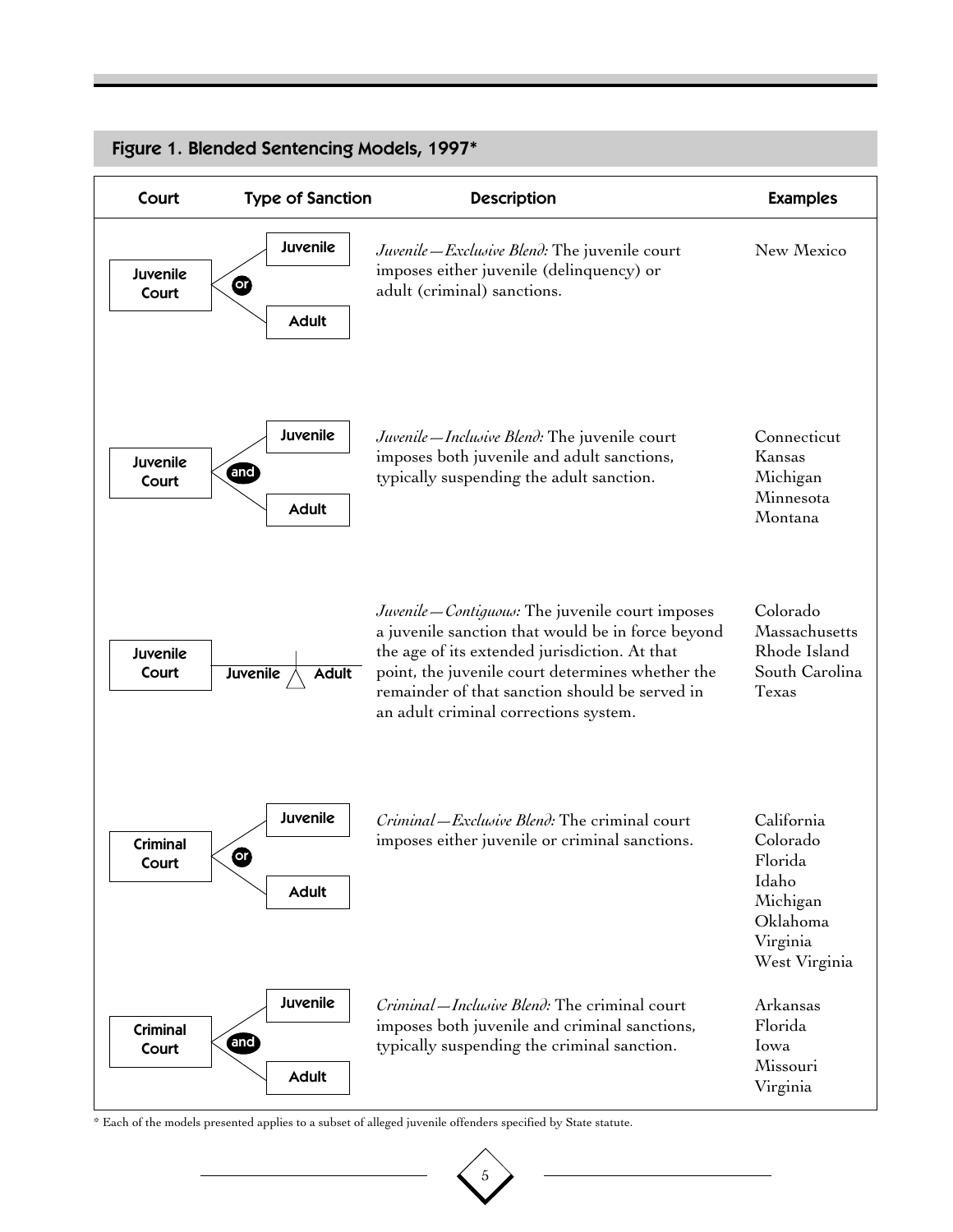programming, and policy changes on the juvenile and criminal justice systems at the State and local levels. Even though the experiences described in each case study are in some ways unique to the site that was studied, there are several common issues. Policymakers facing similar changes can benefit from the experiences of others.

In all three States, the investigations forming the basis for the case studies were conducted primarily in the fall of 1998 and involved site visits, focus group meetings, and individual and group interviews. Interviews were conducted in urban and rural judicial districts, with officials and representatives of both the juvenile and criminal justice systems, at State and local levels. At the State level, legislators, reform advocates, directors of juvenile and adult corrections agencies, juvenile justice specialists, and members of criminal and juvenile justice coordinating councils were interviewed. At the local level, judges, district attorneys, public defenders, jail wardens and juvenile detention administrators, juvenile and adult probation directors, law enforcement officers, and victim advocates were interviewed. Study questions focused on three subjects:

6

- ◆ The background of the State's legislative reforms.
- ◆ Policy and programmatic changes that occurred as a result of the reforms.
- ◆ The impact of these changes on the juvenile and criminal justice systems.

In New Mexico, observers visited the two largest urban judicial districts and a rural district, in addition to conferring with State officials in Santa Fe, interviewing a total of about 60 justice practitioners in the process. In Minnesota, researchers conducted focus group interviews in the largest urban judicial district, a suburban/rural district, and a remote rural district and interviewed State officials in St. Paul, involving a total of about 70 practitioners. The Wisconsin site work involved visits to the State's largest urban jurisdiction, two medium-size urban districts, and a rural district and interviews with State officials in Madison, for a total of more than 60 individuals. In addition to the views and impressions of interview subjects, investigators in all three States analyzed pertinent case processing statistics bearing on the States' reform efforts wherever possible.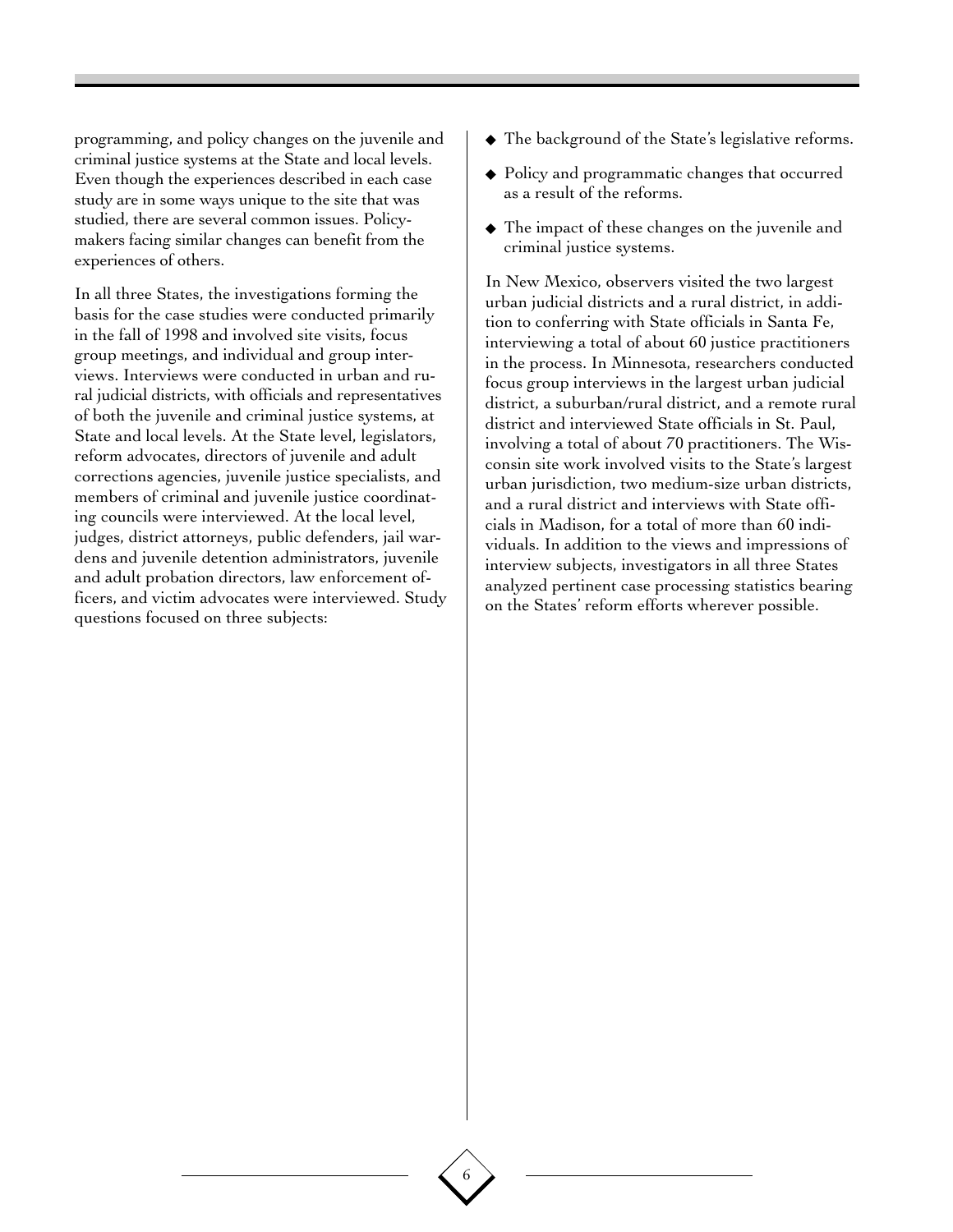## **Wisconsin's Case Study1**

## The Reform: Removing All 17-Year-Olds From the Original Jurisdiction of the Juvenile Court

Effective January 1, 1996, the Wisconsin legislature made an important alteration in the traditional legal boundary that defines adulthood:

"Adult" means a person who is 18 years of age or older, except that for purposes of investigating or prosecuting a person who is alleged to have violated any state or federal criminal law or any civil law or municipal ordinance, "adult" means a person who has attained 17 years of age. Wis. Stat. Ann., sec. 938.02(1).

A similar change became effective in New Hampshire in 1996. N.H. Stat. Ann., sec.169–B:2. As a result, the two States became the first in at least 20 years to exclude an entire age group from juvenile court jurisdiction. They join 11 other States that have long excluded 17-year-olds from the original jurisdiction of juvenile court—among them 3 that also exclude 16-year-olds (see table, page 9).

At the same time that the Wisconsin legislature passed the categorical exclusion, it lowered the juvenile court's minimum age of original jurisdiction for delinquency from 12 to 10 years. Fourteen other States have also established a minimum age for delinquency jurisdiction, with specified minimums ranging from age 6 to age 10. Thirty-five States and the District of Columbia, however, specify no minimum age for juvenile court jurisdiction in delinquency matters (Griffin, Torbet, and Szymanski, 1998).

## Significance of the Reform

Shifting an entire age group out of the juvenile court's jurisdiction is the broadest form of statutory exclusion. This type of reform allows a State to send more youth younger than age 18 into the criminal justice system than any other transfer mechanism. In a single broad stroke, Wisconsin reduced the number of children in the State eligible for juvenile court jurisdiction by 12 percent, according to 1996 Census estimates. Moreover, in the year that the exclusion took effect, 17-year-olds represented almost 25 percent of the juvenile arrests for violent crime index offenses (murder, forcible rape, robbery, and aggravated assault) and about 15 percent of juvenile arrests for property crime index offenses (burglary, larcenytheft, motor vehicle theft, and arson) (Wisconsin Office of Justice Assistance, 1998). (See sidebar: "Wisconsin Juvenile Justice Reform," page 8.)

## Primary Goals of the Reform

According to the Study Committee's report, the purpose of Wisconsin's proposed shift in jurisdictional boundaries was threefold:

◆ **To promote individual accountability.** The Study Committee's report reflects a general sense that the juvenile justice system in Wisconsin had become a "revolving door" spun by the pressures of a juvenile crime wave. Accordingly, the report suggests that the criminal justice system hold the "more mature" 17-year-old to a greater degree of accountability by threatening the "full range of adult dispositions" for criminal law violations. Several other changes recommended in the report and eventually passed by the legislature also emphasized accountability. The most far reaching of these changes was the rewrite of the Juvenile Code's purpose to

<sup>1</sup> Hunter Hurst, Jr., and Anne Stahl conducted site visits and interviews at the county level in Dane County, Milwaukee County, Racine County, and Sawyer County and at the State level in Madison.

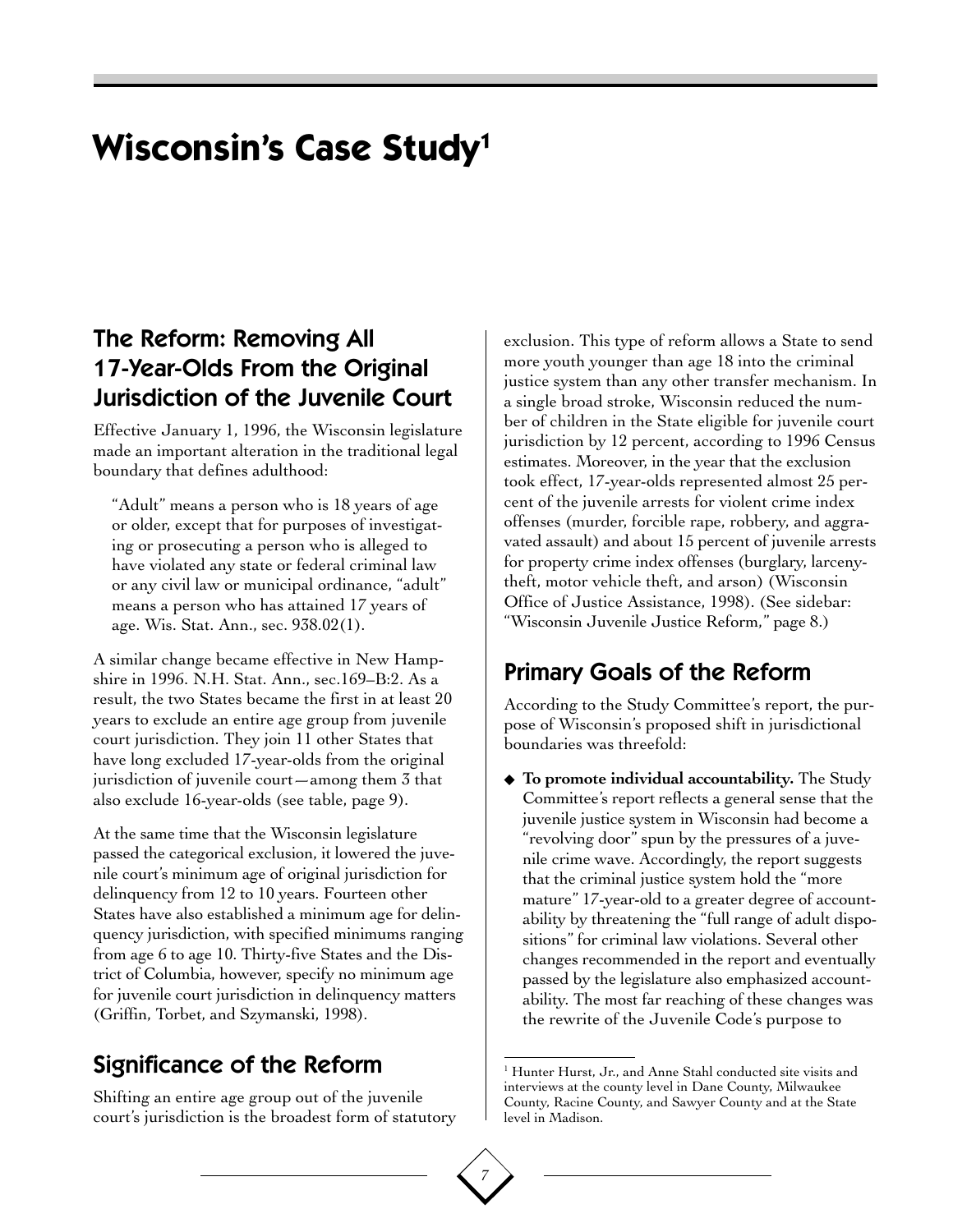reflect a "balanced approach" to juvenile justice intended to emphasize the goals of offender accountability and community protection. According to respondents interviewed in Wisconsin, the criminal justice system was considered better situated to enforce accountability because of its greater capacity for secure confinement in prisons and, particularly, in county jails. Compared with their counterparts in the juvenile justice system, adult probation and parole were also considered to be in a better position to sanction program violations by imposing time in jail or prison.

◆ **To achieve consistency with neighboring States.** As the Study Committee noted in its January 1995 report, *Juvenile Justice: A Wisconsin Blueprint for*

*Change (Blueprint*), several of Wisconsin's neighboring States (including Illinois and Michigan) had already set the age for criminal responsibility lower than 18. Interviews revealed concerns about the inconsistent ages of criminal responsibility in Wisconsin and its neighboring States. In particular, because of Chicago's proximity to the metropolitan centers of southern Wisconsin, respondents were concerned that the different ages of criminal responsibility in Illinois and Wisconsin might encourage sophisticated criminals from Chicago to use older juveniles to expand illicit drug markets in the urban centers of southern Wisconsin. A key policymaker on the Study Committee, for example, believed that lowering the age of criminal responsibility in Wisconsin could help prevent Wisconsin

#### Wisconsin Juvenile Justice Reform

In response to concerns raised by a number of highly visible violent crimes committed by very young children in Wisconsin and by steep increases in overall rates of juvenile crime in the State (juvenile arrests for violent crime index offenses in the State doubled between 1988 and 1993), Wisconsin's Governor and the State legislature, in the spring of 1994, created a blue-ribbon study committee to assess the effectiveness of the Children's Code and propose recommendations for reform. Removing 17-year-olds from the juvenile court's jurisdiction was among the fundamental changes recommended by the committee (the Wisconsin Juvenile Justice Study Committee) in its January 1995 report, and eventually enacted into law.

As a result, Wisconsin's juvenile justice system was transformed by the 1996 Juvenile Justice Reform Act and selected provisions of the 1995–1997 Biennial Budget Act. In addition to lowering the age of criminal responsibility, key provisions of the reform package included:

- ◆ Moving the authority for juvenile corrections from Health and Human Services to the Department of Corrections.
- ◆ Modifying an extended jurisdiction classification in juvenile corrections.
- ◆ Creating a separate juvenile justice code to deal exclusively with delinquency.
- ◆ Redefining the Code's goal to emphasize the "balanced approach."
- ◆ Eliminating the right to jury trials.
- ◆ Improving victims' access to proceedings and information.
- ◆ Changing the lower limit of delinquency jurisdiction from age 12 to age 10.
- ◆ Relaxing confidentiality restrictions governing juvenile records.
- ◆ Reducing the age limit for various offense-specific exclusions.
- ◆ Providing for new juvenile dispositions, including secure detention not to exceed 30 days.

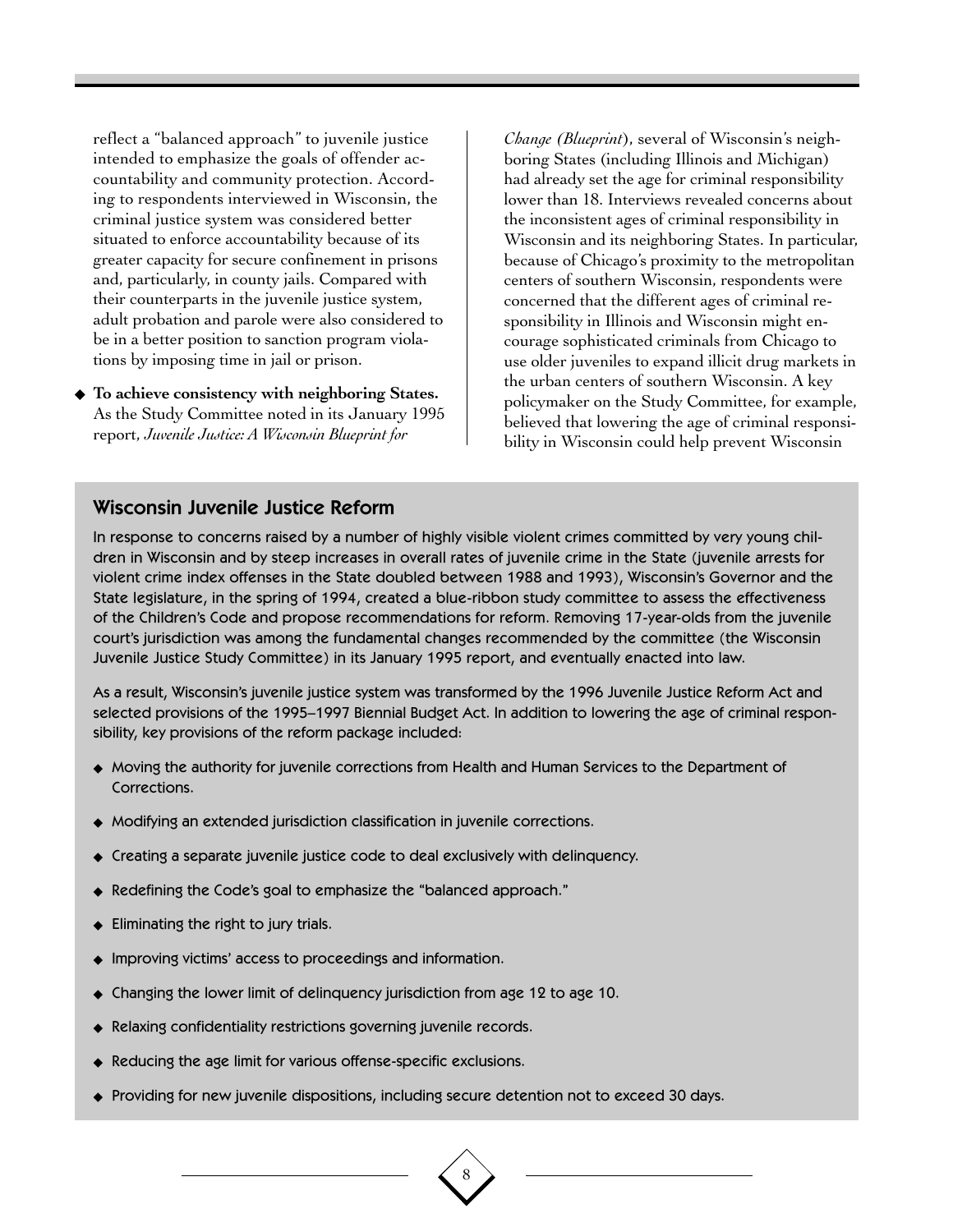communities from becoming "crime magnets" for offenders from neighboring States.

◆ **To redirect juvenile justice resources.** The *Blueprint* report also suggested that removing 17-yearolds from the juvenile justice system without reducing State allocations to counties for juvenile justice services would mean that available resources would be directed to a smaller population. Lowering the minimum age of original juvenile court jurisdiction, policymakers believed, would intensify the reallocation of resources, because the limited amount of juvenile justice resources available would be directed toward early intervention

with a younger population, one that is more likely to respond to services and sanctions.

### Impact of the Changes

Interviews and descriptive statistics indicate that lowering the age of criminal responsibility in Wisconsin has had the immediate impact of reducing the juvenile justice system's workload and shifting resources to a younger population. At the same time, the criminal justice system has been called on to accommodate more minors—in county jails, on adult probation, and, to a lesser extent, in State prisons. As discussed below, the influx of minors into jails

| <b>Under Age 18 (13 States)</b> |                      | <b>Age 18</b>                            |               |
|---------------------------------|----------------------|------------------------------------------|---------------|
| <b>Age 16 (3 States)</b>        | Age 17 (10 States)   | (37 States and the District of Columbia) |               |
| Connecticut                     | Georgia              | Alabama                                  | Montana       |
| New York                        | Illinois             | Alaska                                   | Nebraska      |
| North Carolina                  | Louisiana            | Arizona                                  | Nevada        |
|                                 | Massachusetts        | Arkansas                                 | New Jersey    |
|                                 | Michigan             | California                               | New Mexico    |
|                                 | Missouri             | Colorado                                 | North Dakota  |
|                                 | New Hampshire (1996) | Delaware                                 | Ohio          |
|                                 | South Carolina       | District of Columbia                     | Oklahoma      |
|                                 | Texas                | Florida                                  | Oregon        |
|                                 | Wisconsin (1996)     | Hawaii                                   | Pennsylvania  |
|                                 |                      | Idaho                                    | Rhode Island  |
|                                 |                      | Indiana                                  | South Dakota  |
|                                 |                      | Iowa                                     | Tennessee     |
|                                 |                      | Kansas                                   | Utah          |
|                                 |                      | Kentucky                                 | Vermont       |
|                                 |                      | Maine                                    | Virginia      |
|                                 |                      | Maryland                                 | Washington    |
|                                 |                      | Minnesota                                | West Virginia |
|                                 |                      | Mississippi                              | Wyoming       |

#### Table. Age of Criminal Responsibility, 1998

**Source:** Griffin, P., Torbet, P.M., and Szymanski, L. 1998. *Trying Juveniles as Adults in Criminal Court: An Analysis of State Transfer Provisions.* Report. Washington, DC: U.S. Department of Justice, Office of Justice Programs, Office of Juvenile Justice and Delinquency Prevention. **Note:** The table can be converted to define the upper age of original juvenile court jurisdiction by subtracting 1 year from the age heading. For example, the upper age is 15 in Connecticut, New York, and North Carolina.

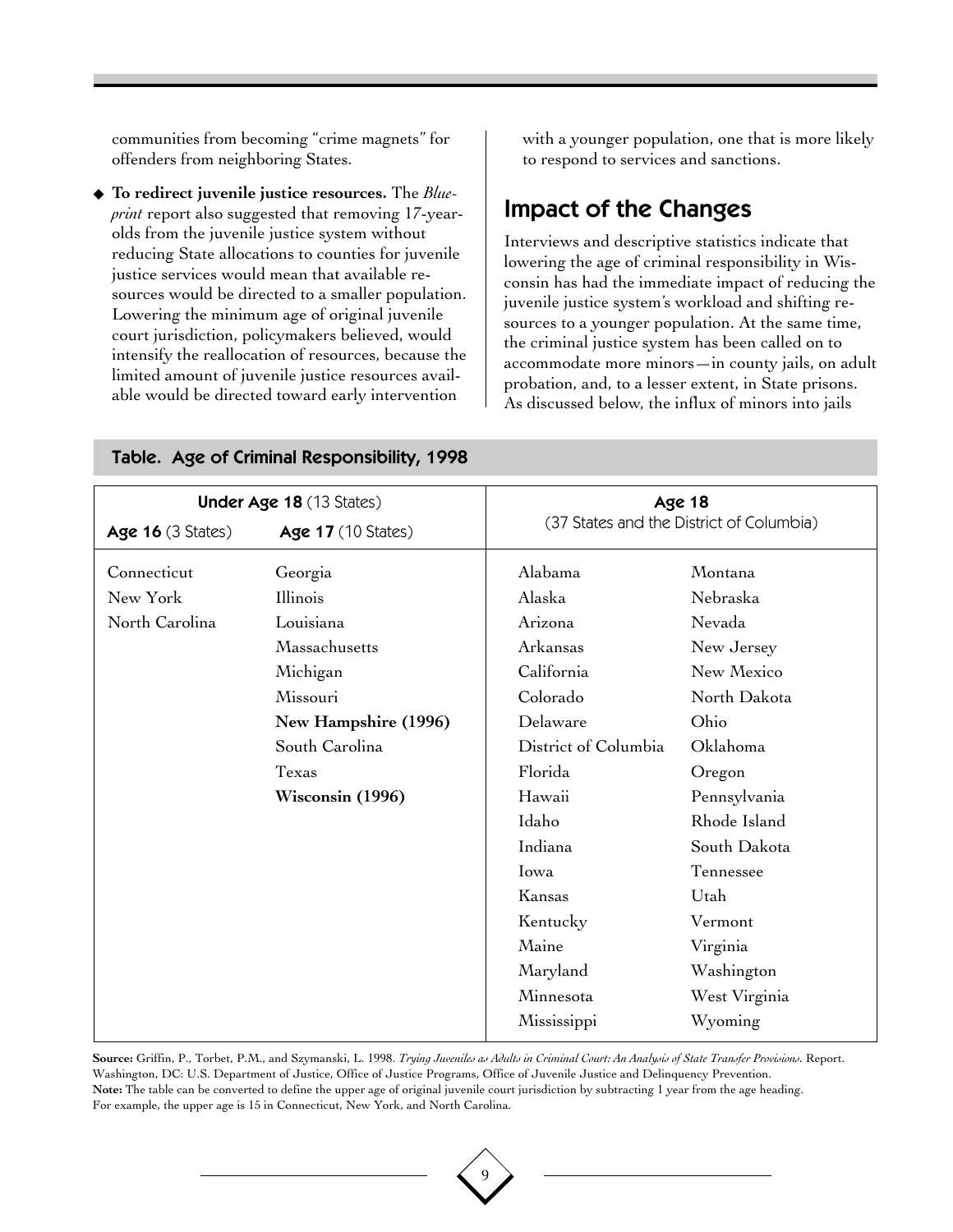has caused the most significant policy and programming consequences during the first 3 years of Wisconsin's reform.

#### Impact on the Juvenile Justice System's **Workload**

#### Juvenile Court Cases and Delinquency Services Workload

At the time this exploratory study of Wisconsin's reform was conducted, statewide juvenile court referral and/or disposition information with age detail was not available. However, a transition planning committee surveyed delinquency services staff across the State in 1996. (Of the State's 72 counties, 65 completed the survey.) Survey findings showed that in the year before the change (1995), almost 20 percent of delinquent youth referred to juvenile intake were 17-year-olds (Wisconsin Office of Justice Assistance, 1998). National estimates suggest that 17-year-olds make up approximately 15 percent of the delinquency cases handled by juvenile courts (National Center for Juvenile Justice, 1999). As discussed below, the juvenile court's workload decreased significantly after Wisconsin's reform.

Across the four study sites, juvenile court workload was reduced after the change—even after 10- and 11 year-olds were added to delinquency jurisdiction. The impact was felt both in the State's largest urban jurisdiction, where the volume of referrals dropped by 25 percent between 1995 and 1997 (see sidebar: "Juvenile Court Referrals in Milwaukee County"), and in rural Sawyer County, where delinquency petitions decreased 40 percent during the same period. Delinquency services staff in the four sites generally believed that younger delinquents had filled the space in their workloads left by 17-year-olds excluded from the juvenile court's jurisdiction. Unfortunately, no descriptive caseload statistics spanning the change from 1995 to 1997 were available to support this perception.

#### Secure Detention for Juveniles

Before being excluded from the juvenile court's jurisdiction in 1996, 17-year-olds accounted for approximately 25 percent of secure detention admissions in Wisconsin. Although the absence of statewide data prevented calculation of the proportion of admissions this population accounted for in the years after the legislative change, detention professionals in the three urban study sites reported a reduction in workload after losing the 17-year-olds. Data provided by Milwaukee County showed that in 1995, 17-year-olds made up 25 percent of the admissions to secure detention in Milwaukee County; 2 years later, they represented less than 10 percent. (In 1997, this group consisted of juveniles who were younger than 17 at the time of their offense and therefore were not covered by the legislative change.) In addition, total detention admissions in Milwaukee dropped by more than one-third between 1995 and 1997. Interviews in Milwaukee suggested that removing 17-year-olds from the juvenile court's original jurisdiction together with decreases in juvenile arrests for index offenses and overall referrals to juvenile court—had influenced the reduction.

#### Division of Juvenile Corrections

In the years leading up to the reforms, Wisconsin experienced growth in the number of youth placed in the State's juvenile correctional institutions (JCI's). Admissions, for example, nearly doubled between 1988 and 1995. The removal of 17-year-olds from

#### Juvenile Court Referrals in Milwaukee County

Between 1995 and 1997, the volume of referrals to Milwaukee's Children's Court Center dropped by 25 percent, from more than 8,000 referrals in 1995 to about 6,000 in 1997. This drop occurred while total juvenile arrests declined by approximately 9 percent, and the index arrest rate for juveniles dropped by about 10 percent. In 1997, 17-yearolds represented approximately 20 percent of total juvenile arrests in Milwaukee County and about 15 percent of total juvenile arrests for index crimes.

In 1995, approximately 20 percent of the total referrals to the juvenile division prosecutor in Milwaukee County involved youth who were 17 at the time of their offense. Just 1 year later, after 17-year-olds had been removed from the juvenile court's jurisdiction, the volume of referrals to the prosecutor had dropped by 18 percent.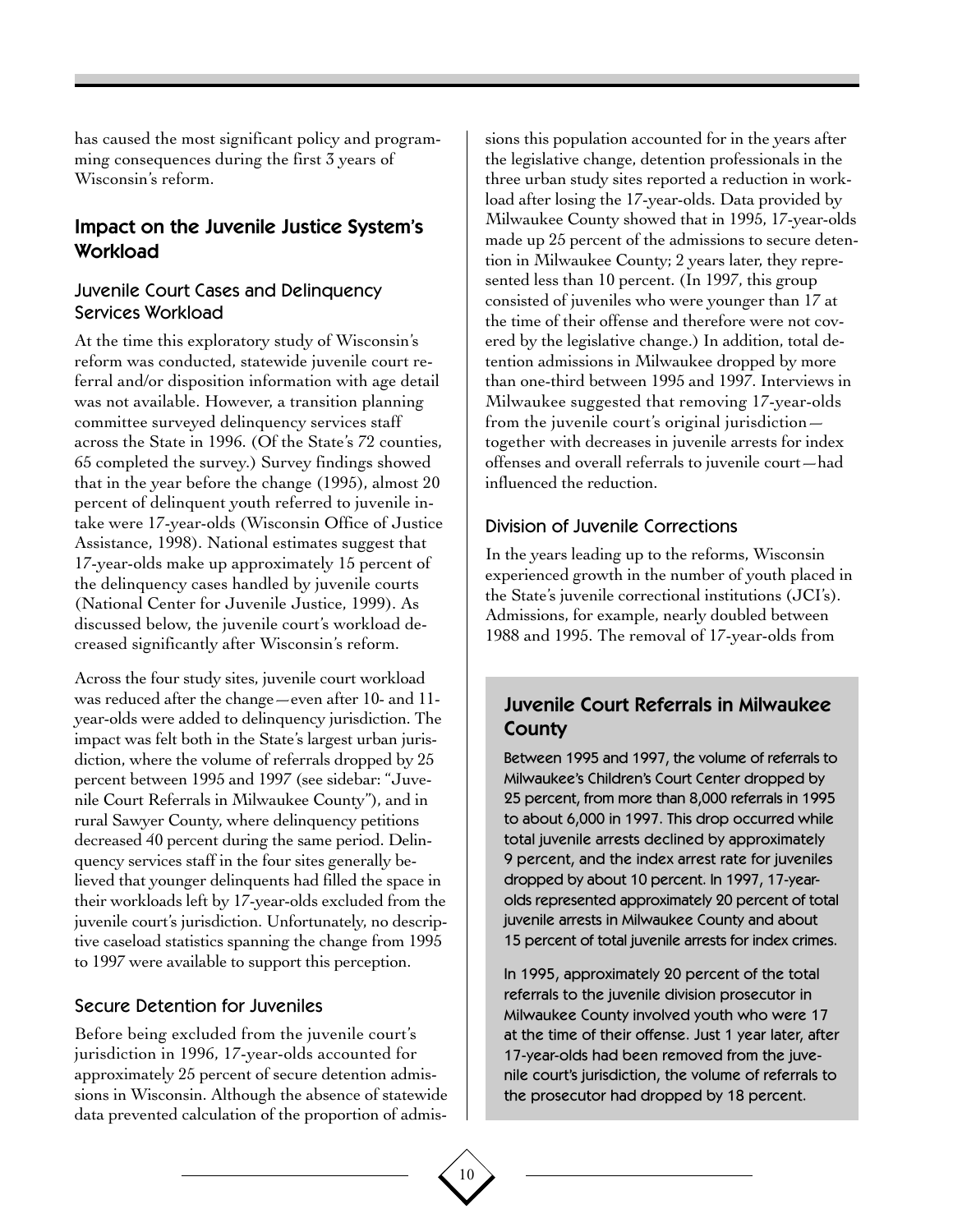the juvenile court's original jurisdiction in 1996 directly affected admissions to JCI's by the Department of Correction's (DOC's) Division of Juvenile Corrections. Between 1995 and 1997, admissions of 17-year-olds dropped by almost 50 percent (from about 25 percent of total admissions in 1995 to less than 15 percent in 1997). (See figure 2.)

With regard to the Study Committee's goal of providing more resources to younger juveniles, removing 17-year-olds led to a drop in overall admissions to JCI's (by about 15 percent between 1995 and 1997), but the population decrease required DOC to increase the daily rates that counties pay for institutional placements and community-based services for delinquents. The fixed costs of operating the institutions and providing community programs, in other words, had to be spread over a smaller number of days of care. Interviews, however, suggested that the situation might have been temporary. The overall

#### Figure 2. Admissions to Juvenile Correctional Institutions in Wisconsin, by Age at Admission, 1995–97



- ◆ Juveniles ages 10–13 accounted for fewer than 100 admissions in any year and, despite the lowering of the minimum age of juvenile court jurisdiction to age 10, actually decreased about 10% from 1995 to 1997.
- ◆ Juveniles ages 18–19 accounted for fewer than 50 admissions in any year.

**Source:** Wisconsin Office of Justice Assistance. 1998. *Wisconsin Adult Jail Populations–1997.* Madison, WI: Wisconsin Office of Justice Assistance.

average daily population in the State's JCI's, in fact, has returned to prereform levels, as have per diem costs, and levels are expected to remain there for the foreseeable future. (See figure 3, page 12.)

Although corrections officials in Wisconsin attributed the original decrease in the JCI population in part to the removal of 17-year-olds, they observed that other changes to State laws—including a provision authorizing a 30-day disposition in secure detention and licensed private residential care institutions—may also have contributed to the temporary reduction in juvenile corrections placements. On the other hand, they believed that the return to prereform population levels had resulted from among other factors—longer periods of commitment made possible by a provision that increased the extended age of juvenile court jurisdiction to age 25.

#### Impact on the Criminal Justice System's **Workload**

#### Jails

County jails were among the first institutions in Wisconsin's criminal justice system to feel the impact of the lower age of criminal responsibility. The number of jail admissions in Wisconsin almost doubled between 1988 and 1997. In 1996, overall jail admissions increased by 5 percent, and between 1996 and 1997, they jumped almost 10 percent. Respondents believed that the additional 17-year-olds in the criminal system contributed to the increase. The Wisconsin Office of Justice Assistance estimated that 5,750 17 year-olds were admitted to county jails in 1996 and 8,125 (or 3 percent of total jail admissions) were admitted in 1997, a 41-percent increase. The proportion of minors in the Milwaukee County Jail grew from less than 1 percent of the average daily population before the change to almost 5 percent of the average daily population in 1997. (See sidebar: "Minors in the Milwaukee County Jail," page 13.)

#### Prisons

In recent years, the number of inmates in the Nation's adult prisons who are younger than age 18 has expanded rapidly. A survey of State corrections departments suggests that the under-18 prison population nationwide grew 22 percent between 1991 and 1995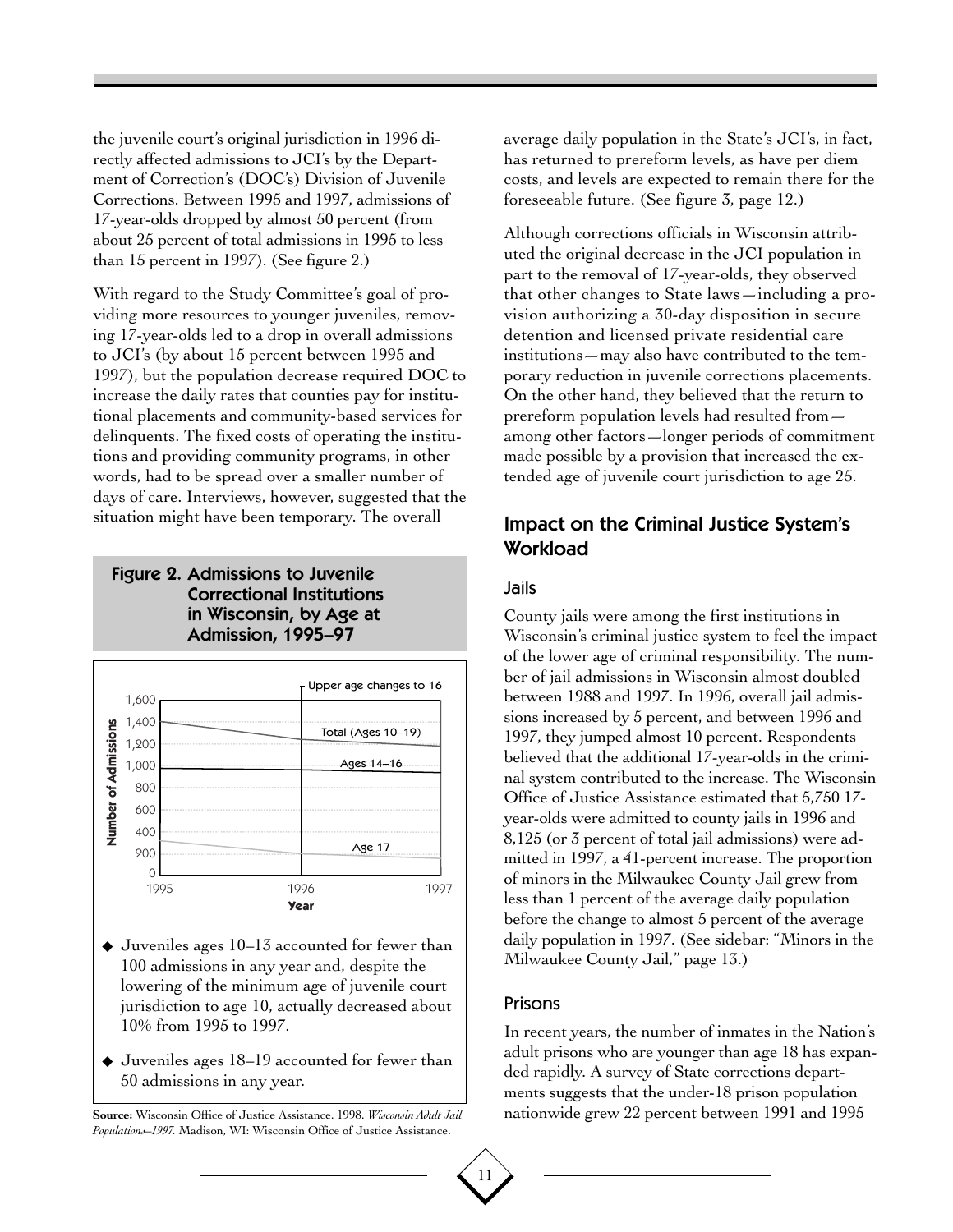

#### Figure 3. Average Daily Population in Wisconsin's Juvenile Correctional Institutions, by Month: July 1994 to October 1998

Source: Wisconsin Department of Corrections. November 1998. The Impact of Wisconsin's Juvenile Justice Code on Costs and Funding of the Juvenile Correc-

and an additional 36 percent between 1995 and 1997 (Levinson and Green, 1999). Wisconsin prison admissions reflect this trend:

- ◆ Between 1995 and 1997, Wisconsin prison admissions of 17-year-olds (many of whom would have been placed in JCI's before the reform) grew 70 percent.
- ◆ Admissions of waived youth ages 14 to 16 increased by approximately 10 percent, as did admissions of 18- and 19-year-olds.
- ◆ Overall admissions of youth under age 20 increased by about 20 percent.
- ◆ Admissions of age groups 20 and over increased about 5 percent.

(See figure 4 for additional information.)

#### Impact on Policy and Programming in Jails and Prisons

Except for purposes of criminal responsibility, 17 year-olds continue to be minors under Wisconsin law. They are unable to vote, make wills, sue, enter into contracts or apply for credit in their own names, obtain medical treatment without parental consent, or be completely independent of their parents. Interviews revealed that the most immediate policy and

Figure 4. Admissions to Prison in



**Source:** Wisconsin Office of Justice Assistance. 1998. *Wisconsin Adult Jail Populations–1997.* Madison, WI: Wisconsin Office of Justice Assistance.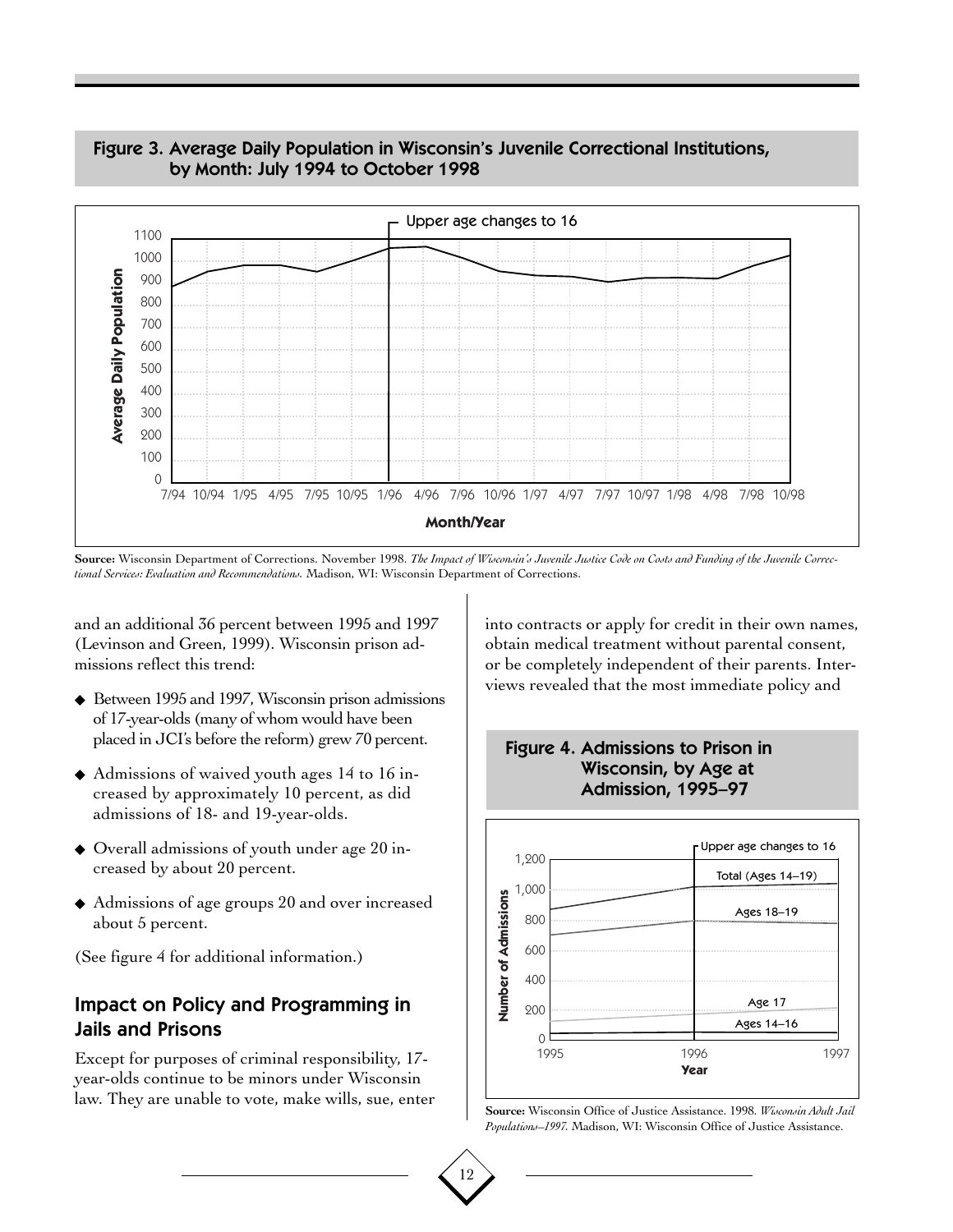programming implications of the State's reforms centered on anomalies caused by the "in-between" status of 17-year-olds. These implications primarily affected the adult corrections system, which has assumed responsibility for a higher number of minors in its facilities and in its day-to-day work. Of the respondents from the adult corrections system, jailers were most likely to present specific examples of policy issues and programming challenges that have emerged as a direct result of lowering the age of criminal responsibility. These and other challenges are discussed in the next sections.

#### Education Programs

Although now burdened with adult criminal responsibility, 17-year-olds in Wisconsin remain subject to laws that mandate the education of minors. Prior to the reform, minors transferred to criminal court by judicial waiver were held in jails and remained technically subject to the State's education laws. However, because the population of jailed juveniles was so small and scattered at that time, compliance which would have involved dedicating teachers to the jails at the local school district's expense—was often unfeasible.

Removing 17-year-olds from delinquency jurisdiction has significantly increased the daily population of minors held in jails. In three of the four study sites, this change has led to collaborative action on the part of jailers and local school districts to meet requirements for compulsory education. The three urban study sites featured classroom opportunities in the jails for a population of inmates who had been denied the service prior to the reforms (including inmates up to age 21 eligible for special education because of a disability).

Interviews with jailers and educators indicate that the culture of jails has been positively affected by these new learning opportunities. Stories of older inmates supporting and encouraging the classroom activities of younger inmates were among the brightest examples of such positive effects. One jailer noted with a smile that a younger population had helped him extend community jailing initiatives by increasing public support for additional services to inmates. In an overcrowded facility, he said, inmate services and programming not only

benefited inmates, they were essential to safety and security. He, therefore, continued to welcome the arrival of 17-year-olds—even though his jail was operating at 200 inmates over capacity.

Teachers, on the other hand, expressed concerns about the curriculum requirements for jail school programs. The Department of Public Institutions, which sets policy in this area, requires that a standard high school curriculum be taught to jail inmates. According to teachers, however, the educational ability of the average jail inmate is well below that of the average high school student. In addition, because many inmates have earned few high school credits, graduation is not a realistic goal. The problem of what to teach inmates is compounded by the unpredictable duration of each inmate's stay in jail.

In addition to being entitled to education while in jail, minors are eligible for educational release. Three of the four jails studied offered educational release opportunities, subject to the same requirements governing adult jail inmates' participation in work release programs. A local law enforcement official described the educational release program as a positive adult criminal corrections system response to the special needs of the minors now under its

#### Minors in the Milwaukee County Jail

Statistics maintained by the Office of the Sheriff in Milwaukee County provide insight into how the change in the age of criminal responsibility has affected the jail population in the State's largest urban jurisdiction. A "snapshot" or 1-day count from the jail's daily census on December 20, 1995, just before the change took effect, shows 12 17-year-olds and 5 youth under age 17 in the jail population. On November 11, 1997, a little less than 2 years later, the daily census shows 55 17-year-olds and 2 youth under the age of 17 in the jail's population.

The jail averaged approximately 43 17-year-old inmates during 1996, the first year of the change. In 1997, the average rose to nearly 60. For most of 1998, the jail averaged approximately 55 17 year-old inmates.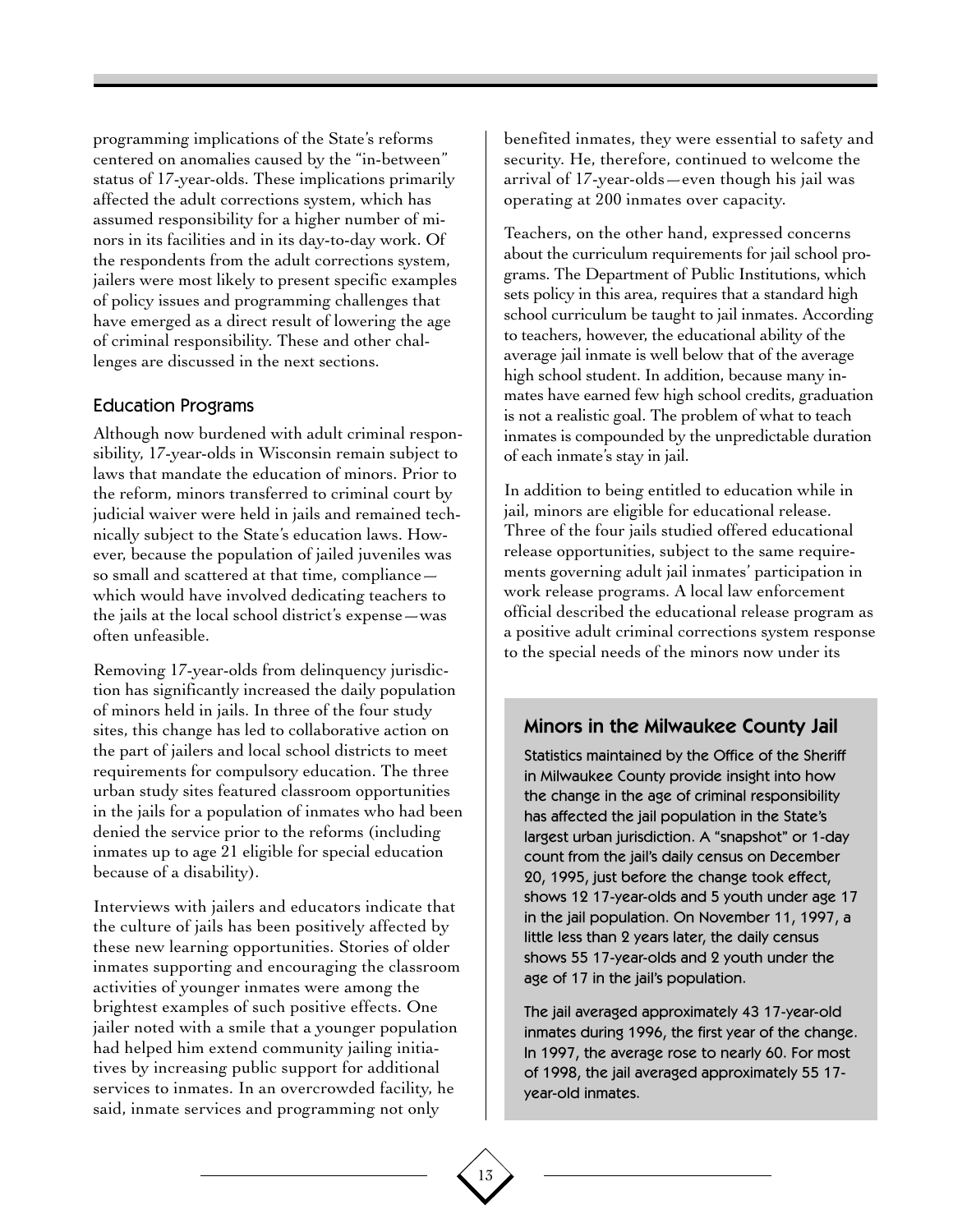supervision. Through the educational release program, opportunity is linked with tough, accountabilitypromoting sanctions (e.g., confinement) in the event that the opportunity is abused.

#### Emergency Medical Treatment Protocols

As minors, 17-year-olds require parental consent for medical treatment. Immediately after the passage of the reform legislation, adult jail and corrections officials were not sure how to proceed when minors under their supervision experienced medical emergencies. Trailer legislation passed in the same session (1995 Wis. Act 352), however, defined responsibility and provided guidance on this issue to the local systems. Essentially, the legislation allows jailers to provide appropriate medical care without obtaining the consent of a prisoner's parent, guardian, or legal custodian. In interviews, jailers and corrections officials nonetheless expressed concern about their responsibility under the law, explaining that, at the time of a juvenile's admission, they typically try to gain parental consent for any medical treatment that may later become necessary for him or her.

#### Interactions With Older Inmates

None of the jailers interviewed described a chronic problem with adult inmates victimizing juveniles. In fact, they typically indicated, older inmates avoided minors and lodged frequent complaints about younger inmates' noise and "horseplay." One jailer and several teachers interviewed even suggested that aggressive and provocative minors posed a threat to adult inmates—particularly considering the additional penalties that adults may face for committing a crime against a minor.

To protect adults as much as minors, some practitioners suggested classifying inmates according to age. Inmate classification systems for jails are required by law and endorsed by statewide professional corrections organizations. Although minors now may be classified as "special needs" (based on other criteria such as physical immaturity), none of the classification systems in the four study sites uses age as a classification factor.

#### Implications for Prosecutors

#### Waiver Petitions

Several interview respondents expressed concern that lowering the age of criminal responsibility would change the threshold for waiver decisions. Prosecutors and judges interviewed explained that, prior to the change, simply being 17 years old greatly increased the odds of a waiver filing. Respondents therefore worried that removing the whole population of 17-year-olds would cause the age threshold to slip down—meaning that the same number of waivers would be requested and granted and that merely being 16 could increase one's odds of being waived to criminal court.

These worries may be justified, at least in part, even though juvenile probation officials, prosecutors, and judges developed a conscious policy to resist lowering the waiver threshold. In Milwaukee County, waiver petitions involving 16-year-olds increased by 90 percent in the first year after the change (going from 76 petitions in 1995 to 144 in 1996). In 1997, an additional 111 waiver petitions involving 16-yearolds were filed in Milwaukee, bringing the rate of increase between 1995 and 1997 to 46 percent. Notwithstanding this increase, overall waiver filings in Milwaukee County decreased 67 percent during the same period (from 471 filings in 1995 to 156 in 1997). The filings for 16-year-olds, therefore, did not replace the former volume of waiver petitions involving 17-year-olds.

#### Deferred Prosecution for First-Time 17-Year-Old Offenders

Several respondents suggested that the primary effect of Wisconsin's reform has been to withdraw diversion opportunities from 17-year-olds who commit less serious or first-time offenses. Prior to the change, respondents explained, most 17-year-olds who were serious, violent, and chronic offenders were transferred to criminal court by judicial waiver and those who remained in the juvenile system could generally be handled informally with services. Now that the latter group has been swept into the criminal justice system, respondents explained, the same resources may not be available and those that are may not be effective for minors.

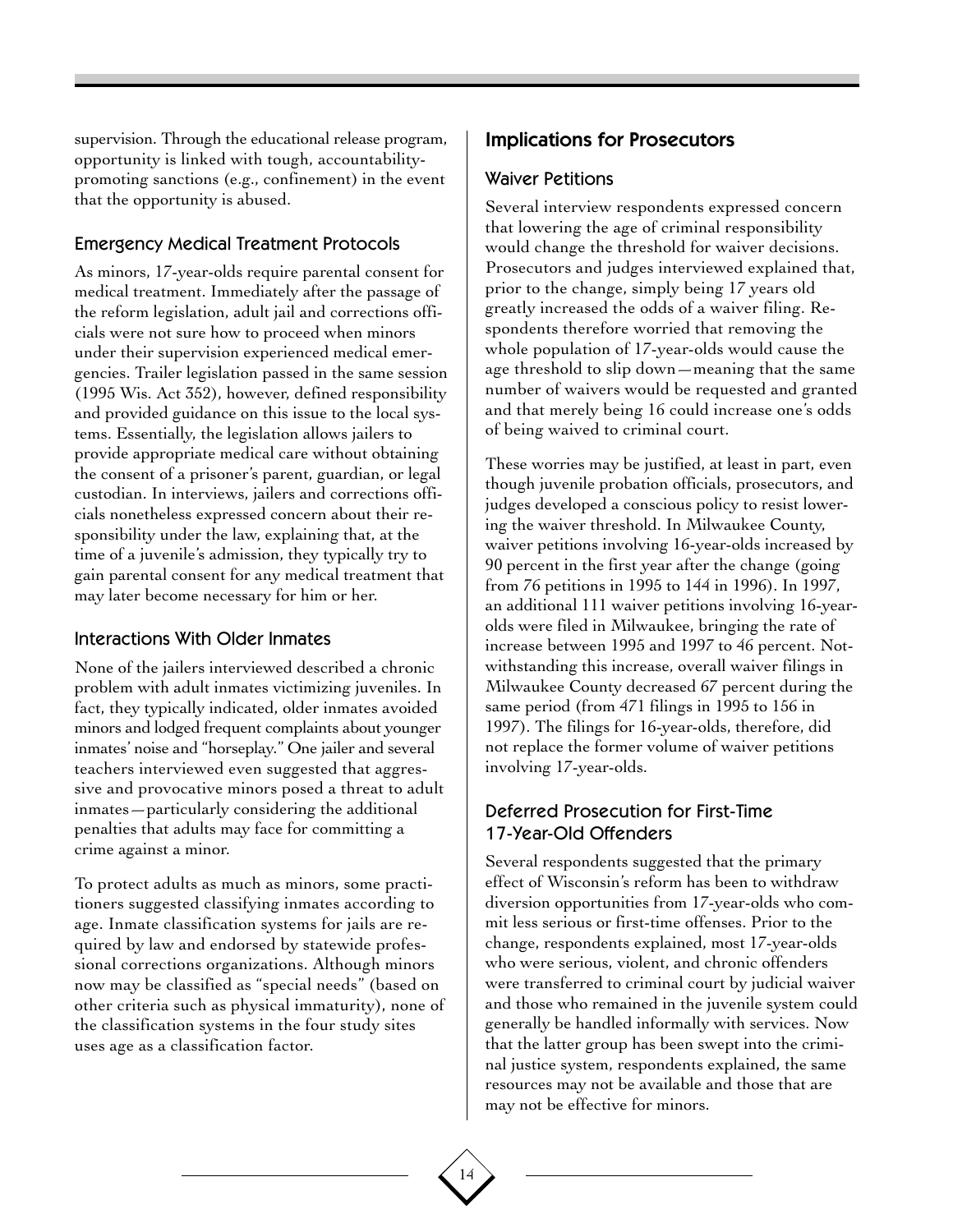To some extent, these concerns seem to be well founded. The availability of deferred prosecution services for these offenders across the four sites was not uniform. For example, one of the urban jurisdictions lacked staff to operate a diversion program. Interviews with staff members of a deferred prosecution program in another of the urban study sites suggested that they had significant problems handling the additional workload of 17-year-olds. Because of their age, 17-year-olds may be prime candidates for diversion. Assessing these juveniles' needs and tailoring diversion services to meet them, however, are difficult and unfamiliar tasks for those unaccustomed to working with young people. Program staff indicated that many of the youth are illiterate and have trouble talking about their lives. Moreover, the youth's legal status as minors limits their employment opportunities and may sometimes block their access to services that require parental consent or cooperation.

#### Implications for Probation Agents and Public Defenders in the Criminal Justice System

Interviews with probation agents and public defenders in the criminal justice system focused on the many problems and pressures associated with carrying caseloads that contain a larger number of 17-year-old offenders. Many of these offenders, practitioners explained, are less mature, less employable, and more dependent on their families than their adult counterparts.

#### Family Issues

One of the biggest adjustments for probation agents and defenders was dealing with the influence—both positive and negative—of their clients' parents and siblings. Often, they explained, older offenders have exhausted their families' capacity to offer positive support or have grown beyond the reach of any negative family influences. In general, however, neither is true of 17-year-olds. Defenders noted that the involvement and support of parents during the court process make a big difference in helping some minor clients keep their hopes alive. Defenders and probation agents, however, also reported that parents and family members of their minor clients were much more likely to contact them regularly for information

and support than the family members of older clients. Responding to these requests, in turn, requires more contact, more client advocacy, and more work for defenders and probation officers. In fact, these and similar pressures associated with serving a large number of minors have led one regional probation office to designate two specialized agents to handle caseloads of "youthful" offenders (under age 20).

When parents or guardians are missing from or uninvolved in the lives of minor clients, probation agents and defenders encounter a different set of obstacles. For example, if parental consent is necessary to access confidential information or to qualify for programs (such as exemption from compulsory school attendance for early enrollment in high school equivalency diploma (HSED) or general educational development (GED) programs), the absence or recalcitrance of a youthful offender's parents may effectively deny him or her important opportunities.

Public defenders also observed the disadvantages that minors face when trying to make bail without the support and assistance of parents or other family members. In addition, minors whose legal caretakers will not accept them in a household or sign work permits and other important documents on their behalf often have problems demonstrating means of support or otherwise functioning independently in the adult world. They must be employed to secure housing, but child labor laws limit the number of hours they can work and the types of jobs they can hold. (A 17-year-old, for example, is ineligible for jobs that require operation of a motor vehicle.) Even with gainful employment, a minor cannot enter into binding contracts—and therefore cannot lease an apartment—without a parent's cosignature.

#### Decisionmaking Competency

Probation agents and public defenders also suggested that 17-year-olds often fail to understand the significance of being tried in criminal court—most notably, the lifelong repercussions of a criminal record. Several respondents reported that, given a choice, minors would prefer a felony criminal conviction with a sentence of adult probation to a delinquency adjudication ordering placement in a residential facility. Such a choice, respondents explained, may result from 17 year-olds' inability to comprehend the impact that a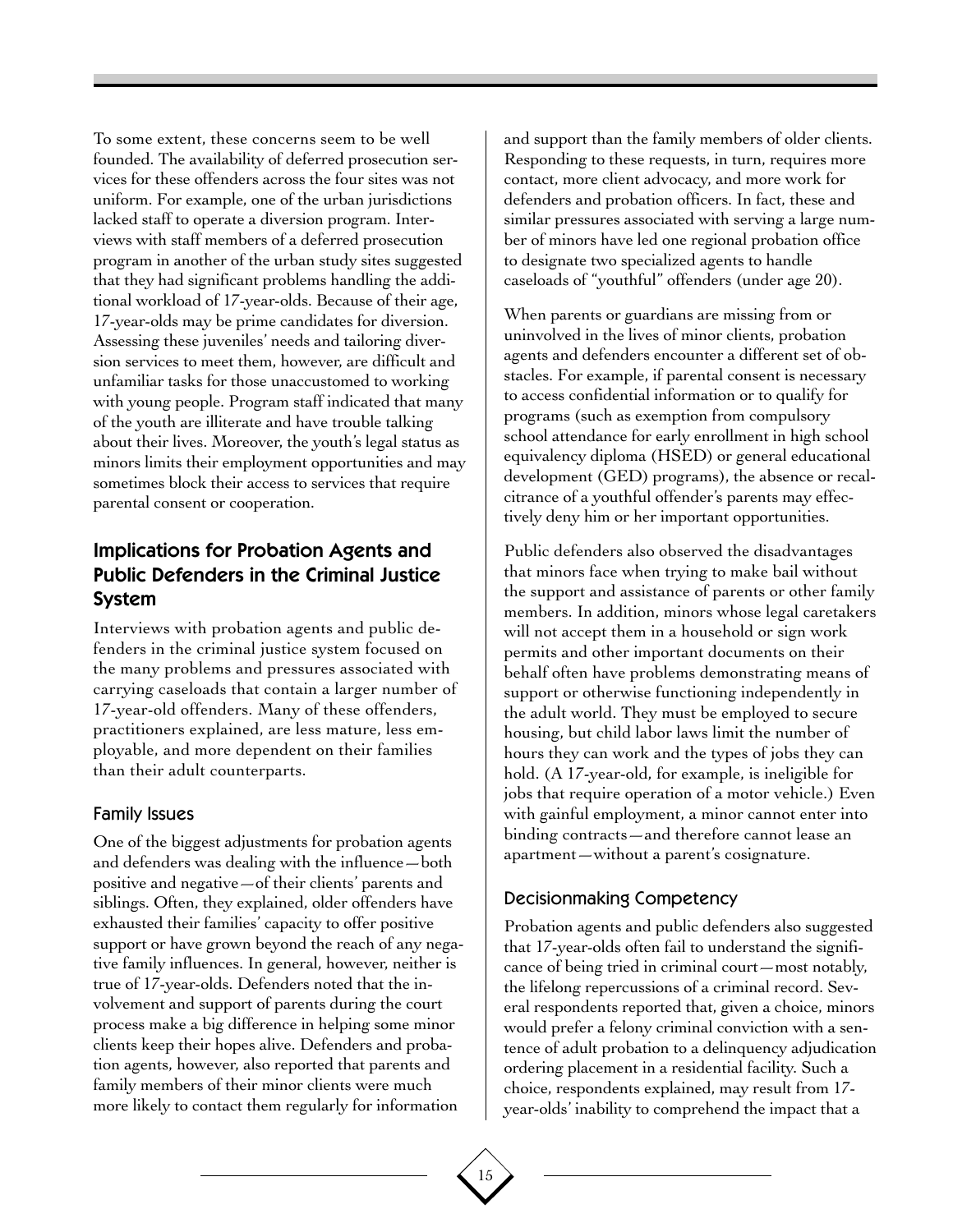felony record will have on their future liberties (including their ability to work for government, own a weapon, or become licensed as a professional). They may not foresee or understand the consequences of having to disclose a criminal record on future employment or school applications. As one defender explained, bail eligibility and the promise of adult probation make the criminal justice system more attractive to 17-year-olds than the juvenile system because these aspects may allow them to "return to the party," which is all they are focused on.

In addition to not understanding the implications of a felony record, many minors fail to appreciate crucial differences between juvenile and adult probation supervision. Respondents reported, in particular, that minors do not understand probation agents' power to revoke probation and place them in jail without a court hearing.

## Conclusion

Whether or not they supported Wisconsin's reform, most criminal and juvenile justice system practitioners in the State agreed that it holds 17-year-olds more accountable for their behavior in the criminal justice system. Practitioners also view the capacity, in local and State adult corrections systems, to incarcerate youthful offenders for probation and parole violations as a way to hold offenders more accountable.

Although the change undeniably achieved the goal of consistency with neighboring States, practitioners did not generally value this aspect of the reform. Only a few practitioners suggested that having the same age of criminal responsibility in Wisconsin, Michigan, and Illinois had helped protect Wisconsin communities from youth gangs headquartered in neighboring States.

As to the goal of redirecting resources, most juvenile justice practitioners did not report a decrease in their workloads or an increase in the availability of resources for prevention services—even though delinquency petitions were down in the study sites since the change. Although 10- and 11-year-olds do not account for a high percentage of delinquency referrals, their addition to the juvenile court's jurisdiction

was commonly regarded as offsetting the workload reduction resulting from the removal of 17-year-olds.

Three years after the reform's effective date, practitioners in both the criminal and juvenile justice systems have an overall negative response to the removal of 17-year-olds from the juvenile court's original jurisdiction. In the critical absence of data that analyze the criminal court's handling of 17-year-olds, critics suggested that the wholesale exclusion had merely "widened the net" for 17-year-olds who commit less serious offenses, thereby requiring more resources for diversion. In other words, prior to the change, 17 year-olds who committed serious and violent offenses were likely to go to criminal court via judicial waiver. The change, critics maintain, simply sends the less serious offenders (i.e., juveniles whose offenses were minor, not serious or violent) into the criminal justice and adult corrections systems.

Critics also noted major fiscal implications of the change for local and State corrections. A cost analysis for the transfer of workload, however, was never conducted. As a result, unanticipated consequences (such as the temporary reduction in the population at juvenile institutions and the resulting increase in per diem rates charged to counties) have somewhat frustrated goals for redirecting limited juvenile justice resources to a younger population. Critics also observed that the desire by adult correctional officials to "do something with these kids" caused extensive replication of juvenile justice-type program features, particularly in jails. In general, both juvenile justice and adult correctional practitioners have experienced considerable anxiety and frustration trying to meet the special needs of minors.

Supporters of the reform asserted that the change, by achieving the goal of increased accountability for older, maturer minors, has had a deterrent effect on crime and pointed to reductions in the volume of juvenile arrests for serious offenses as evidence of deterrence. Although the State did not widely publicize the change, supporters suggested that news of the change spread quickly in childserving institutions such as public schools. The change also received press coverage that was easy to understand: 17-year-olds are to be treated as adults when they commit any crime.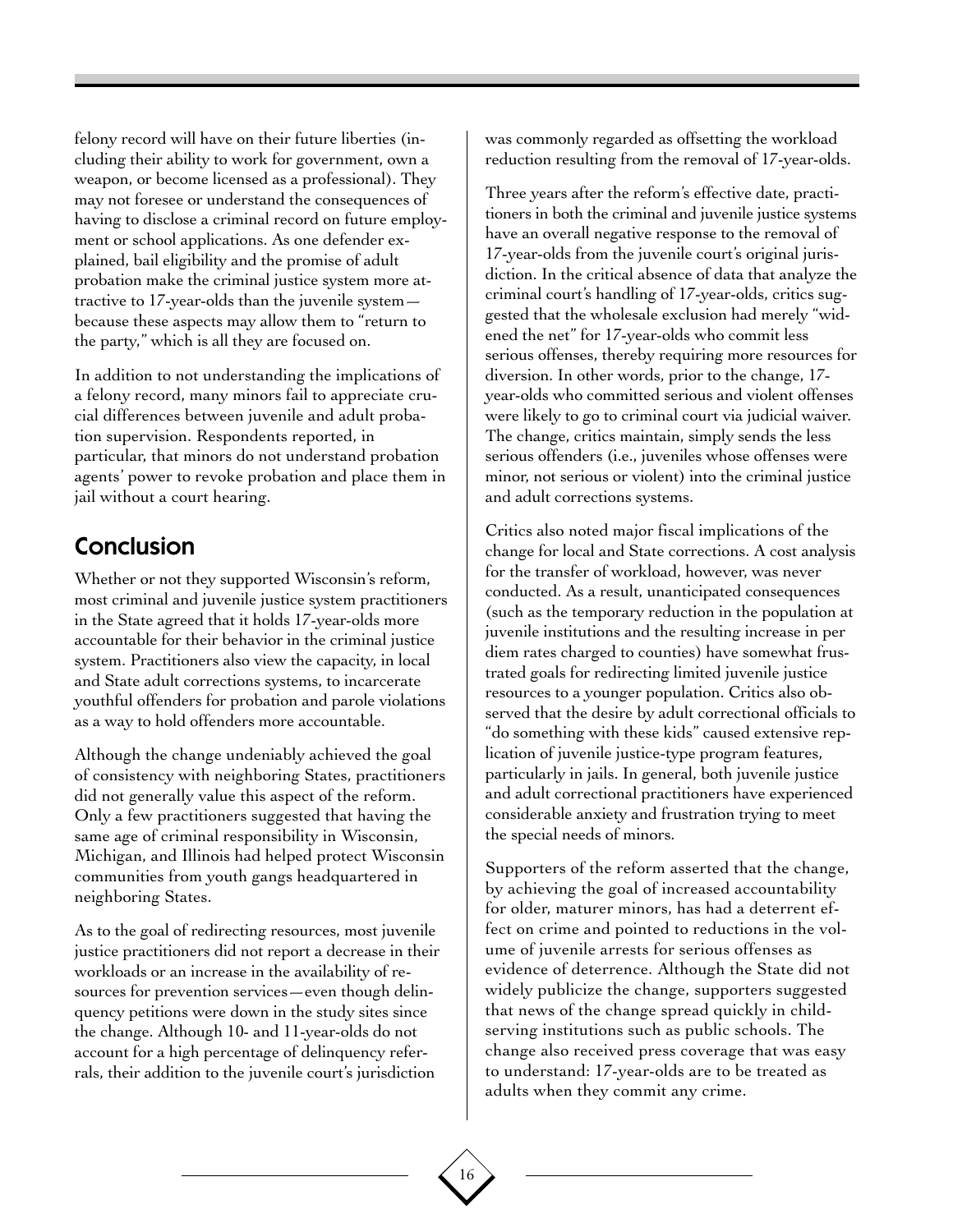## **New Mexico's Case Study2**

## The Reform: Eliminating Judicial Waiver and Giving Juvenile Court Judges the Option of Imposing Juvenile or Criminal Sanctions on Certain Offenders

Effective July 1, 1993, the New Mexico legislature revised its Children's Code (New Mexico Statutes Annotated (NMSA), chapter 32A). With respect to serious, violent crime by juveniles, three significant changes occurred: (1) elimination of the judicial waiver provision, (2) passage of a blended sentencing provision that allows juvenile court judges to impose either a juvenile or a criminal justice sanction for a new category of "youthful offender," and (3) elimination of juvenile court jurisdiction over a new category of "serious youthful offender" in favor of those cases being filed directly in criminal court.

## Significance of the Reform

The most common State legislative response to serious juvenile crime in the 1990's was to streamline the machinery for trying juveniles in criminal court (through such mechanisms as judicial waiver, prosecutorial direct file, and legislative exclusion), without attending directly to the sanctions that may be imposed in cases transferred to criminal court. By essentially equipping its juvenile courts with expanded sanctioning powers in a broad range of serious cases, New Mexico has taken a different tack.

Although New Mexico is not the only State that has established a blended sentencing scheme for serious juvenile offenders, it was, as of the end of the 1997 legislative session, the only State that had empowered its juvenile court judges to choose among the widest possible range of sanctioning options (all

immediately effective)—from juvenile probation up to prison sentences—for a certain class of juvenile offenders. As such, New Mexico's reform is a notable attempt to maximize the juvenile court's ability to individualize its judicial response to each offender.

## Primary Goals of the Reform

Overall, reforms in New Mexico represented an effort "to treat most kids as kids," make the option of adult correctional sanctions available for older juveniles who committed more serious crimes, and select out the most serious offenders for criminal court processing. (For more information on the context of these and other reforms in New Mexico, see sidebar: "Background of the New Mexico Reform," page 18.)

The purpose of New Mexico's changes targeting serious, violent juvenile crime was threefold:

◆ **To eliminate the cumbersome judicial waiver provision.** The Children's Code reform task force concluded that the traditional judicial waiver hearing had become a cumbersome process that essentially subjected offenders to "a trial before the trial." Waiver hearings to determine amenability to treatment in the juvenile justice system were held at the beginning of the process, while guilt was still contested. Under the new procedure—which allows prosecutors in cases involving juveniles designated as "youthful offenders" to seek a criminal conviction and sanctions at sentencing—the amenability

<sup>2</sup> Dr. Larry Mays and Ms. Teri Turner contributed background information to this chapter after conducting site visits in the Third Judicial District (Dona Ana County) and the Fifth Judicial District (Chaves, Eddy, and Lea Counties), respectively. Ms. Torbet conducted site visits in the Second Judicial District (Albuquerque) and at the State level in Santa Fe. Cynthia Leyba, Children, Youth and Families Department, and Linda Crawford Freeman, Administrative Office of Courts, compiled data sets.

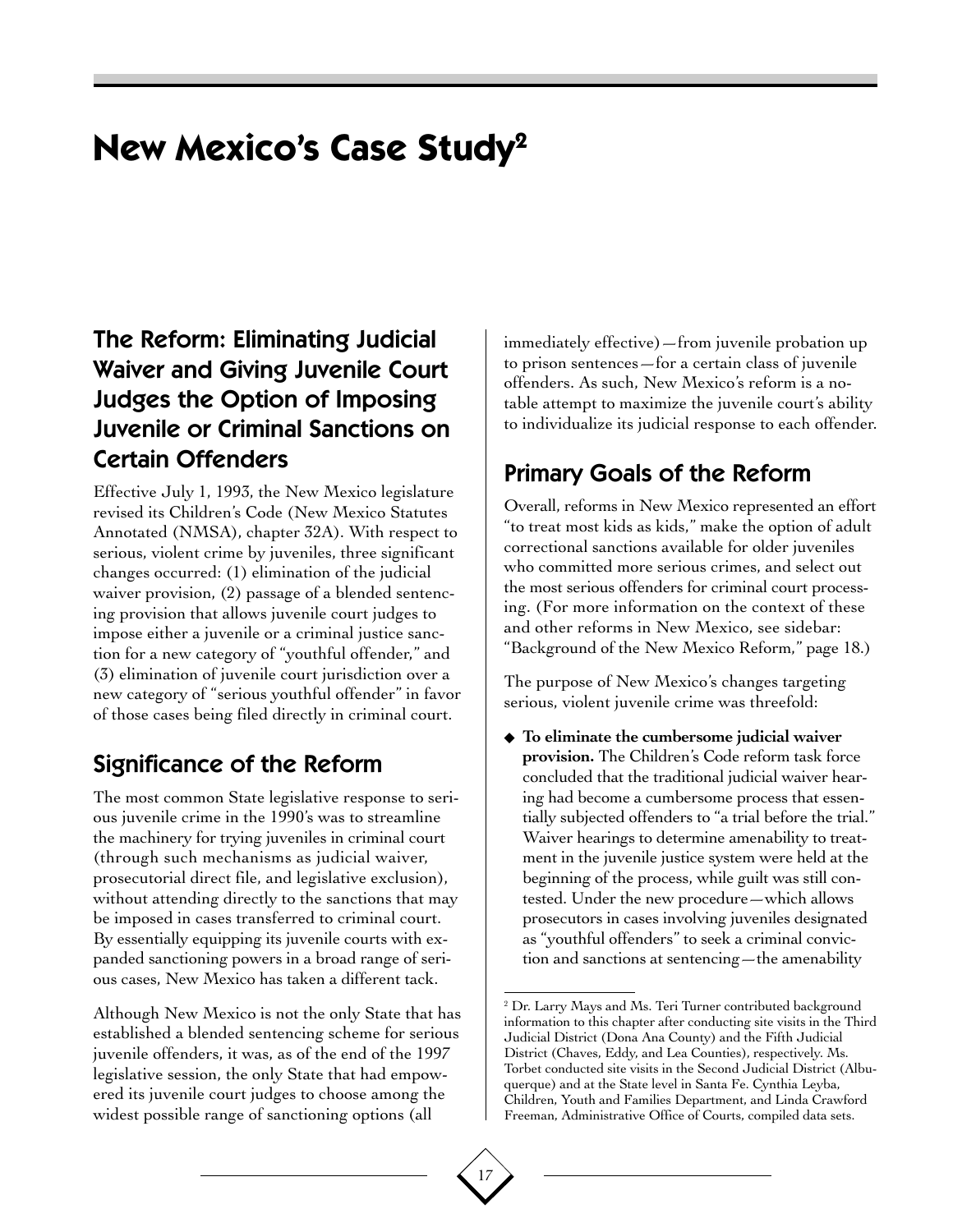#### Background of the New Mexico Reform

The New Mexico Children's Code, first enacted in 1972, designated four categories of children over whom the Children's Court would have jurisdiction: neglected children, abused children, status offenders, and delinquents. All delinquent offenders (ages 10 through 17) were handled in the same manner, and all offenders were subject to a 2-year limit on training school commitments. The code allowed transfer to criminal court (via judicial waiver) for 16- and 17-year-olds accused of a felony and 15- to 17-year-olds accused of murder. No other transfer mechanisms were available. The judicial waiver process was used sparingly, typically with the most serious offenders. (See, for example, Mays and Gregware, 1996; Houghtalin and Mays, 1993).

During the 1990's, issues regarding what to do with juveniles who had committed serious, violent crimes were debated vigorously by media representatives, legislators, and members of the public in New Mexico. Even practitioners in the juvenile justice system recognized that the delinquency provisions of the code failed to provide an adequate response to the problem. (See Utton, 1994, for an indepth explanation of New Mexico's code revision process summarized here.) Several groups had planned to introduce legislation in the 1992 legislative session targeting violent juvenile offenders.

To avoid a potential free-for-all of contending views, the New Mexico Council on Crime and Delinquency (NMCCD) spearheaded an effort to undertake a comprehensive revision of the code and received funding from the State's Juvenile Justice Advisory Committee for the study. NMCCD is a longstanding private nonprofit organization with a mission to improve the criminal and juvenile justice systems through citizen advocacy. Because practitioners generally regarded the Council as holding liberal views, NMCCD took care to ensure that the study considered a wide range of perspectives. The Council's board, in fact, removed itself from direct participation in the study by creating a task force structure and appointing a chairman responsible for selecting members representing diverse views and backgrounds.

The task force used several tactics to elicit broad-based input from practitioners in the field, citizens, legislators, and other policymakers. The task force began by sending a questionnaire to more than 3,000 agencies, organizations, and individuals with experience in applying the Children's Code. The questionnaire asked respondents to comment on problems with the existing code and suggest ways of resolving the problems. Next, the task force held a series of meetings in which it heard from national experts, considered some of the controversial areas the task force would clearly have to address, and established a subcommittee structure. Each subcommittee was cochaired by two or more task force members, and invitations to serve on the subcommittee were issued to anyone who wanted to participate. More than 300 people volunteered and served on subcommittees that met, sometimes weekly, for approximately 1 year. Finally, the task force received further information from citizens at town meetings held in seven locations throughout the State during the spring of 1992.

A team of law students provided invaluable assistance to the task force. They were assigned to specific subcommittees and attended meetings, recorded discussions and decisions, and raised and answered legal questions. They also conducted a survey of other States' codes. Following task force and committee recommendations, the students drafted legislation and commentaries.

Subcommittee reports were presented to the full task force and became the basis for the task force's final recommendations incorporated in draft legislative proposals. As those proposals were formulated, members appeared before interim legislative committees and other groups to explain the draft legislation. An interim committee endorsed the code revision proposals, and the Speaker of the House sponsored the resulting bill. Because the bill as a whole (particularly its minimum age provisions for serious and youthful offenders) was in some respects controversial, its unanimous endorsement by the task force was crucial to its eventual passage.

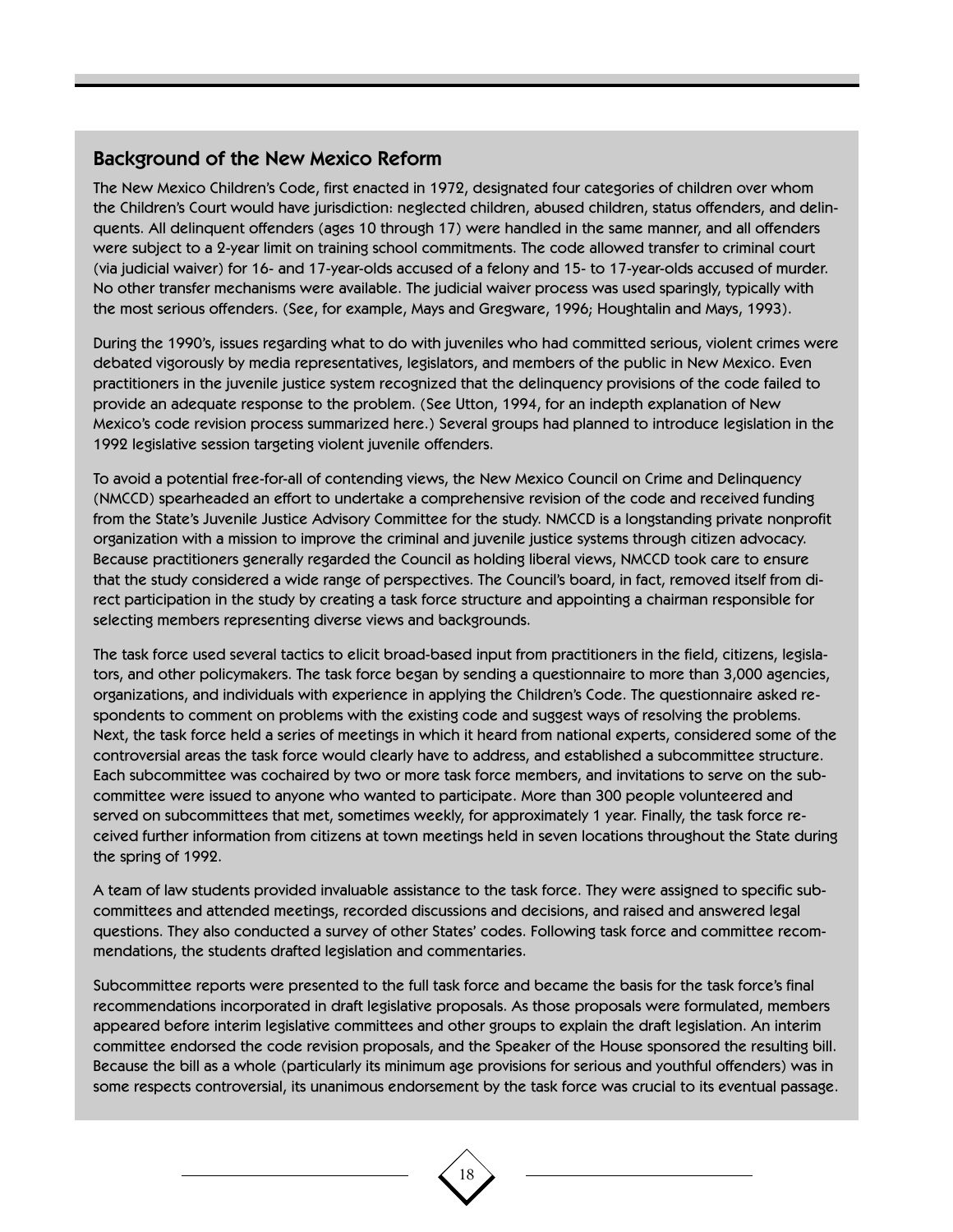decision is moved from the pretrial stage to the sentencing stage, after guilt has been established.

- ◆ **To create sentencing options for a new class of "youthful offenders."** The Children's Court has exclusive jurisdiction over a new category of youthful offenders—essentially the group of offenders previously eligible for waiver. Under the new provision, youthful offenders were initially defined as 15- to 17-year-olds charged with one of the following offenses:
	- ❖ Second-degree murder, assault with intent to commit felony, kidnaping, aggravated battery, shooting at an occupied building, dangerous use of explosives, criminal sexual penetration, robbery, aggravated burglary, or aggravated arson.
	- ❖ First-degree murder (15-year-olds only).
	- ❖ Any felony and three prior separate felony adjudications during a 2-year period.

Subsequent changes to the law added crimes to the definition of youthful offender—including aggravated battery on a peace officer (added in 1995) or a child (added in 1996) that resulted in great bodily harm or death. In 1996, the age limit for eligibility as a youthful offender was lowered from 15 to 14 years of age for all offenses.

Under the provision, a Children's Court judge may enter an adjudication of delinquency and sentence a youthful offender found to have committed one of the enumerated offenses to an appropriate juvenile sanction. Alternatively, where the prosecutor has filed a notice of intent to seek a criminal sanction before trial and, after adjudication, the Children's Court judge has made a series of statutory amenability findings required to invoke a criminal sentence (and conviction), the juvenile can receive an adult criminal corrections sanction.

◆ **To eliminate juvenile court jurisdiction over juveniles who commit first-degree murder.** Under the reform, 15- to 17-year-olds (initially 16 and 17-year-olds) charged with first-degree murder are excluded from juvenile court jurisdiction. These "serious youthful offenders" are sentenced according to the State's Criminal Sentencing Act and may receive sentences up to, but not exceed-

ing, the mandatory term for an adult (i.e., life in prison but not death). If the alleged serious youthful offender is convicted of a lesser offense than first-degree murder, the court may impose either a juvenile or a criminal sanction.

### Impact of the Changes

This section describes the impact of New Mexico's blended sentencing law on various components of the juvenile and criminal justice systems. State and local implementation issues are described first, followed by assessments of the impact on case processing, sentencing, and correctional resources.

#### Implementation Issues

The State conducted very little initial planning on how to implement reforms that affected the new category of "youthful offenders." Thirteen months after the law went into effect, however, the Children, Youth and Families (CYF) Department funded a study that, among other things, attempted to identify the views of judges and other justice professionals on the best system response to youthful offenders. Although their understanding of the reforms' intent varied, most study respondents believed that the legislature had wanted to target the "worst of the worst" juvenile offenders for a punishment response, thereby removing those no longer amenable to juvenile justice programs while otherwise preserving the intent of the Children's Code (Schwartz et al., 1995). Because most respondents viewed the juvenile corrections system as unprepared or inappropriate for many youthful offenders, they considered the availability of criminal sanctions an appropriate response. In keeping with this view, respondents believed that scarce resources should not be expended on new juvenile justice system programming for youthful offenders, although respondents did believe that intensive aftercare services should be required for this population. Funds should also be used for delinquency prevention and the development of other local services for youthful offenders. (See sidebar: "Profiles of Youthful Offenders and Serious Youthful Offenders," page 20.)

#### No New Programming

The New Mexico legislature authorized the Department of Corrections (DOC) to implement specialized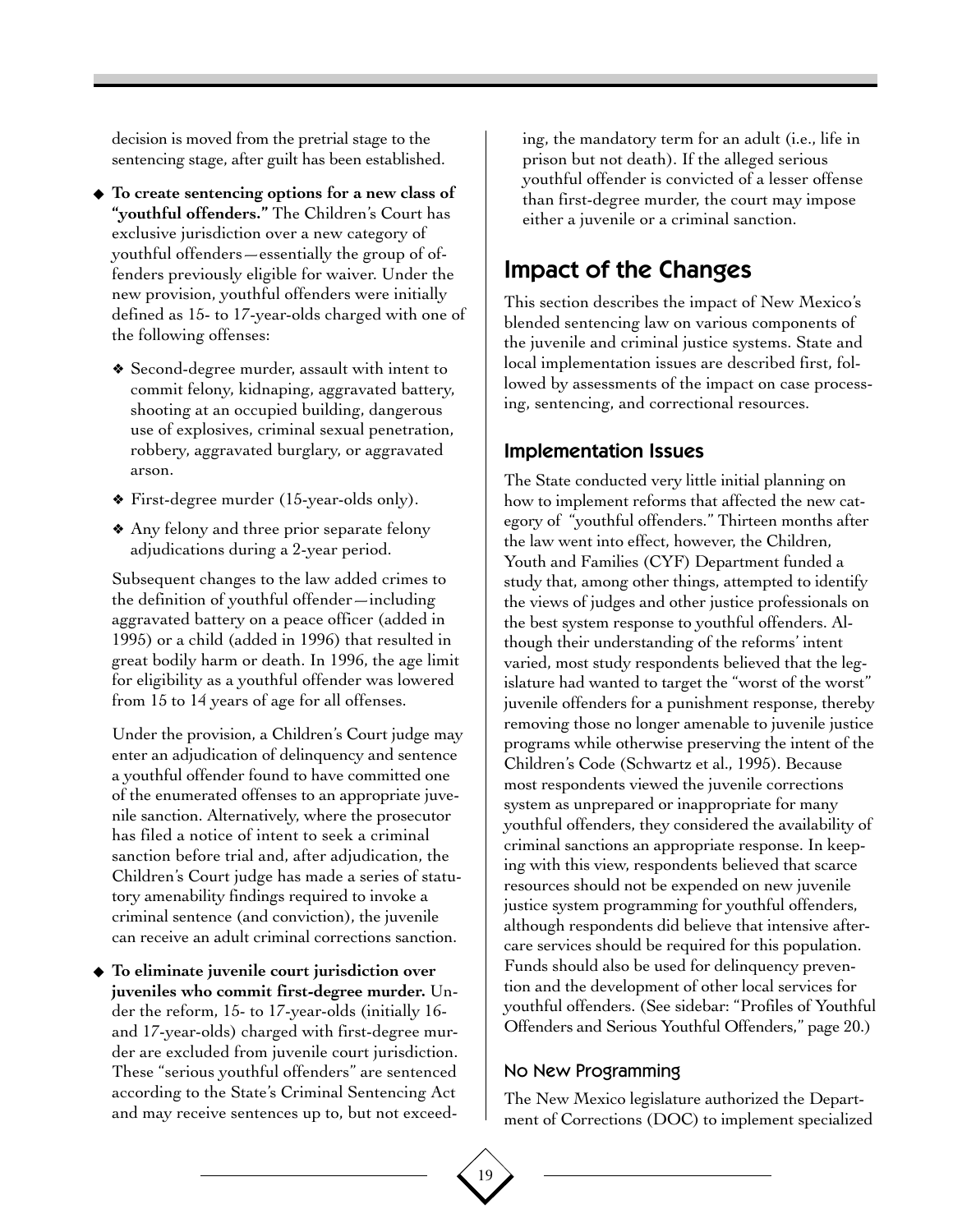programming for youthful and serious youthful offenders in prisons. In addition, the State's Juvenile Justice Advisory Committee recommended that DOC implement specialized programs and be required to segregate youthful offenders from adult offenders in prison. DOC, however, chose to do neither because of the small number of juveniles expected to be sentenced under the new law. CYF likewise decided not to treat juveniles who had received a delinquency adjudication and sentence under the youthful offender law any differently from members of the general delinquent population in their institutions.

Because of the punitive intent of the legislation, no new or special programming for the newly created categories of youthful/serious youthful offenders was deemed necessary at the State or local levels in adult or juvenile corrections; no separate facility was initially planned in either system; no new funding was appropriated; and no training regarding the new law was conducted. The only changes in local

procedure were the new filing requirement for prosecutors who wished to seek criminal sanctions and, in one site, the assignment of a social worker to help the public defender locate treatment options in the juvenile system for youthful offenders.

#### Impact on Case Processing

#### Pretrial Detention/Status

When the law went into effect, confusion existed at the local level regarding who qualified for the new classifications of youthful offender and serious youthful offender and what rules governed the categories, particularly what a juvenile's status would be during case processing. Court rules amended in 1995 clarified that (1) a youthful offender must be held in a juvenile detention facility until sentencing and (2) a serious youthful offender may not be detained in a jail unless the court finds that such detention is appropriate (Rule 10–207). Because they are under criminal court jurisdiction, serious youthful offenders whose

#### Profiles of Youthful Offenders and Serious Youthful Offenders

The following profile of 42 youthful offenders and serious youthful offenders incarcerated in New Mexico's prisons in July 1996—who represented almost the total population of juveniles statewide who had received a prison sentence—provides an interesting snapshot. (At the time of data collection, the serious youthful offenders were 16- and 17-year-olds charged with first-degree murder who were excluded from juvenile court jurisdiction; the youthful offenders were 15-, 16-, or 17-year-olds charged with designated serious offenses and subject to juvenile or criminal sanctions.)

- ◆ The 34 youthful offenders and 8 serious youthful offenders were predominantly 16- or 17-year-old Hispanic males who were not in school at the time of their arrest. (The only female in the group was a serious youthful offender.) The typical presenting offense for the youthful offenders was a robbery or aggravated assault that involved a firearm, other accomplices, and one victim, usually of the same ethnicity and gender as the offender.
- ◆ Individuals in both groups had diverse prior records. Their records typically included some violent, some property, and some public order offenses. However, it was the youthful offenders—not the serious youthful offenders—who had more violent and extensive juvenile criminal careers.
- ◆ The average sentence for youthful offenders was 6 years. For serious youthful offenders, it was 36 years.
- ◆ Youthful offenders committed significantly more infractions in prison than serious youthful offenders. Infractions arose mostly as a result of disciplinary problems rather than violent behavior problems.

**Source:** Hanke, P.J. September 13, 1996. *Working Paper No. 20: Profile of Youthful Offenders and Serious Youthful Offenders in New Mexico's Prisons.* Albuquerque, NM: Institute for Social Research, University of New Mexico.

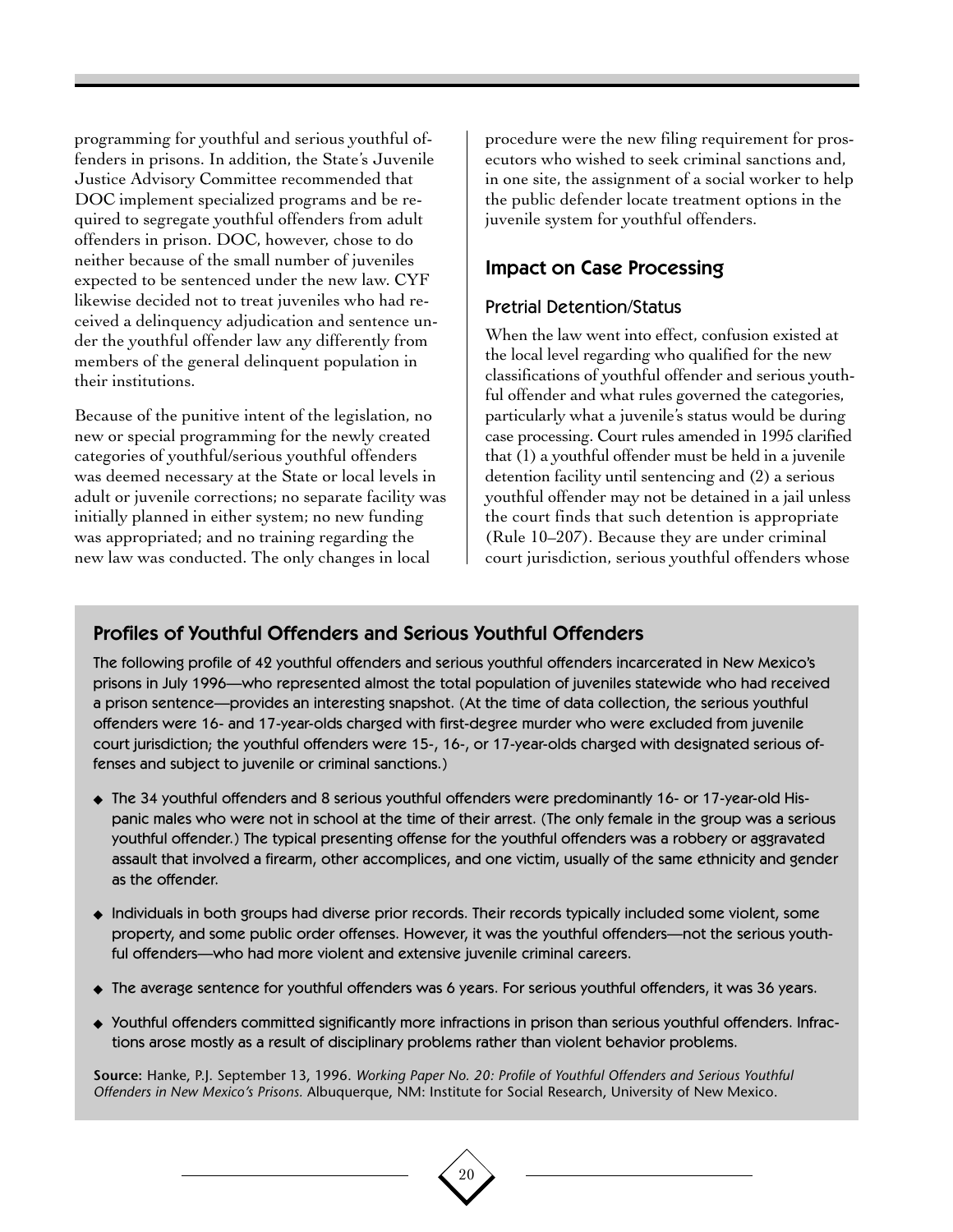behavior in a juvenile detention facility is found to be disruptive or unmanageable may be transferred to jail on the orders of a judge.

Detention administrators reported longer stays in detention for youthful offenders than for delinquents. It is unclear whether such delays are caused by youthful offenders' more frequent requests for jury trials or by activities associated with the sentencing of youthful offenders (e.g., psychological evaluations, predisposition reports, amenability hearings). Because of longer periods of time spent in detention (both before and after trial), administrators regard the lack of programming for juveniles in detention as a growing concern.

#### Intake and Petitioning

Juvenile probation officers and district attorneys expressed concerns about the intake and petitioning process for youthful offenders. By statute, the probation department is responsible for conducting a preliminary inquiry (PI) into all delinquency referrals to determine the best interests of the child and the public. Statements made to a probation officer during a PI are shielded by confidentiality requirements at intake, and the results of the inquiry are not admissible until the amenability-to-treatment hearing—which now occurs after the trial, when only the question of appropriate sanctions remains.

When PI's were conducted to inform juvenile court judges' waiver decisions, they were as broad as possible. In the new youthful offender cases, however, the PI serves the more limited purpose of helping prosecutors determine whether or not to seek criminal sanctions. Respondents indicated that some form of pre-petition PI is clearly necessary, both because district attorneys rely on probation's recommendations in this area and because probation's help is needed in identifying chronic offenders (i.e., those who qualify as youthful offenders under the threeprior-adjudications criterion). Most respondents, however, reported that conducting full-scale PI's at the front end has slowed the process unnecessarily.

#### Decision To Seek Criminal Sanctions

The district attorney makes the initial decision to seek a criminal sanction in cases involving youthful

offenders. If a delinquency referral meets age, offense, and/or prior record criteria specified in the youthful offender law, the prosecutor may seek a criminal sanction, in which case he or she must file a notice of intent within 10 days of filing the delinquency petition. Some respondents pointed out that, without statewide reporting, it is difficult to determine whether an accused juvenile qualifies as a chronic offender (i.e., one who has three prior felony adjudications within 2 years).

Prosecutors deciding whether to seek criminal sanctions against a youthful offender will typically consider the juvenile's age, court record, prior offenses, and previous treatment opportunities and the seriousness of the offense, its impact on the victim, and the recommendation of the probation officer. Although considerable prosecutorial discretion exists at this point in the process, most respondents indicated that the blended sentencing statute provides a reasonable check on that discretion. Nevertheless, significant variations in approach were found in the districts visited. In the one rural district studied, for example, the prosecutor seeks criminal sanctions against all juveniles who meet youthful offender criteria. (To date, however, the office has not received many qualifying referrals.) Another district attorney's office has a specific policy of not seeking criminal sanctions in aggravated burglary cases unless the offender brandished a weapon or physically harmed a victim.

Statewide data were not available on the number of youthful offender cases in which prosecutors had sought criminal sanctions, but estimates put the number at 100 to 150 cases per year. In addition, no statewide data exist on the number of youthful offender cases handled as delinquency cases (i.e., those in which no criminal sanction was sought). The prosecutor in one urban district estimated that he had sought criminal sanctions in 70 to 80 cases per year and rejected that option in two to three times as many eligible youthful offender cases.

#### Additional Rights for Youthful Offenders

Because blended sentencing options expose juveniles to the risk of criminal sanctions, the trial of a youthful offender features essentially the same constitutional protections guaranteed in criminal trials. (In New Mexico, Children's Courts are courts of general trial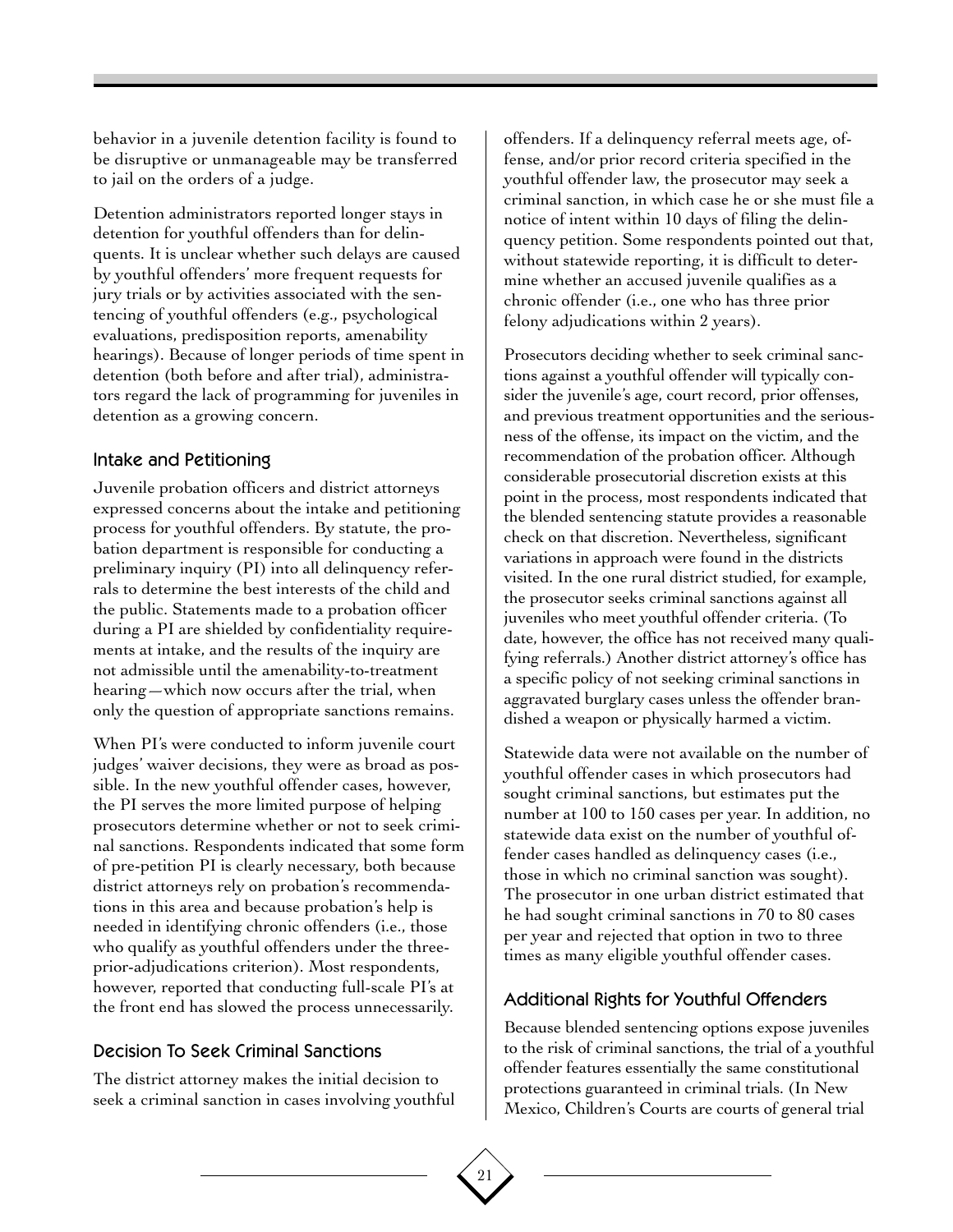jurisdiction, and their judges may preside over criminal trials.) After a prosecutor files a notice of intent to seek a criminal sanction, in fact, the juvenile petition is closed and the rules of criminal procedure apply. The youthful offender (like all juveniles who appear in court) is represented by an attorney. A preliminary hearing (before the court or a grand jury) takes place within 10 days of the notice, and any youthful offender being detained before trial is eligible for bail. Youthful offenders also have a right to a trial by a jury of 12 persons. (A 6-person jury decides ordinary juvenile delinquency matters.)

#### Plea Bargaining

Most respondents reported that the reform has resulted in prosecutors using the threat of an adult criminal sanction as a "negotiating chip" to obtain pleas that guarantee juvenile sanctions. As a result, respondents reported, most youthful offender cases do not go to trial. Plea bargaining policy is often caseload driven: If a district attorney's office does not have the resources to try a case, it has a greater incentive to plea bargain. In all instances of plea agreements, a judge discusses the plea being offered with the juvenile to ensure that he or she has agreed to its terms voluntarily and understands the outcome.

#### Case Delays

For a variety of reasons, cases in which the youthful offender law is invoked are likely to take far longer than ordinary delinquency adjudications. Reasons for the delay include additional time spent on discovery, the frequent filing of defense motions contesting competency to stand trial, and defendants' additional procedural rights under the new law, including the right to a full-dress (12-person) jury trial. In addition, prosecutors may request deadline extensions as part of strategies being used in plea negotiations.

Criminal processing time standards also differ from juvenile justice system standards. Criminal trials must commence within 6 months of arraignment; delinquency adjudicatory hearings must occur within 4 months of petition. Court data from the New Mexico Second Judicial District (Albuquerque) revealed that 65 percent of youthful offender cases in which a criminal sanction was sought received a sentence within 9 months of indictment.

#### Impact on Sentencing

The purpose of blended sentencing is to give judges options for fashioning dispositions that are more offender based, that is, dispositions that take into account not just the current offense but the offender's background, characteristics, and prospects for rehabilitation. Blended sentencing models in which the juvenile court retains jurisdiction are intended to increase the likelihood that significant consequences will follow from juvenile wrongdoing and encourage offenders to access the opportunities available to them in the juvenile justice system. (For more information on blended sentencing, see Zimring, 1998; and Redding and Howell, in press.)

As discussed above, one effect of New Mexico's elimination of its judicial waiver provision was to move the amenability decision from the pretrial stage to the sentencing stage. Under blended sentencing, in fact, the sentencing phase looks very much like the old judicial waiver process (see NMSA sec. 32–2–20). The judge typically orders a psychological evaluation prior to the amenability hearing. (Because guilt has already been established, the juvenile is permitted to talk about the crime with a psychologist—something that never would have occurred when the amenability hearing occurred before fact-finding and that gives the judge access to all relevant information on the offense and the offender.) The evaluation and subsequent hearing focus on several factors, including the youthful offender's history of previous treatments, his or her prospects for future rehabilitation within available juvenile facilities, and any developmental disabilities or mental disorders that might disqualify him or her from commitment to a juvenile facility.

The judge is required to consider a number of other determinative factors when assessing amenability. These factors, which are specified by statute, are roughly the same as those that the U.S. Supreme Court's decision in *Kent* v. *United States,* 383 U.S. 541, 566–67 (1966) requires courts to consider when making judicial waiver determinations. They include the following:

- ◆ The seriousness of the offense.
- ◆ Whether the offense was committed in an aggressive, violent, premeditated, or willful manner.
- ◆ Whether a firearm was used.

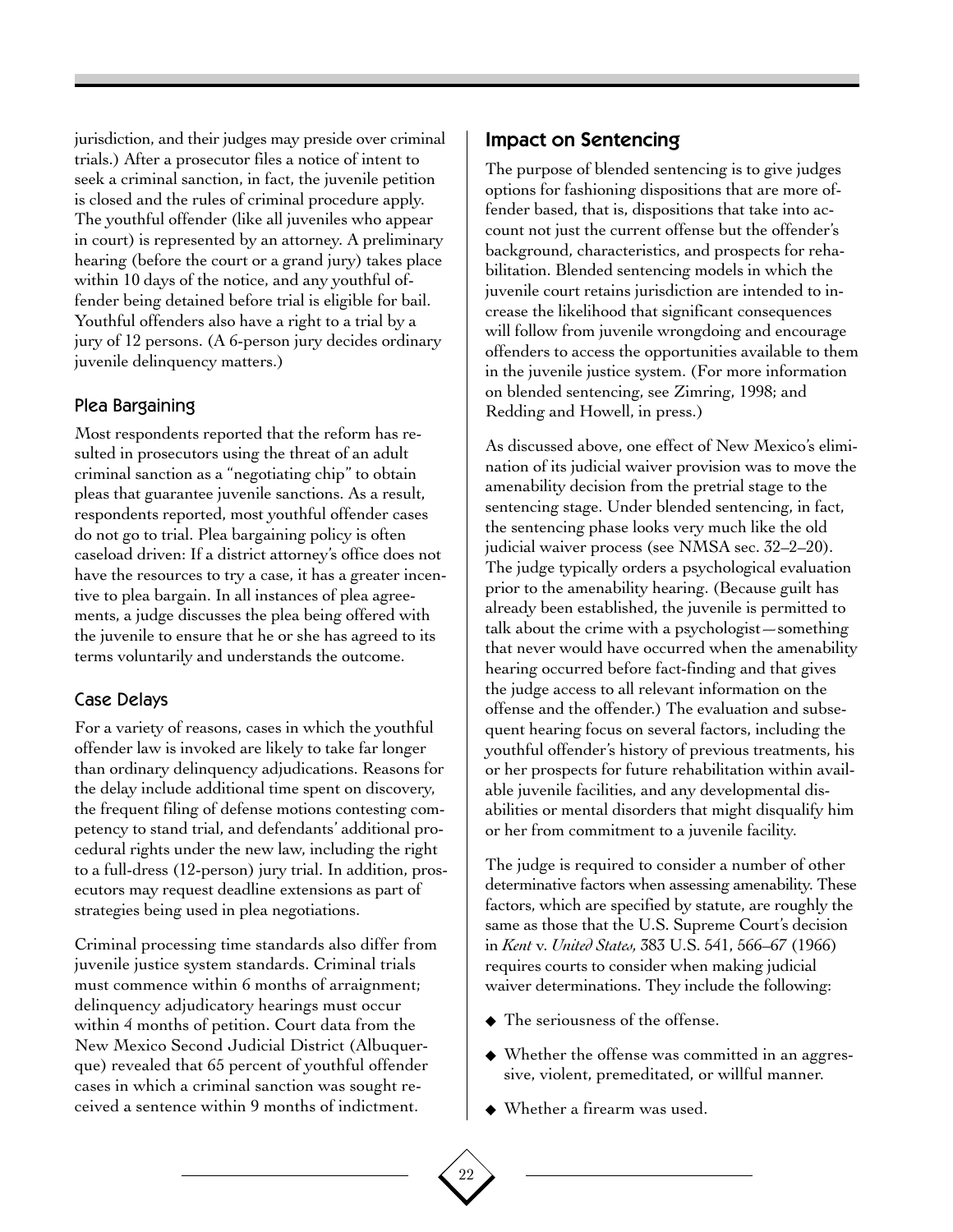- ◆ Whether the offense was committed against persons or property, with greater weight given to person offenses, especially if injury resulted.
- ◆ The juvenile's sophistication and maturity (as reflected by his or her home environment, emotional attitude, and pattern of living).
- ◆ The juvenile's record and previous history.
- ◆ The prospects for adequate protection of the public and the likelihood of reasonable rehabilitation by using procedures, services, and facilities currently available.
- ◆ Any other relevant factor, provided that it is stated on the record.

As noted above, New Mexico's blended sentencing statute allows Children's Court judges to impose juvenile or criminal sanctions—provided that the prosecutor has filed a notice of intent to seek the criminal sanction. If the judge at the amenability hearing decides that juvenile sanctions should be applied, the juvenile probation department prepares a predisposition report. If criminal sanctions are to be applied, the adult probation department completes the report. If the judge is undecided, an additional evaluation may be requested to focus on the juvenile's treatment needs and level of "dangerousness" (i.e., whether the juvenile can be treated safely on probation and, if not, what level of security he or she requires).

#### Youthful Offender Outcomes

Case processing and sentencing data compiled on youthful offender cases in which the district attorney's office in the Second Judicial District (Albuquerque) sought criminal sanctions provide a glimpse of how one locality is applying New Mexico's blended sentencing law. Between January 1995 and November 1998, 211 youthful offender cases (primarily Hispanic males) were indicted by the grand jury. Of these, 26 cases were still pending at the end of 1998 and 19 had missing information.

In the 166 completed cases, 139 were convicted and 27 were otherwise dismissed.

◆ Of the 139 convicted, 104 entered a guilty plea or were convicted of a youthful offense, 34 were convicted of or admitted to a lesser offense and

received a juvenile sentence, and 1 received another type of formal outcome.

- ◆ Of the 104 convicted of a youthful offense, about half (53) received a criminal sanction and 51 received a juvenile sanction.
- ◆ Of the 53 who received a criminal sanction, only 5 received a "straight prison sentence" (i.e., one for which none of the sentence was suspended). Twenty-two received a prison sentence (all or some of which was suspended), 24 were placed on adult probation with or without a suspended sentence, and 2 received jail and a suspended sentence or parole.
- $\blacklozenge$  Of the 51 who received a juvenile sanction, 32 were placed on probation, 18 were committed to CYF, and 1 received both a juvenile commitment and probation (see figure 5, page 24).

Data from the other two study sites provide interesting comparisons with the Second Judicial District's sentencing decisions. In the other urban site (Las Cruces), all but 1 of the 15 youthful offender cases indicted during a 2-year period received a juvenile sanction. (Ten received probation, three were committed to CYF, and one received both a juvenile commitment and probation.) The sole criminal-sanctioned case received a suspended sentence with parole. In the rural district, of the six offenders indicted during a 1-year period, four received prison sentences and two were placed on juvenile probation.

Although suspended sentences, parole time, and time-served computations made it difficult to calculate the exact length of adult sentences received, an offender's chances of receiving a 9-year or longer prison sentence were greater in the rural district than in the other two districts.

What the data do not reflect is the number of cases eligible for youthful offender designation for which the district attorney did not seek an adult sanction. These cases, handled as delinquency cases, are not tracked. The district attorney handling juvenile cases in the Second Judicial District estimates that two to three times more youthful offender cases in that district are handled as juvenile cases than actually receive a notice of intent to seek an adult sanction. Information on exactly how many cases are handled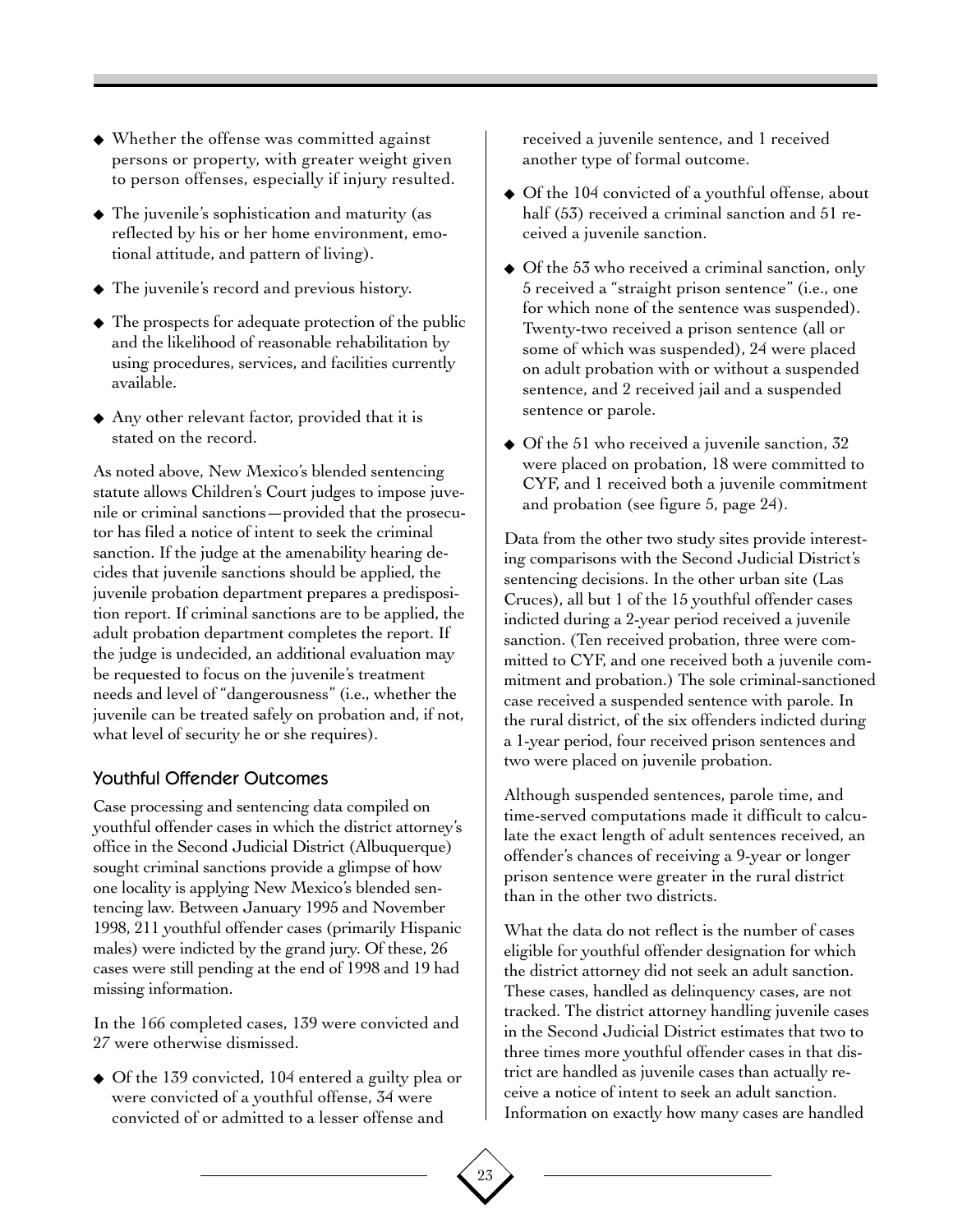in this manner would provide valuable insight into the types of cases for which the district attorney seeks adult sanctions, as compared with the number of potentially eligible cases being handled as regular delinquency cases, both within and across jurisdictions.

#### Impact on Correctional Resources

Respondents indicated that sentencing decisions may be based as much on the availability of correctional resources as on the appropriateness of a given sanction. Judges reported that even in cases

in which youthful offenders are amenable to juvenile sanctions, the current State-administered juvenile corrections system often lacks the resources to hold offenders accountable or address their needs. Public defenders noted that consideration of "the prospects for adequate protection and rehabilitation in available facilities" (among the amenability criteria listed above) often works unfairly against their older clients, for whom judges tend to impose criminal sanctions based on the unavailability of treatment.

#### Figure 5. Processing of 192 Youthful Offender Cases Indicted Between January 12, 1995, and November 5, 1998, in the Second Judicial District (Albuquerque, New Mexico)



\* Indicted refers to those youthful offender cases in which the district attorney sought criminal sanctions. An additional 19 cases had missing information.

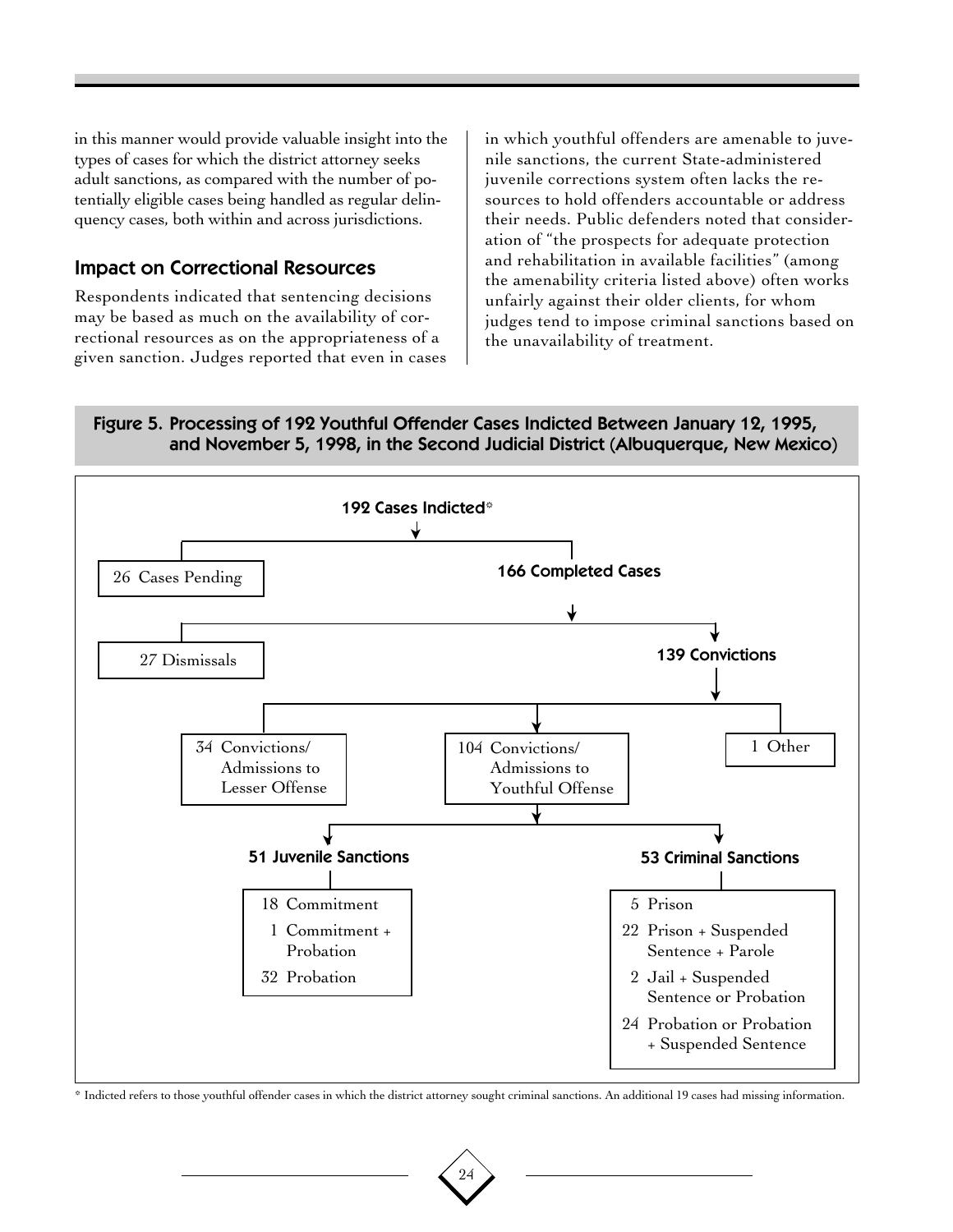If a court decides on a juvenile sanction, it may impose any of the full range of dispositional options available to delinquents. Unless a juvenile is discharged from the system sooner, a juvenile sanction may continue for 2 years or until the juvenile reaches age 21 (whichever results in a longer sanction). A juvenile sentence may be less, but not more, severe than the criminal sentence for the same offense.

Several Children's Court judges reported being unfamiliar with criminal sanctions at the time the blended sentencing law was enacted. Criminal sanctions include jail, prison, probation, parole, and suspended sentence. As stated above, a juvenile may receive a sentence that is less, but not more, severe than the mandatory criminal sentence, with 1- to 2 year enhancements available for crimes that were committed with firearms or that involved elderly or handicapped victims. Counties operate local jails and juvenile detention facilities, and DOC administers adult probation and parole services in district offices throughout the State. Prisons are also administered by DOC and have a current population of approximately 4,600 males and 500 females.

#### Lack of Confidence in the State's Juvenile Corrections System

Prior to the 1993 revision of the Children's Code, the Administrative Office of the Courts administered juvenile intake and probation services at the district court level and the New Mexico Youth Authority administered juvenile corrections. To consolidate all services for children—including child protection and juvenile justice services within a single agency, the recent reform initiative abolished the Youth Authority and created the Children, Youth and Families (CYF) Department.

Many respondents expressed dissatisfaction with the new agency's programming for delinquents and for youthful offenders receiving juvenile dispositions. The intent of combining social services and juvenile justice in a single agency was to provide better and more coordinated services. However, in the view of many respondents, the organizational structure that has evolved is unworkable. Practitioners pointed to basic conflicts between the child protection and juvenile justice philosophies, contending that the

former is firmly in administrative control. The prevailing sentiment is that the new agency's juvenile justice components (probation, parole, and institutions) receive little attention, occupy a low priority, and are administered poorly.

CYF's Division of Juvenile Justice (DJJ) administers the Boys and Girls Schools (neither of which is secure), the Youth Development and Diagnostic Center, and a recently opened 96-bed secure facility for older felony delinquents—for a total capacity of approximately 500 beds. A secure facility for the southern counties (which will include 50–60 institutional beds and 50 regional detention beds) is being planned. DJJ administers juvenile probation services in district offices throughout the State, some of which reportedly have developed special programs and services. DJJ does not provide aftercare services and prohibits out-of-State placement of juvenile delinquents.

Some judges reported that their lack of confidence in CYF is so significant that they have sentenced youthful offenders to prison or adult probation in the belief that the offenders would be more likely to receive appropriate services through the criminal justice system than through CYF. Judges are also seeking approval to send juveniles out of State to avoid what they perceive to be the negative consequences of in-State custody.

#### Added Burdens on Adult Probation

Adult probation departments may be experiencing the greatest impact from the new blended sentencing law. First of all, they must complete presentence reports on all youthful offenders receiving criminal sanctions and present those reports in court. Probation officers also find themselves working with a new and unfamiliar class of probationers—who may not be old enough to drive, sign a lease, find suitable employment, or make decisions independent of their families. It is standard practice for judges to suspend up to half of any youthful offender sentence in the criminal justice system and to require that the remainder of the sentence be spent on probation. Judges also typically stipulate a parole period of 2 or more years for these offenders. Adult probation officers report that youthful offenders, unaccustomed to the criminal justice system's strict reporting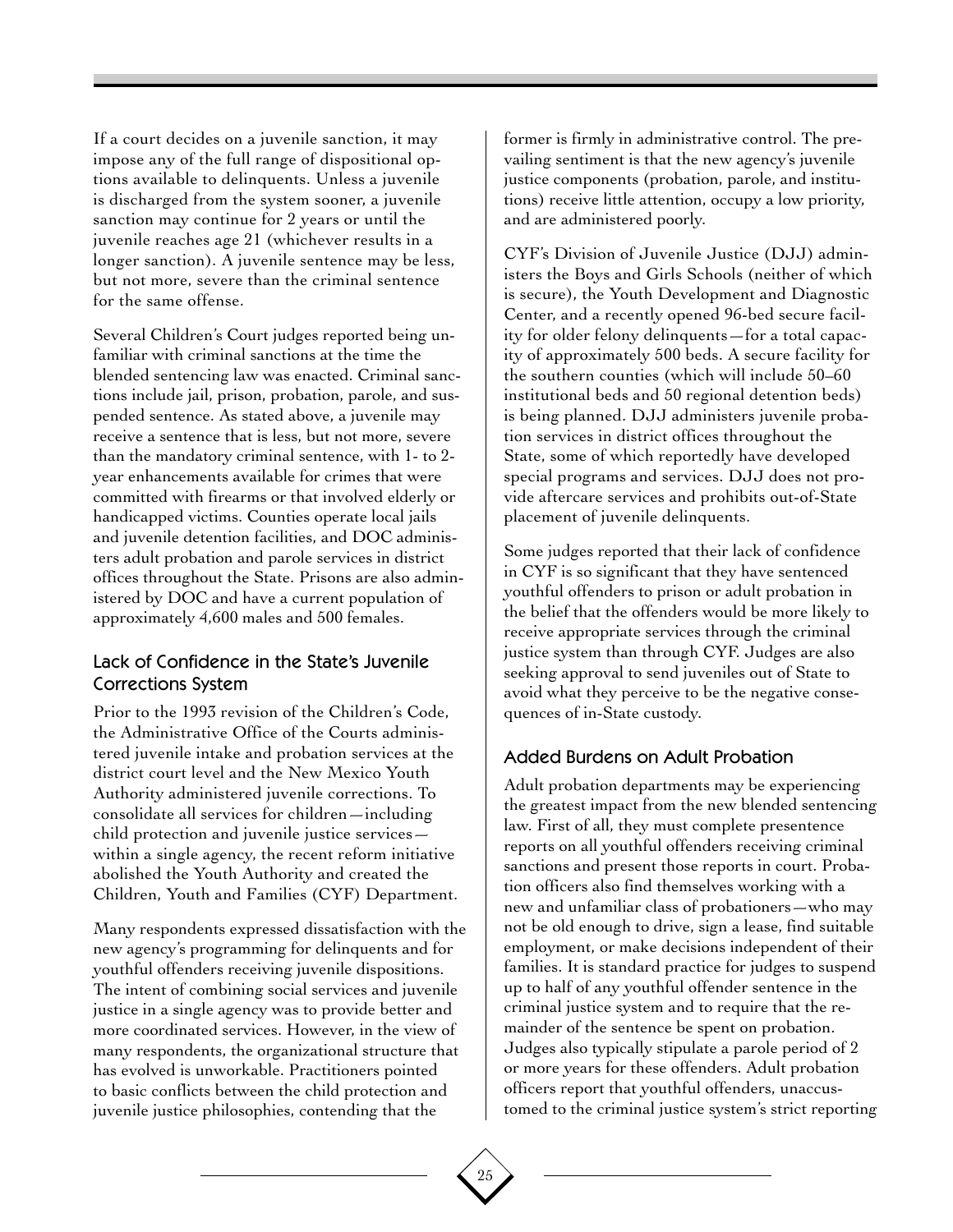requirements, often violate the terms of their probation or parole. Such a violation is the mechanism that usually revokes youthful offenders' probation or parole and sends them back to the DOC to serve their full term. Because of these and other unfamiliar new pressures on adult probation officers, at least one district now handpicks probation officers to specialize in youthful offender cases.

### Conclusion

New Mexico's 1993 reforms preserved the original rehabilitative intent of the Children's Code for the majority of juvenile delinquents while targeting older juvenile offenders who have committed serious crimes to receive certain or potential adult criminal corrections responses. The State accomplished these reforms by repealing its judicial waiver law (joining Connecticut and Massachusetts as the only States to do so in the 1990's), giving juvenile court judges the option of imposing juvenile or criminal sanctions on a certain class of offenders, and excluding 15-, 16-, and 17-year-olds charged with first-degree murder from the juvenile court's jurisdiction. Despite initial startup problems (resulting, in part, from insufficient planning and lack of new programming) and certain unanticipated outcomes (including variable use of the youthful offender designation across counties), prosecutors and judges are generally

26

satisfied with the discretion they have been given to make individualized case decisions that hold juvenile offenders accountable for serious acts. Five years after the law was passed, they reported no sense of nostalgia for the State's previous judicial waiver law.

The drawback of New Mexico's reforms results from the State's lack of a clear vision or strategy for correctional programming for youthful offenders (or delinquents, for that matter). Most practitioners interviewed believed that the juvenile corrections system was unprepared or inappropriate for many of these offenders. In two of the three districts studied, however, most juveniles eligible for youthful offender designation are being handled as delinquents or are receiving juvenile sanctions under plea negotiations or a judge's order. For public defenders, the lack of viable options hampers clients whose "prospects for adequate public safety and likelihood of rehabilitation cannot be met in available juvenile justice facilities" (one of the sentencing criteria that judges must consider under blended sentencing). Another limitation relates to the State's lack of purposeful data collection for examining designation and sentencing decisions and outcomes. New Mexico's blended sentencing statute would benefit from a closer examination of how State-administered juvenile justice services are being delivered.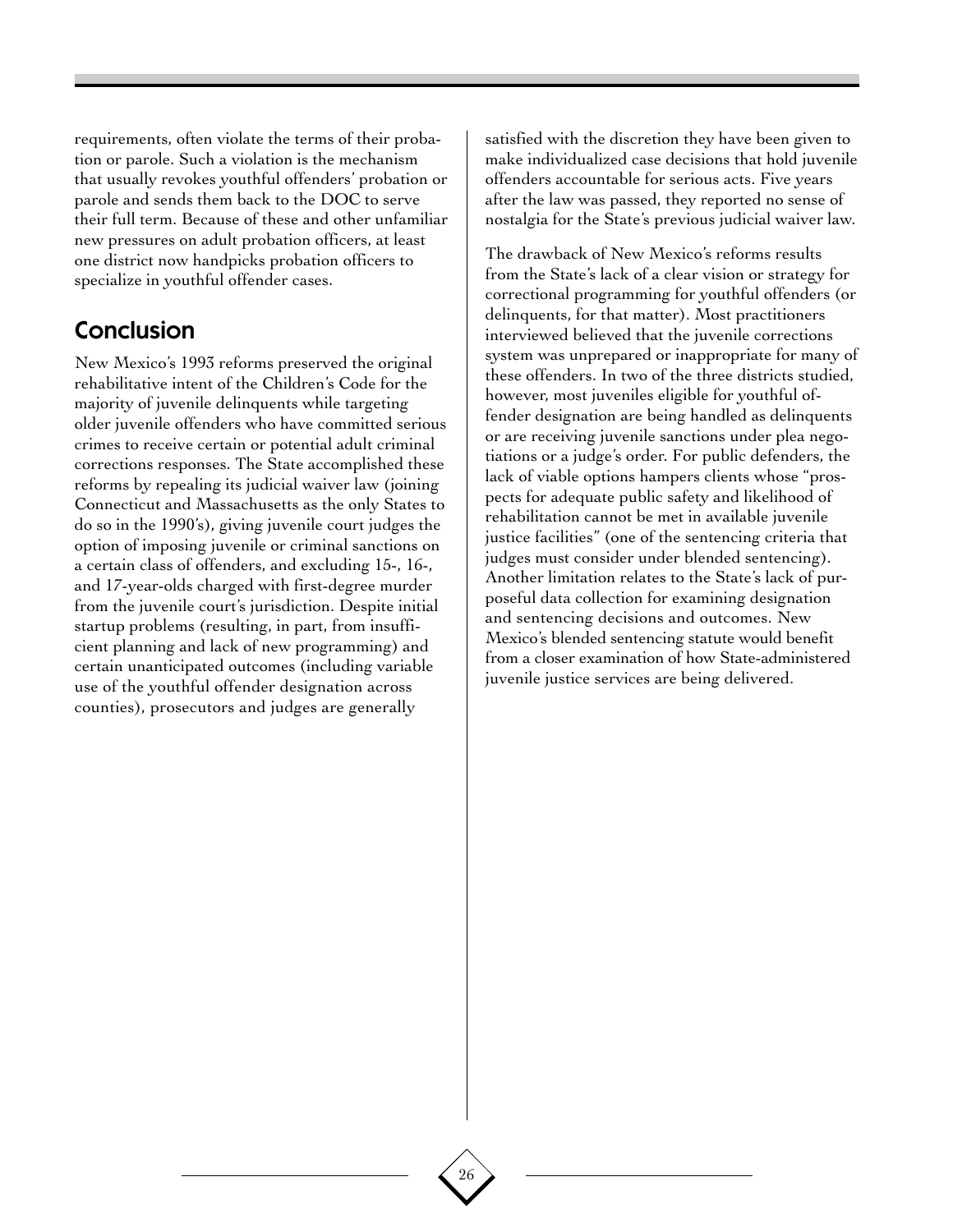## **Minnesota's Case Study3**

## The Reform: Giving Juvenile Court Judges the Option of Imposing Both a Juvenile and a Criminal Sanction for Designated Juvenile **Offenders**

In 1994, at a time when many other States were decreasing their juvenile courts' authority, the Minnesota Legislature expanded the authority of its juvenile courts. The new law, Extended Jurisdiction Juvenile Prosecutions, M.S. 260B.130, created the "extended jurisdiction juvenile" (EJJ) category of serious or repeat juvenile offenders, authorized juvenile court judges to impose both a juvenile disposition and a stayed sentence to the adult criminal corrections system, and extended the juvenile court's jurisdiction to age 21.

## Significance of the Reform

Juvenile codes have traditionally provided juvenile court judges an array of disposition options to apply after a determination of delinquency, based on their discretion regarding the best interests of the juvenile. Trial and sentencing in the criminal justice system, however, have been considered necessary for certain juvenile offenders judged to be dangerous and irredeemable. In 1994, Minnesota created a third sentencing option, an alternative that allows the juvenile court to impose a sanction involving the juvenile and criminal justice systems—with the latter sanction becoming effective only if the juvenile fails to meet the conditions of the juvenile disposition. The new option serves as a last chance at success in the juvenile system—an offer of help, coupled with insistence on accountability (Minnesota Supreme Court, 1994).

### Primary Goals of the Reform

By creating expanded or blended sentencing authority, Minnesota's new law enabled juvenile courts to address the treatment needs of young offenders while simultaneously considering public safety. Authors of the EJJ legislation chose as their target population serious and/or repeat offenders who would benefit from "one last chance." (See sidebar: "Background of Minnesota's Reform," page 28.)

The purpose of the law was threefold:

- ◆ **To provide a compromise.** The EJJ legislation represented a compromise between those who wanted a more punitive response to juvenile crime (for example, lowering the age of juvenile court jurisdiction or providing for automatic transfer of some juveniles to criminal court) and those who wanted to maintain traditional juvenile justice principles (that is, to provide individualized dispositions with a focus on treatment and rehabilitation).
- ◆ **To create sentencing options for a new category of "extended jurisdiction juvenile."** As stated above, Minnesota's law created a category of EJJ youth, who receive a blended juvenile/criminal sentence and are held in the juvenile court's extended jurisdiction until age 21. Depending on their ages, the crimes with which they are charged, and their past criminal histories, juveniles may receive EJJ designation in any of four ways:
	- ❖ **Prosecutor designation:** When a juvenile between ages 16 and 17 is charged with a "presumptive commit offense."

<sup>&</sup>lt;sup>3</sup> Dr. Lynn Ryan MacKenzie and Douglas Thomas conducted site visits, interviews, and focus groups for this chapter in the Fourth, Seventh, and Ninth Judicial Districts of Minnesota and at the State level in St. Paul.

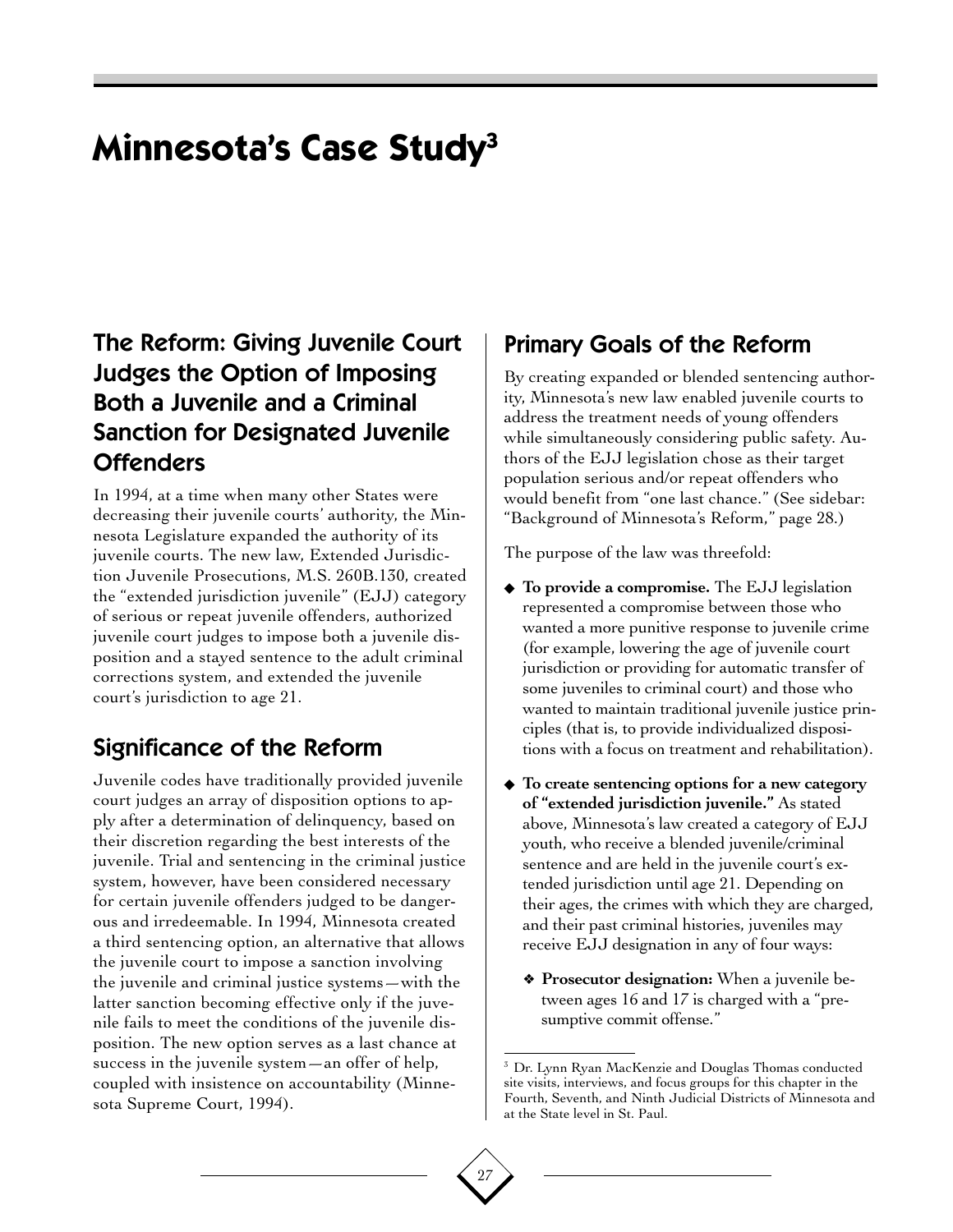- ❖ **EJJ motion:** When a juvenile age 14 through 17 is charged with a felony and the prosecution provides clear and convincing evidence that an EJJ disposition would serve the public safety.4
- ❖ **Failed certification motion (mandatory):** When a juvenile is charged with an offense for which certification and transfer to criminal court is presumed and the court declines to certify, the case automatically becomes an EJJ prosecution.
- ❖ **Failed certification motion (discretionary):** When a juvenile is charged with an offense for which certification is not presumed and the court declines to certify, the case may proceed either as a regular delinquency case or, if the prosecution proves by clear and convincing evidence that the public safety would be served thereby, as an EJJ case (Metzen and Rolfson, 1995).

See figure 6A, "Minnesota Direct EJJ Designation," and figure 6B, "Minnesota Indirect EJJ Designation (via Failed Certification)," pages 30 and 31, respectively.

◆ **To provide a framework for enhancements to the juvenile justice system.** Crafters of the EJJ legislation recognized the need to expand resources and programming for this population through a subsidy to counties for delivering or purchasing services for each EJJ-designated youth.

## Impact of the Changes

#### Policy Development and Planning

Interviewees—particularly those in areas far removed from the capital region—reported some confusion about the overall intent of the legislation. Some believed that the law's intent was to move more juveniles into the criminal justice system and have acted accordingly. Others recognized an opportunity under the law to develop resources in the juvenile justice system.

Confusion regarding the law's intent may have resulted from a lack of training on the legislation. The only State-level training regarding the EJJ legislation was provided to judges at the time the legislation was passed. State-level professional associations were slow to provide training and technical assistance to their members. Interviewees reported that, without training, people's thinking did not change. As a result, there appears to be a wide degree of disparity in how

#### Background of Minnesota's Reform

In 1992, the Minnesota legislature convened the Minnesota Supreme Court Advisory Task Force on the Juvenile Justice System (the Task Force) to frame a response to escalating crime by youth in the State. Public pressure to "get tough" on juvenile crime was motivated in part by a series of drive-by shootings and the gang-related shooting of a police officer in Minneapolis. According to one observer, "The confluence of Minnesota's changing racial composition, increasing poverty and urban concentration of minority young people, disproportionate minority involvement in serious youth violence, and demographic projections of more poor and minority urban youths in the decade to come, provided an additional backdrop" to the push for reform (Feld, 1995).

Several previous working groups in Minnesota had written reports that did not result in legislative change. In this case, however, the Task Force was determined not simply to write another report. It wanted to create the framework for new legislation—both by developing clear reform recommendations and by helping to build the political consensus necessary to make the reforms a reality. Although members of the Task Force attempted to involve stakeholders throughout the juvenile justice system in the reform process, respondents across the State believed that it was mainly a concern about urban crime that drove development of the legislation. According to practitioners from rural communities, which make up the bulk of the State, the legislation failed to address the justice issues they were facing such as the lack of access to needed treatment programs and aftercare services.

<sup>4</sup> Public safety is determined by consideration of the seriousness of the offense, the culpability of the juvenile, the prior record of delinquency, the juvenile's willingness to participate in treatment, the adequacy of treatment services available in the juvenile justice system, and the dispositional options available to the judge. In considering public safety, the court must give greater weight to the seriousness of the alleged offense and the juvenile's prior record of delinquency than to other factors.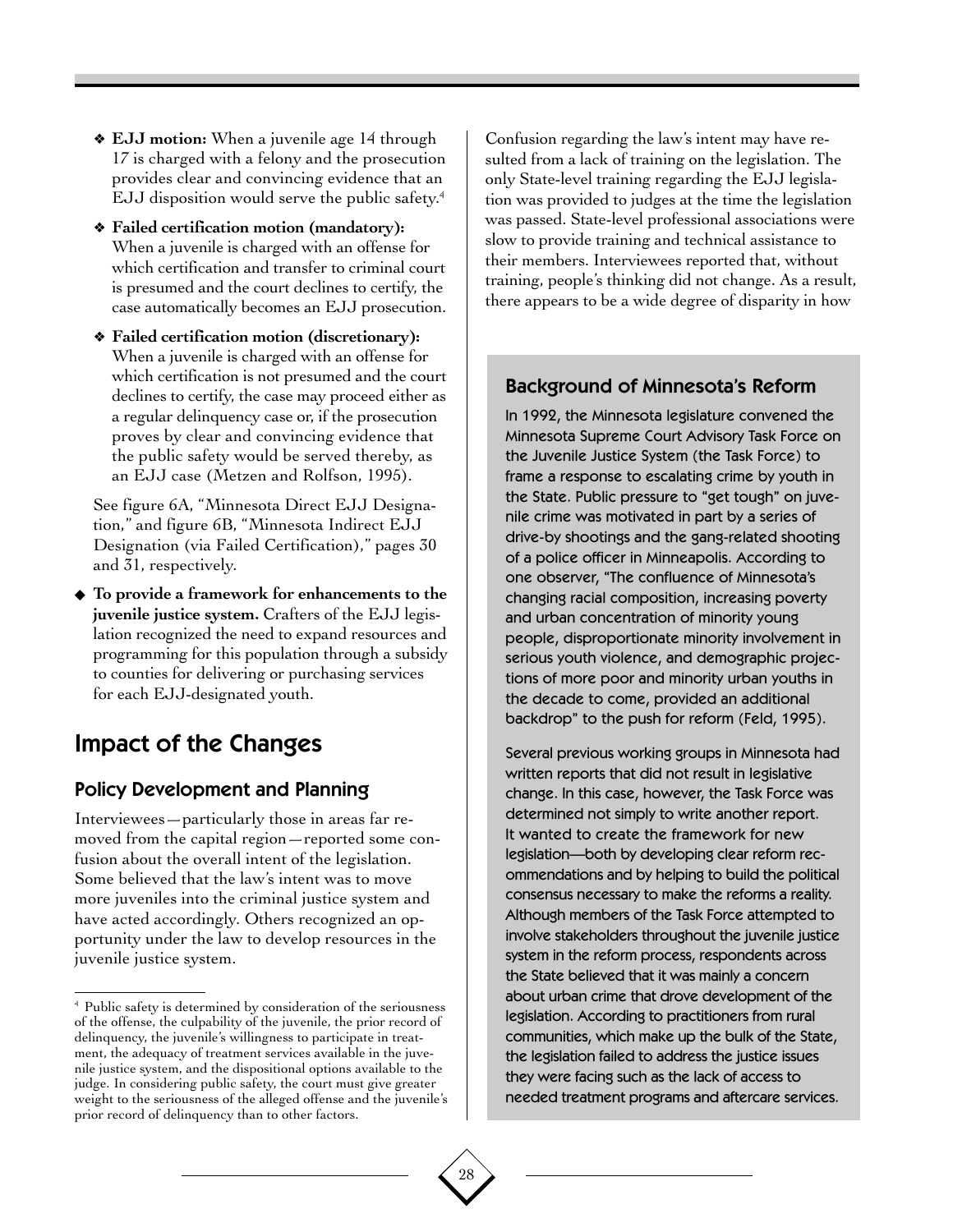the legislation has been interpreted in different jurisdictions. Some believed that if a multidisciplinary group had headed up implementation of the law, the philosophy underlying the EJJ legislation could have been transmitted into the system more directly.

Development of State and local policy and procedure relating to the new law also lagged behind its immediate implementation. Because there was no statewide training, policy and procedure have developed locally within various organizations (for example, in police departments, prosecutor's offices, and detention centers). Respondents reported that the adversarial nature of the judicial system appears to have made it difficult to undertake collaborative planning between system players in some communities. Planning, programs, and responses were often developed in isolation, which has led to variation across the State with regard to EJJ implementation (such as who qualifies, how funds are used, what range of services are available, and what the standards of revocation are). Some observers see this variation as a problem; others believe that policy and program development at the local level is appropriate.

Despite the lack of coordinated statewide planning, local policy and practice concerning the new legislation have evolved. For example, each local prosecutor's office has developed protocols (formal or informal) on how to handle serious juvenile cases; police are reportedly investigating major offenses with an eye to EJJ prosecution and, in metropolitan areas, have developed separate divisions for handling juvenile suspects; and correctional facilities and detention centers across the State have adapted to handling a broader age range of youth.

#### Funding Issues

Crafters of the EJJ legislation recognized the need to fund systemic resources to make the new legislation work. However, because the legislation was passed in a nonfunding year, a 1-year gap existed before allocations could be made for additional probation officers, new pilot programs, and evaluations of current programs. Although the Community Corrections Act made \$20 million in capital funding available to develop local secure beds in the 10 judicial districts, funding for direct services was not approved until 1 year after implementation of the EJJ law. At that

time, the legislature approved subsidy funding for counties to support programming for EJJ offenders. DOC administers this funding (\$7,815 per EJJ offender, as discussed below).

Many interviewees identified the 1-year lag between passage of the legislation and initiation of program funding from the State as a problem, particularly because communities were not notified that funding was coming. Practitioners suggested that the lag time could have been better used if localities had anticipated the funding. In fact, most practitioners did not find out about the EJJ subsidy until it was actually available, which further delayed program development.

Funding for services to be provided to EJJ-designated youth is allocated on a per-case basis. The jurisdiction develops a service plan for each EJJ youth and then receives \$7,815 with which to deliver and/or purchase the services specified by that plan. At the end of the first year, this amount was increased significantly, reportedly because far fewer EJJ youth had been designated than the State had expected. Although designating youth as EJJ could be seen as a means of drawing down State resources that would otherwise not be available, focus group participants explained that this "soft money" had associated costs—such as the cost of psychological assessments and aftercare supervision—that discourage local jurisdictions from using EJJ designation to secure funds.

### Impact on Case Processing

#### Unanticipated EJJ Designation Issues

Focus group discussions revealed significant variations in the way that the EJJ law is being used at the local level across Minnesota. Most notably, the EJJ designation—which relies partly on local community standards in defining what constitutes a serious offense—is reportedly used in urban jurisdictions only when serious person offenses are involved. In some rural areas, on the other hand, youth are being certified EJJ for property crimes. Other communities are not using the EJJ designation at all. (See sidebar: "Community Standards and EJJ Implementation," page 32.)

In addition to these designation disparities, the profile of youth receiving EJJ designations appears much different from what the legislature anticipated.

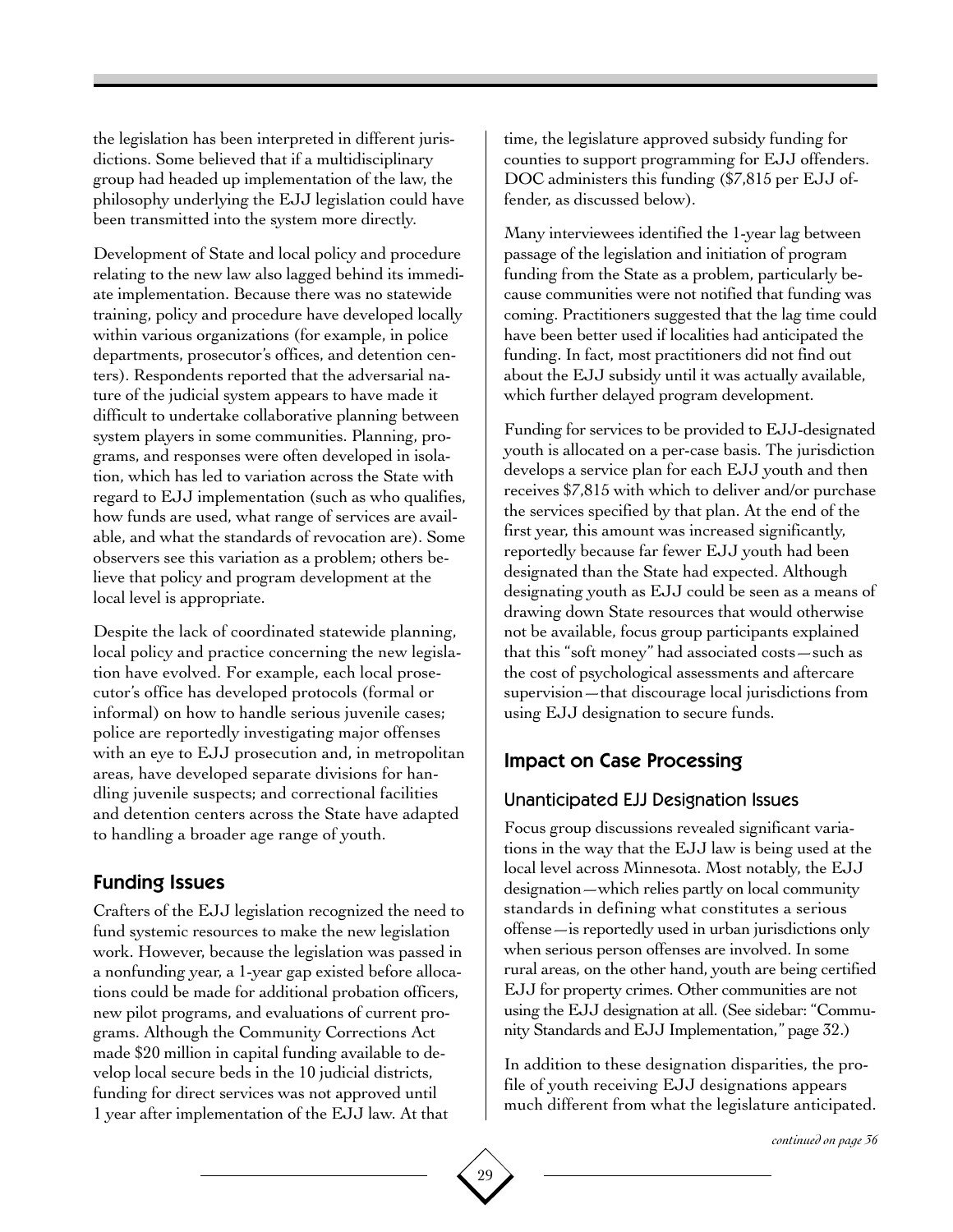

#### Figure 6A. Minnesota Direct EJJ Designation

**Note:** Gray shading indicates EJJ designation.

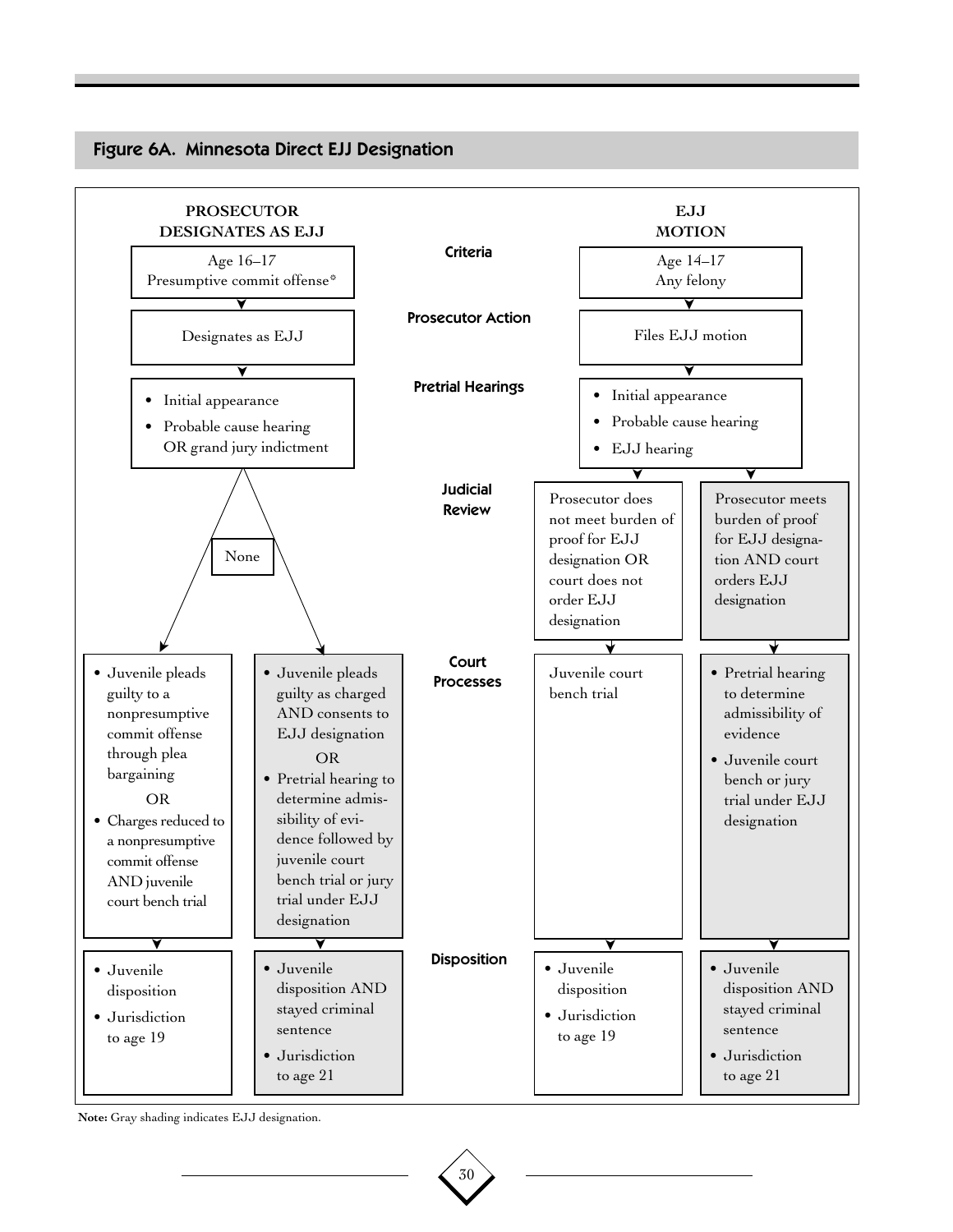

Figure 6B. Minnesota Indirect EJJ Designation (via Failed Certification)

\* **A presumptive commit offense** is a crime for which there is a mandatory minimum sentence under the Adult Minnesota Sentencing Guidelines. In relation to EJJ designation, presumptive commit offenses are: first-degree murder (14- and 15-year-olds only); second- and third-degree murder; assault in the first, second, or third degree; burglary; kidnaping; false imprisonment; manslaughter in the first or second degree; aggravated robbery; simple robbery; first-degree or aggravated first-degree witness tampering; criminal sexual conduct; escape from custody; arson in the first, second, or third degree; drive-by shooting; harassment and stalking; possession or other unlawful use of a firearm. **Offenses excluded from juvenile jurisdiction** (including EJJ designation) are: first-degree murder, 16- and 17-year-olds only, and juveniles who have previously been convicted in criminal court and are charged with a new felony offense.

\*\* Burden of proof requires clear and convincing evidence that proceeding as EJJ would serve public safety, with emphasis on the seriousness of the alleged offense and the juvenile's prior record of delinquency.

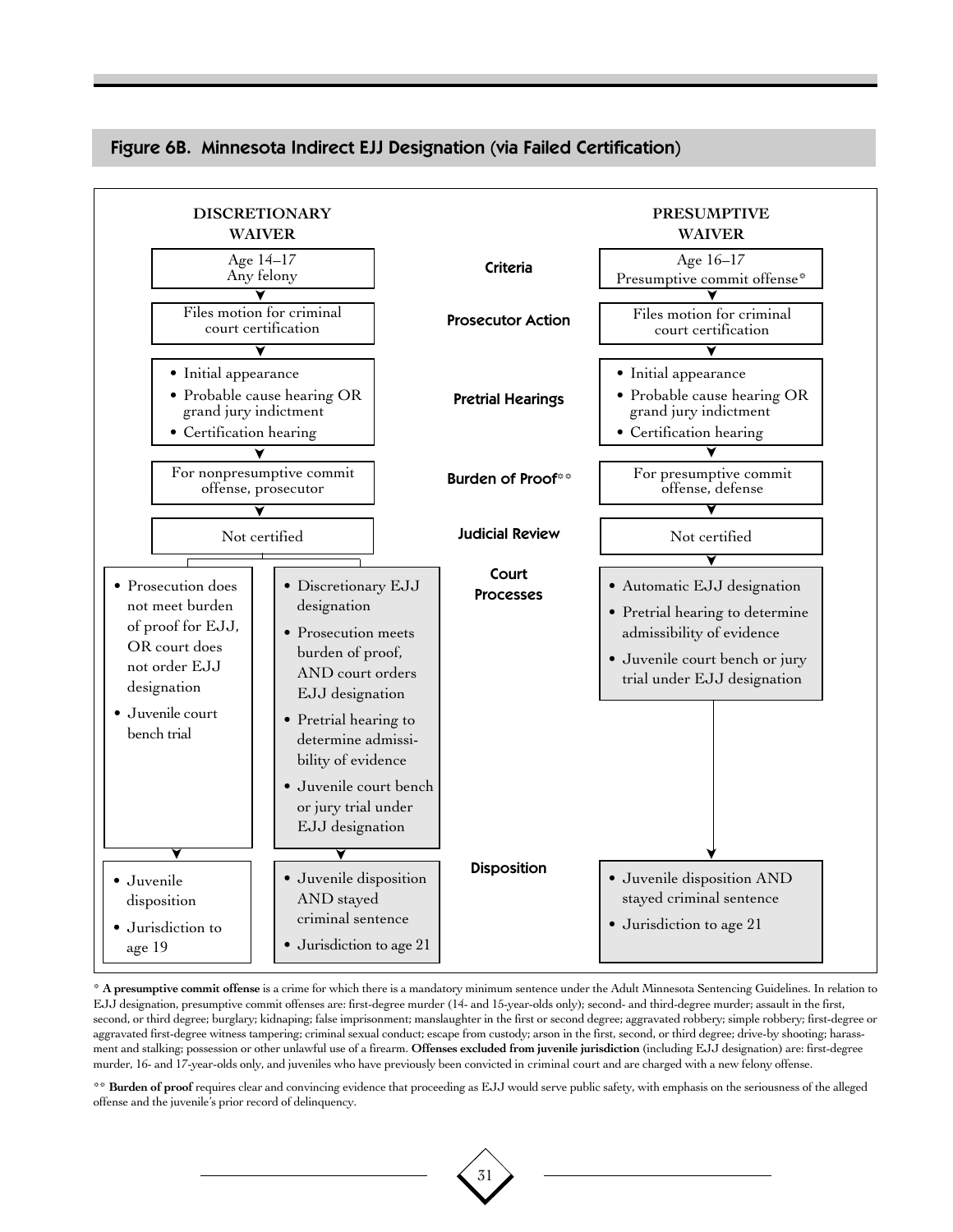## Community Standards and EJJ Implementation

Implementation of Minnesota's new EJJ legislation varies widely by jurisdiction. The development of local policy and practice appears to be greatly influenced by local community standards, as the following data indicate.

#### Juvenile Felony Rates Vary Across the State, and Some Judicial Districts Use the EJJ Designation More Than Others

The white bars in figure 7 show the rate of juvenile felony cases in relation to the total juvenile population for each of Minnesota's 10 judicial districts in 1996, and the white line indicates the State juvenile felony rate average. As the graph reflects, the Ninth District had the highest rate (2.4 percent), followed by the Second, Fourth, and Sixth Districts (each with 2 percent). The State average was 1.8 percent. The First, Third, Seventh, and Tenth Districts shared the lowest rate (each with 1.5 percent).

The black bars in figure 7 represent the percentage of juvenile felony cases designated as EJJ for each of the 10 judicial districts in 1996, and the black line shows the State average. The Second (3.5 percent), Fourth (3.4 percent), and Ninth (3.2 percent) Districts had percentages above the State average of 2.4 percent. The Third District (with 1.4 percent) had the lowest rate of any judicial district in the State.

Even within judicial districts, a great deal of variation exists with respect to the rate at which juveniles are certified as EJJ. For instance, 10 of the 17 counties in the Ninth Judicial District have never certified a juvenile as EJJ, while the Ninth District is third in the State for EJJ designations (Minnesota Department of Corrections, 1997).

Note: Although the "black" EJJ data and the "white" juvenile felony data share the same value axis in the graph, they should not be compared with one another. The juvenile felony data are relative to the total juvenile population. The EJJ data, by contrast, are relative to the number of juvenile felony cases. The data are presented together to allow the reader to compare the practices of a given Minnesota judicial district with those of other judicial districts in the State. Figure 7 shows, for example, that the First Judicial District's juvenile felony rate is below the State average and that the rate at which it uses the EJJ designation is well below the State average. The Fifth Judicial District, on the other hand, is slightly above average in its juvenile felony rate and below the State average in its EJJ rate. The juvenile felony and EJJ rates of the Ninth Judicial District are well above average.

#### The Juvenile Crime Index for Judicial Districts Does Not Neatly Correlate With the Juvenile Felony Rate and EJJ Designation Rate

The white bars in figure 8 detail the juvenile arrest rate for Property Crimes (per 100,000 population) for each of the 10 judicial districts in 1996; the white line provides the State average. The black bars show the juvenile arrest rate for Person Crimes (per 100,000 population) for each of the Districts, and the black line indicates the State average.

Comparing these data with the juvenile felony rates and EJJ designation rates from the previous figure reveals that the Ninth Judicial District has juvenile felony and EJJ designation rates that are well above average, yet the district's juvenile arrest rates for Person and Property Crime Index offenses are well below the State averages. The Third Judicial District, by contrast, has the lowest juvenile felony and EJJ designation rates in the State, but has near-average juvenile crime index rates. The Eighth Judicial District has near-average juvenile felony and EJJ designation rates and above-average juvenile crime index rates for both Person and Property offenses.

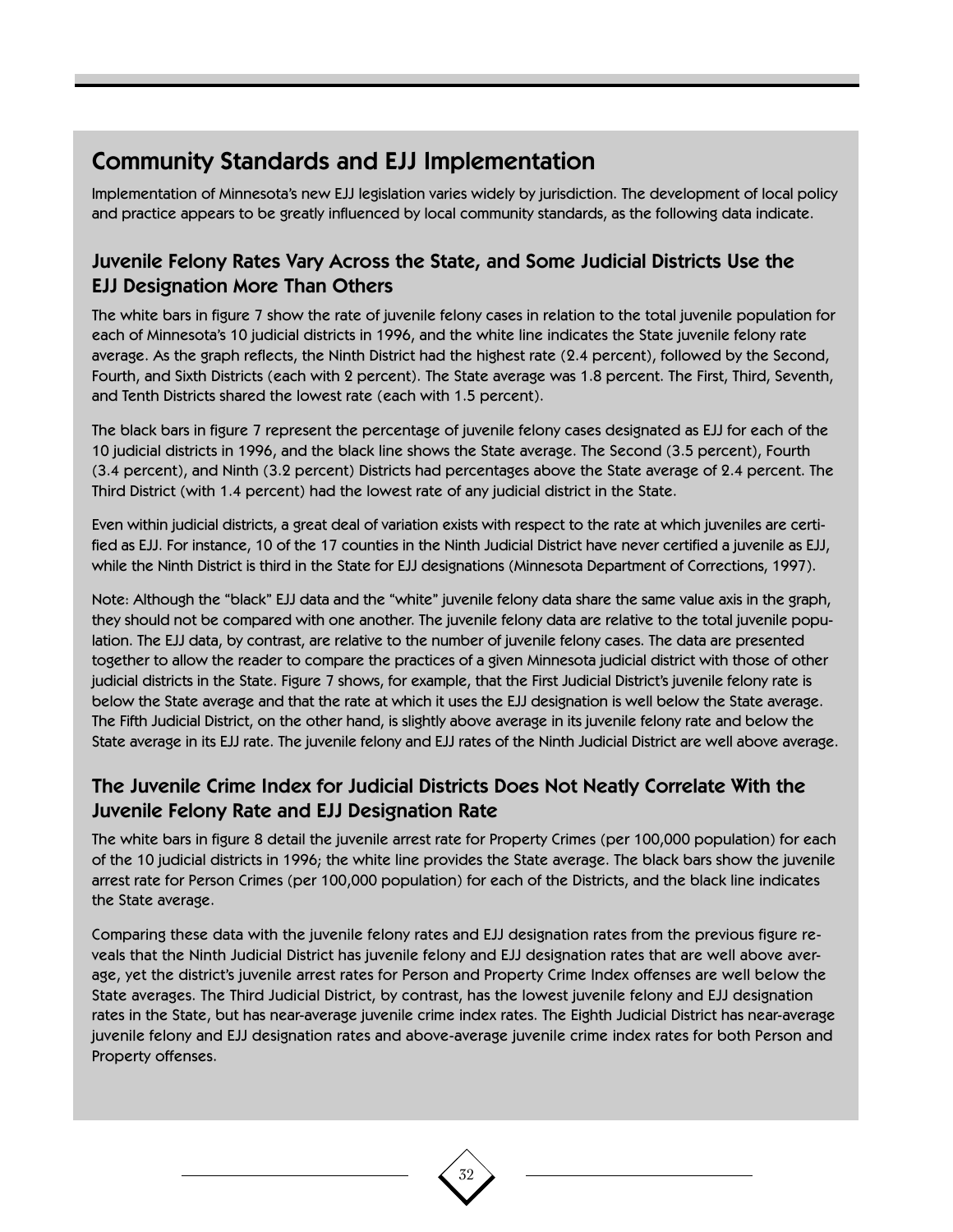

Figure 7. Minnesota Juvenile Felony Rates and EJJ Designation Rates, by Judicial District

**Note:** Read the black bars in comparison with the black line and the white bars in comparison with the white line. **Source:** Poole, R., and Snyder, H. 1998. *Easy Access to FBI Arrest Statistics: 1994–1997.* Data Presentation Package. Pittsburgh, PA: National Center for Juvenile Justice (producer). Washington, DC: U.S. Department of Justice, Office of Justice Programs, Office of Juvenile Justice and Delinquency Prevention (distributor); Minnesota Department of Corrections. 1997. *Extended Jurisdiction Juveniles in Minnesota: January 1, 1995–October 31, 1996.* St. Paul, MN: Minnesota Department of Corrections.



#### Figure 8. Minnesota Juvenile Arrest Rates: Person and Property Offenses

**Note:** Read the black bars in comparison with the black line and the white bars in comparison with the white line. **Source:** Poole, R., and Snyder, H. 1998. *Easy Access to FBI Arrest Statistics: 1994–1997.* Data Presentation Package. Pittsburgh, PA: National Center for Juvenile Justice (producer). Washington, DC: U.S. Department of Justice, Office of Justice Programs, Office of Juvenile Justice and Delinquency Prevention (distributor).

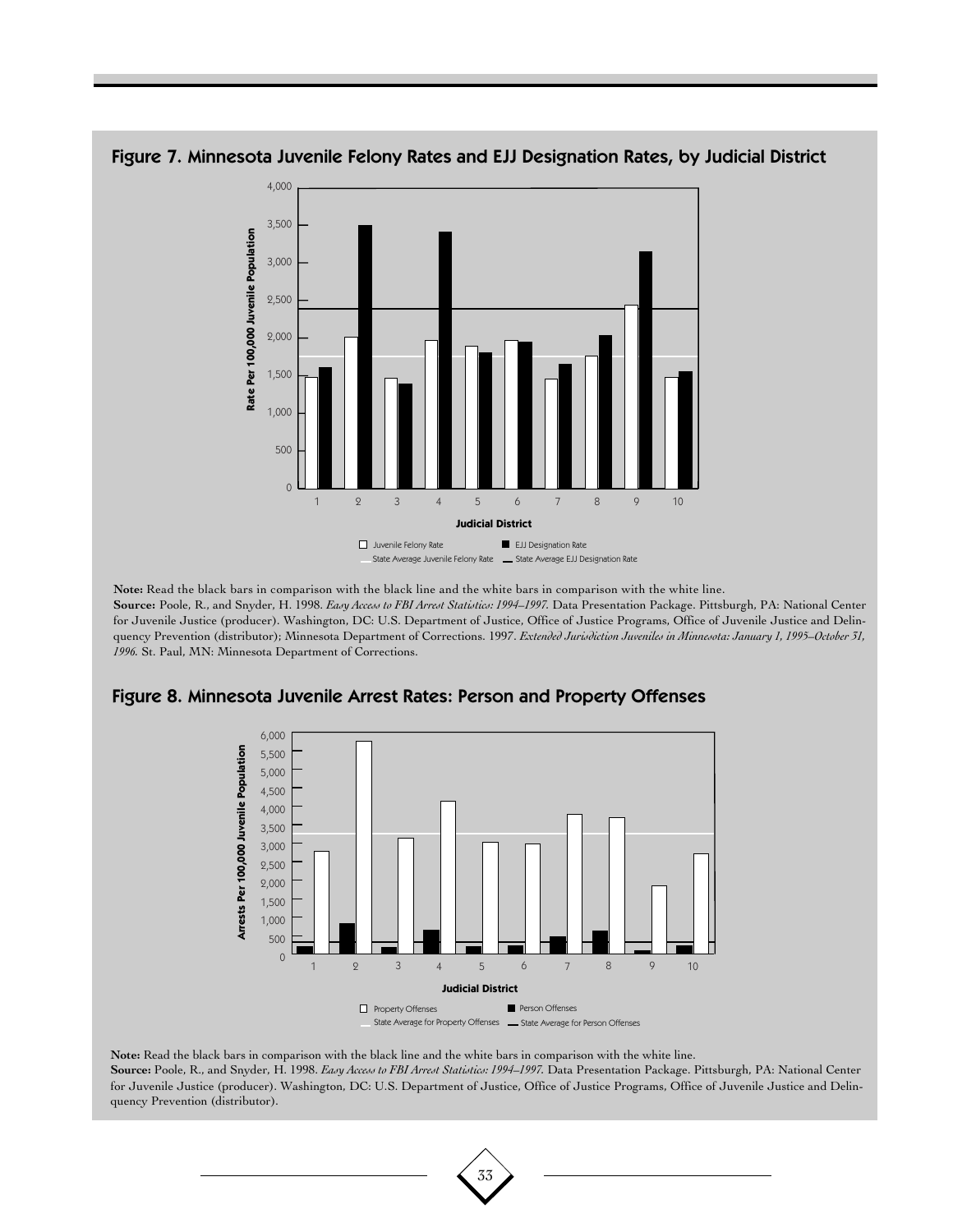#### There Is Considerable Divergence in the Types of Crimes for Which Juveniles Are Designated EJJ

Figure 9 shows considerable divergence among judicial districts in the types of crimes designated as EJJ. This divergence is clear in the three districts with the highest EJJ designation rates. For example, 100 percent of the cases in the Second District (Ramsey County/metropolitan St. Paul) and 78 percent of the cases in the Fourth District (Hennepin County/metropolitan Minneapolis) were person offenses. However, in the Ninth District (17 primarily rural counties in northwestern Minnesota), only 20 percent were person offenses. Statewide, 64 percent of EJJ cases were designated for crimes against a person, 28 percent for property crimes, 5 percent for drug offenses, and 3 percent for "other" crimes (those that do not fit one of the three previous categories).

#### Community Standards and the Court

Taken together, these data confirm the view repeatedly expressed in the Minnesota focus groups: that districts vary significantly in what they consider a "serious offense" and that each court, through the policies of its prosecutors and judges, sets its own community standards, within the context of the law. (See figure 10.)



Figure 9. Offense Categories for Disposed EJJ Cases, by Minnesota Judicial District

**Source:** Minnesota Supreme Court. April 1998. *Statistical Highlights: 1996 Minnesota State Courts.* St. Paul, MN: Research and Information Technology Office, State Court Administration.

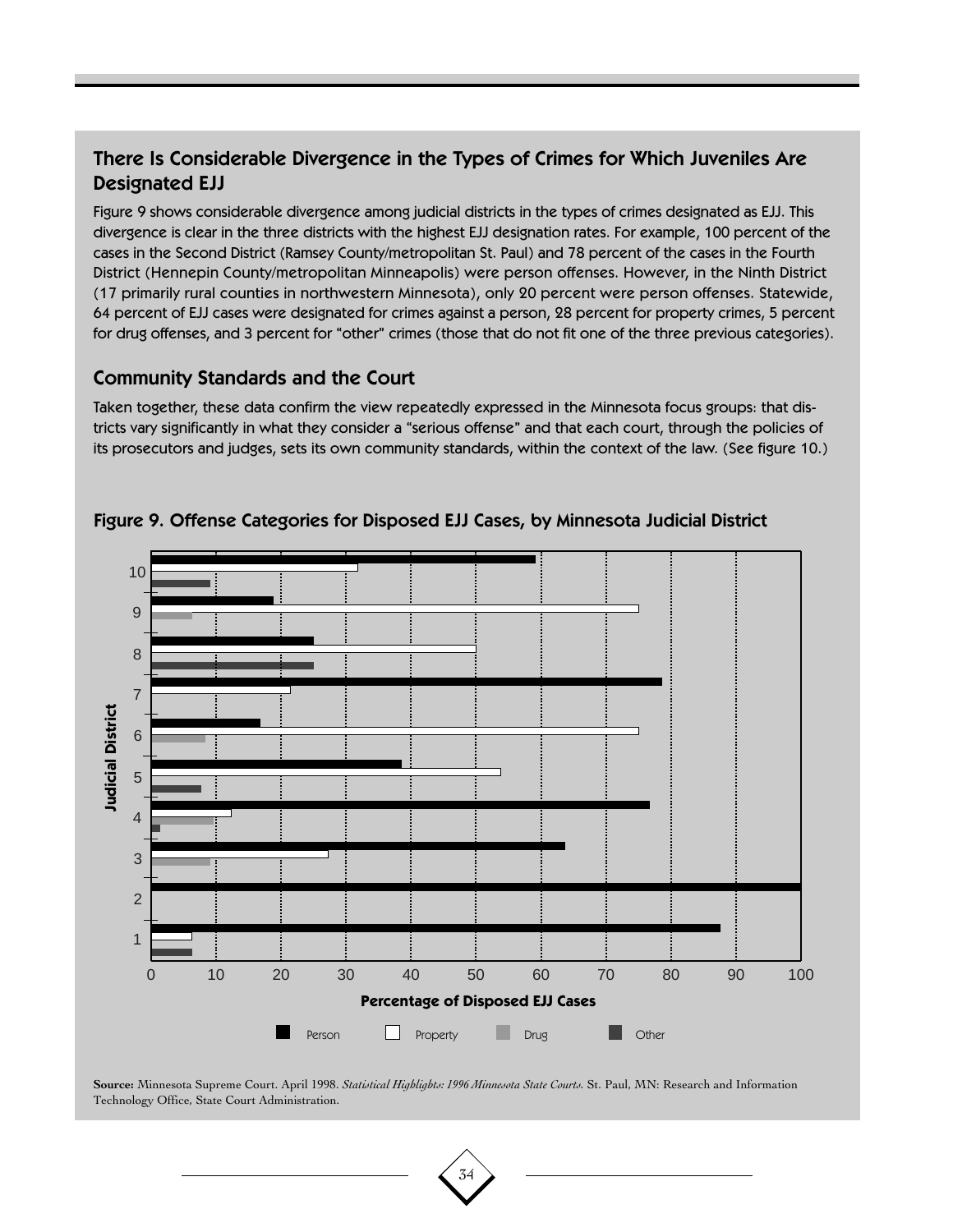

Figure 10. Placement Location of EJJ Offenders, by Minnesota County

**Source:** Minnesota Department of Corrections. 1997. *Extended Jurisdiction Juveniles in Minnesota: January 1, 1995–October 31, 1996.* St. Paul, MN: Minnesota Department of Corrections.

The data regarding placement of EJJ offenders provide further evidence of variations in the administration of the EJJ legislation. Nonmetropolitan counties (outside the Minneapolis/St. Paul region), for example, send 28 percent of EJJ offenders to Department of Corrections facilities, whereas Ramsey County/Second Judicial District sends 2 percent of EJJ offenders. Ramsey County sends 71 percent of EJJ offenders to out-of-State facilities, compared with 7 percent of nonmetropolitan EJJ offenders. Local placement options are used for the highest percentage of youth in all areas of the State, with other metropolitan ("Other Metro") counties (inside the Minneapolis/St. Paul region) having the highest local placement rate (58 percent). Nonmetropolitan counties have the highest percentage of EJJ dispositions with no out-of-home placement (27 percent).

Focus group discussions revealed that the availability of local placement options and the cost of out-ofcommunity placements were clearly factors in the disposition of EJJ cases in both urban and rural courts. The types of offenses committed by EJJ offenders also likely play a role in placement decisions, particularly in relation to the potential risks that these youth pose to the community.

These findings confirming divergence in EJJ implementation by urban, suburban, and rural courts are not the first to reveal this type of variation among significant juvenile justice practice. Previous research on "justice by geography," however, tended to find greater formality and more severe sentences in urban jurisdictions than in rural and suburban ones (Feld, 1991). The less rigorous "snapshot" data above appear to suggest the opposite, at least with respect to EJJ designation and sentencing in Minnesota to date. Additional research into local variations in juvenile justice practice is needed.

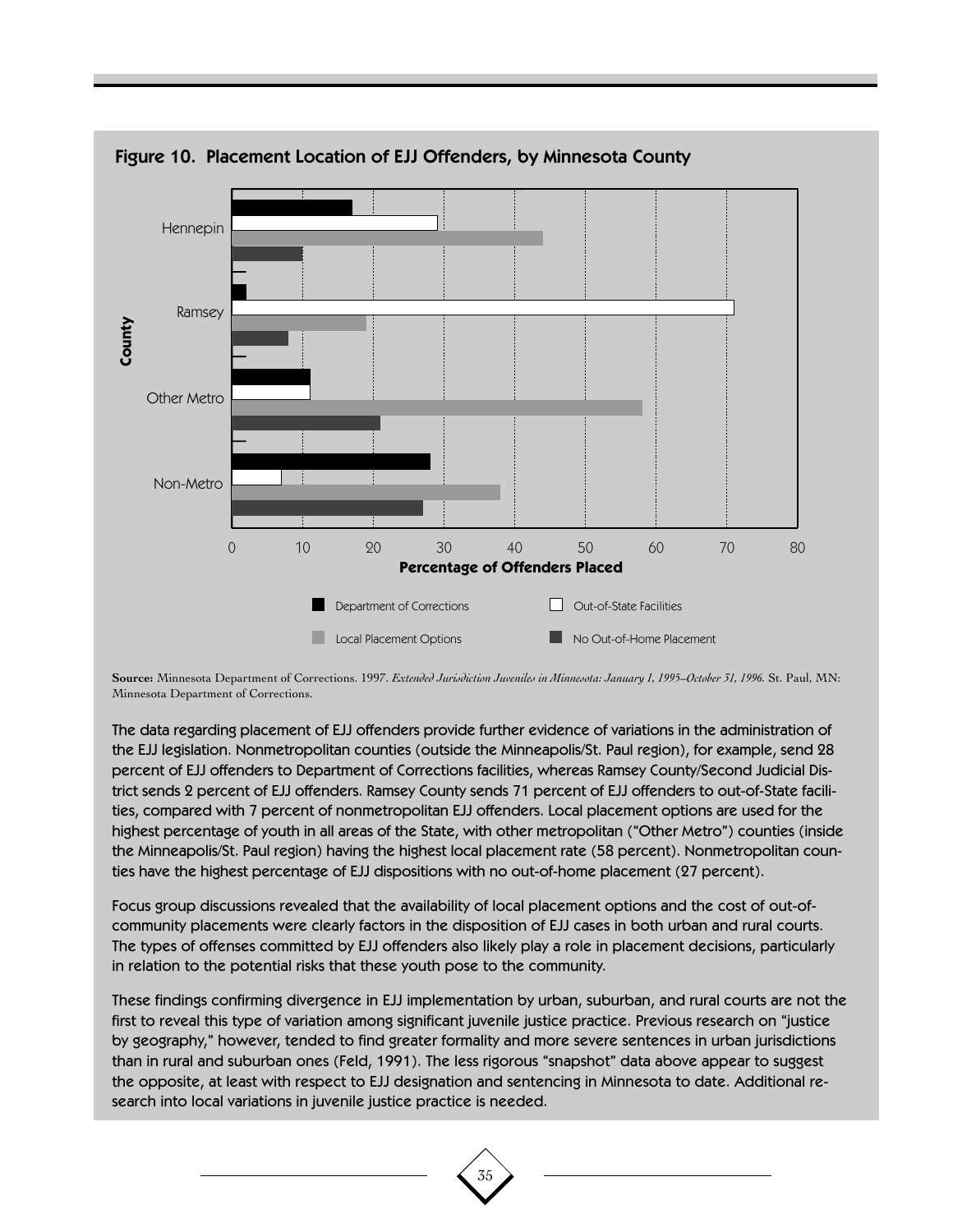(See sidebar: "Profile of EJJ Offenders.") Although the authors of the EJJ legislation were targeting serious and chronic young offenders, respondents reported that serious first-time offenders often are being certified as EJJ as a way to secure services for youth otherwise ineligible for services because of their age. Extension of the age of juvenile court jurisdiction to age 21 in these cases is also a means of holding onto the offenders in the juvenile system and making more time available to work with them.

Moreover, although statistics were not available to confirm the impression, respondents also reported that a significant part of the EJJ caseload in Minnesota includes out-of-State youth and those who have recently moved to the State (e.g., "kids from Chicago arrested in Hennepin County; kids from Texas, whose parents are looking for work in Polk County"). This type of caseload causes significant problems in the areas of treatment, family involvement, aftercare, and integration back into the community. It also raises concerns because Minnesota has focused its resources over the past 20 years on early intervention yet must bear the expense of dealing with juveniles who have grown up in areas with potentially different social policy priorities and issues.

Finally, focus group discussions indicated that there may be substantial gender disparity in EJJ designation (in particular, that females "get more breaks" than males). Participants theorized that the disparity might result from the justice system's traditional inability to deal effectively with female offenders and from the lack of available programming for serious female offenders. Participants also expressed concern about the disproportionate number of minority youth said to be receiving the EJJ designation.

#### More Adversarial Atmosphere

Discussions with public defenders revealed a relatively aggressive attitude in defense of juveniles designated as EJJ, perhaps because these juveniles face significantly stiffer penalties due to the nature of EJJ sentencing. Public defenders expressed the opinion that the punitive approach being taken by prosecutors in response to both the new law and public opinion has made the system more adversarial. Public defenders also expressed concern regarding the

"greater jeopardy" that EJJ youth are placed in because the suspended adult sanction can be invoked for relatively minor transgressions such as positive drug tests and noncompliance with treatment.

On the other hand, respondents indicated that the EJJ legislation has encouraged plea bargaining and explained that it appears to be common practice in serious cases for prosecutors to motion for certification and then "bargain down" to EJJ. In this way, first-time serious offenders (who are unlikely to be certified to criminal court) are ending up with the EJJ designation.

#### Case Delays

Focus groups indicated that the case-processing timelines established in the legislation are not being followed. The consensus among participants was that the timelines are too short to be realistic and that it is common practice for defense lawyers to waive them. As a result, the court process may not proceed in a timely manner, and youth may be held in juvenile detention for extended periods of time. Defense lawyers, however, do not necessarily see this delay as negative, because youth often receive credit for "time served" in juvenile detention facilities.

#### Impact on Sentencing

#### Need for Guidelines

Many respondents expressed a need for sentencing guidelines for EJJ youth and for ways to ensure that "sentences will stick." In some cases, the blended sentence is less severe than a straight delinquency sentence, although the youth has the suspended criminal sanction "hanging over his or her head." Respondents also reported courts' general hesitancy to send youth to prison for offenses that would not result in prison time for adults. Thus, the EJJ legislation is effectively limited by criminal justice standards in Minnesota—a State with the lowest adult incarceration rate in the United States.<sup>5</sup>

<sup>5</sup> Minnesota's adult incarceration rate is 110 prisoners per 100,000 resident population, as compared to a national rate of 443 per 100,000 (Bureau of Justice Statistics, 1999:79).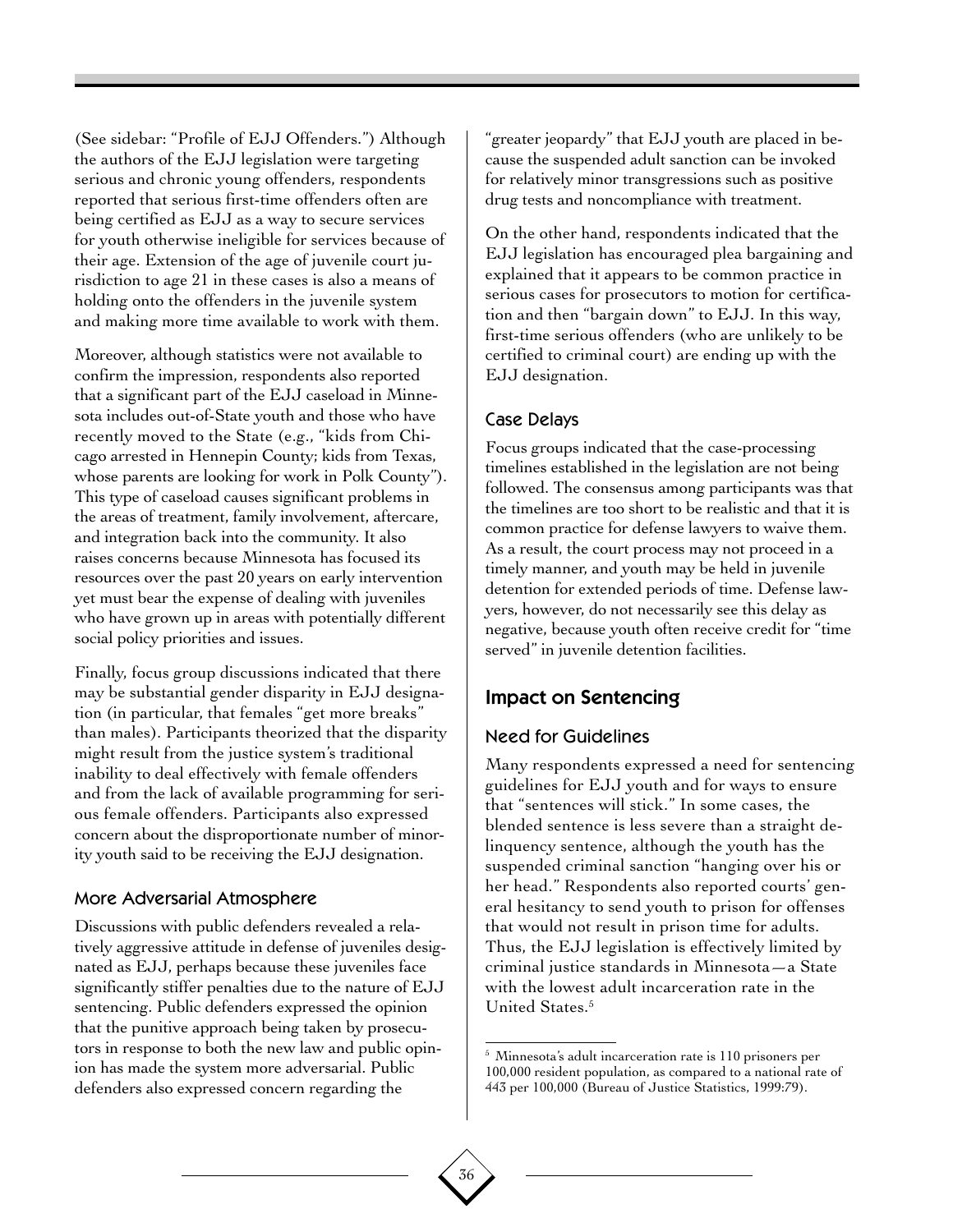#### Profile of EJJ Offenders

- ◆ **EJJ Designation.** Use of the EJJ designation has varied widely across the State. A total of 220 EJJ cases were disposed statewide in 1997. Hennepin County (the Fourth Judicial District) had the largest number of EJJ cases (85), followed by the Ninth District (17 rural northwestern counties) (37) and Ramsey County (the Second District) (29). The Eighth District (13 rural/suburban central counties) had the lowest number of EJJ cases (2) (Minnesota Supreme Court, 1999). During the first 21 months of implementation, only 47 counties (55 percent) used the EJJ designation at all (Minnesota Department of Corrections, 1997).
- ◆ **Court Process.** Of the 220 EJJ cases disposed statewide in 1997, only 5 were decided by jury trial. The vast majority of EJJ offenders either admitted guilt (73 percent) or had a bench trial (25 percent) (Minnesota Supreme Court, 1999).
- ◆ **Demographic Profile.** During the first 4 years of EJJ's implementation, the typical EJJ-designated youth was a 16- or 17-year-old white male.
	- ❖ Ninety-five percent were male.
	- ❖ Eighty-three percent were 16- or 17-year-olds; only 2 percent were 14-year-olds.
	- ❖ Forty-two percent were white, 35 percent African American, 8 percent Hispanic, 8 percent American Indian, and 7 percent Asian (Minnesota Department of Corrections, 1997). This compares with a State racial profile of 92 percent white (including Hispanic), 3 percent African American, 2 percent American Indian, and 3 percent Asian (Minnesota Supreme Court, 1999).
- ◆ **Offense Profile.** The offense profile of the 220 EJJ cases disposed of in 1997 was as follows: person offenses (59 percent), property offenses (28 percent), drug offenses (6 percent), and other offenses (7 percent). A breakdown of the person offense category was as follows: assault (57 cases), criminal sexual conduct (24 cases), and homicide (13 cases). Felony burglary (47 cases) and robbery (36 cases) also represented major offense categories (Minnesota Supreme Court, 1999).
- ◆ **Prior Offense History.** The EJJ legislation was intended to be "a last chance" for serious and/or chronic offenders: 46 percent of EJJ-designated youth had no prior history of felony adjudications, 43 percent had one to three prior felony adjudications, and only 11 percent had four or more prior felony convictions. Those juveniles certified to criminal court had an even less chronic history—with 64 percent having no prior felony adjudications, 31 percent having one to three prior felonies, and only 5 percent having four or more prior felony convictions (Minnesota Supreme Court, 1999).
- ◆ **Prior System Involvement.** Hennepin County data provide a more detailed snapshot of juveniles motioned for EJJ and criminal court certification. Eleven percent of these youth had been involved in child protection services, 80 percent had prior delinquency petitions, 67 percent had prior delinquency adjudications, and 51 percent had a prior felony adjudication (Podkopacz, 1998).
- ◆ **EJJ Sentence.** Once convicted, 39 percent of EJJ offenders were placed locally, 25 percent were placed in out-of-State facilities, 19 percent were committed to a State facility, and 17 percent received no out-ofhome placement (Minnesota Supreme Court, 1999).
- ◆ **Juvenile Sentence Revocation.** During the first 21 months of EJJ implementation, 14 percent (49 of 341) of EJJ-designated youth had their juvenile dispositions revoked and adult sentences executed. Of these 49 juveniles, 37 percent (18) were incarcerated in adult prison (Minnesota Supreme Court, 1999). In Hennepin County, 72 percent of these offenders had their dispositions as juveniles revoked for probation violations (including placement breakdown) and 28 percent for new charges. Forty-three percent were revoked during aftercare and 57 percent prior to receiving community-based aftercare services (Bryan, 1998).

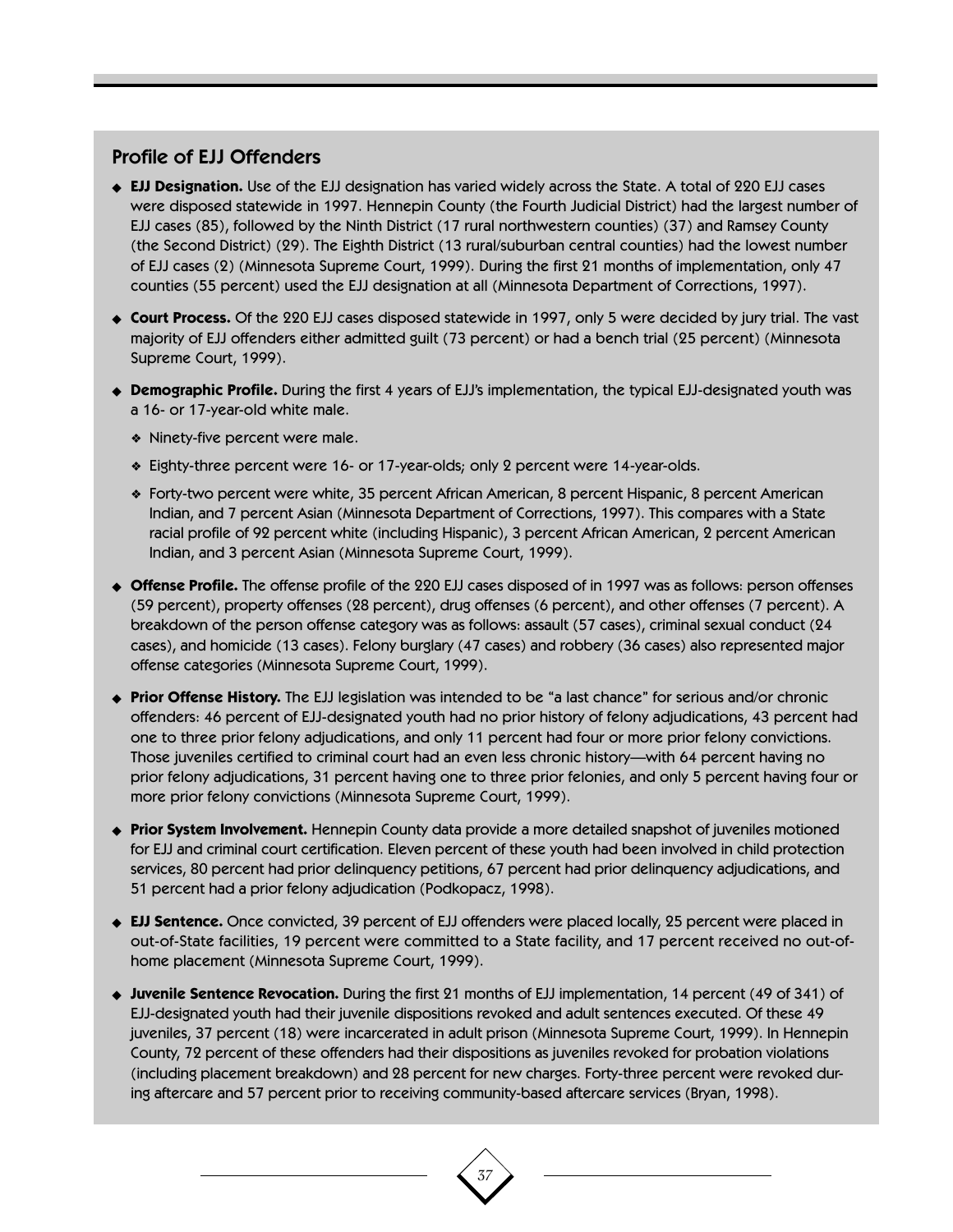#### Judicial and Prosecutorial Discretion in Sentencing Decisions

Respondents also had serious concerns about the judicial and prosecutorial discretion allowed in sentencing decisions under the EJJ law. For instance, judges may decline to impose the stayed adult sentence on EJJ youth who have failed to meet the conditions of their juvenile disposition. The lack of judicial and prosecutorial guidelines for EJJ designation decisions and the unwillingness of judges to "drop the hammer" on youth who have not followed the terms of their juvenile sentence were identified as problems. Concern was also raised regarding judicial discretion as to what constitutes public safety, particularly the differing standards in rural and urban communities. EJJ designation was reportedly used by some judges as an alternative to certifying juveniles who previously would have entered the criminal justice system.

#### Predisposition Assessment Services

A number of respondents identified a need for predisposition assessments under the law (to identify youth who can be successfully rehabilitated, determine what services they need, and predict their response to sentencing). No statewide data are available on the types of assessments EJJ offenders completed during the court process. The Fourth Judicial District (Hennepin County), however, reported that in 65 percent of EJJ and criminal court certification cases, the court ordered a probation assessment that included school, family, and delinquency background checks and interviews and collateral interviews. The court ordered a full psychological evaluation in 61 percent of the EJJ and certification cases and followed the probation officer's recommendation 73 percent of the time and the psychologist's recommendation 76 percent of the time (Podkopacz, 1998).

### Impact on Correctional Resources

In terms of the development and delivery of services for EJJ youth, respondents indicated that the State has not articulated a vision or policy on the appropriate continuum of services for this population. Instead, jurisdictions have been left to answer this question for themselves, resulting in wide divergence by

locale. In addition, treatment services must compete with prevention/early intervention services for limited resources—the latter long having been the priority within the State. Every focus group identified the need to expand the range of services available to EJJ youth. (In Minnesota, juvenile probation is organized at the county level with State or local funding; DOC administers all juvenile and adult correctional institutions; and detention facilities are operated by the county or regionally where counties have collaborated.)

According to respondents, the funding of services on a per-juvenile basis has left rural areas, already strapped for resources, without the critical mass of EJJ-designated youth necessary to develop and deliver specialized services. Some expressed concern that, although the subsidy was much needed, the method of allocation did not support coherent program planning or development. Moreover, respondents noted, the money comes at the front end, and the cost for services is ongoing during the course of a juvenile's sentence. The most significant need is often for aftercare and followup services, and by then, available funding is often exhausted.

By contrast, metropolitan Hennepin County has been able to develop specialized services and supervision resources (such as intensive probation) for EJJ-sentenced youth. This ability results from the relatively large number of such youth moving through Hennepin's system annually.

Respondents also noted that the EJJ legislation is being implemented concurrently with the Balanced and Restorative Justice (BARJ) initiative.<sup>6</sup> Consequently, program development has focused primarily on community-based sanctions, restitution, case management, and skill/competency development. Intensive supervision and aftercare services have also been identified as critical components of EJJ and BARJ efforts.

<sup>6</sup> Balanced and Restorative Justice (BARJ), a core component of the OJJDP Comprehensive Strategy, is a combination of the Balanced Approach and the Restorative Justice models. It includes community protection, offender accountability, offender competency development, and victim restoration.

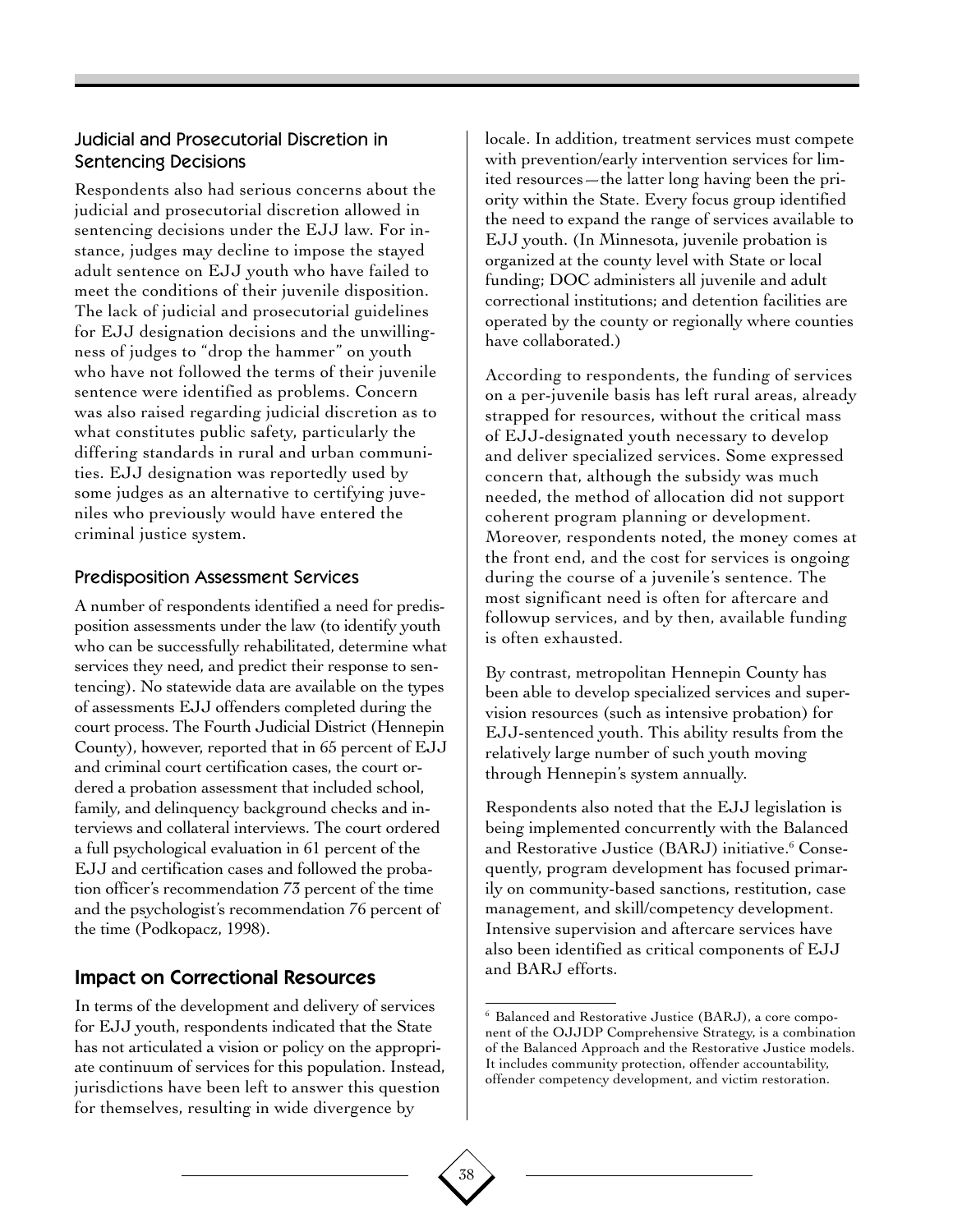#### Services for Special Needs Offenders

Services are needed for both younger EJJ youth and older offenders. Younger youth, for example, may need family interventions, secondary prevention, and community-based services to avoid out-oftown residential placement. Older offenders, on the other hand, may need such services as intensive supervision, rehabilitative services, and vocational training. With respect to services, respondents identified pressures (1) not to impose sanctions on younger youth and (2) to impose criminal sanctions on older youth when necessary services are unavailable within the juvenile court system.

Specialty treatment services (for example, sex offender or drug and alcohol programs) are often difficult or impossible to secure in rural areas, resulting in out-of-area residential placement and increased costs for rural jurisdictions. Finding appropriate interventions for female offenders is also difficult. Some private providers are reportedly developing programs to address these issues, but major gaps remain. Some respondents, for example, reported that girls may be serving their juvenile sentences in adult prison if it is the only secure facility available.

#### Facilities Management

Residential facilities working with young adults ages 18 to 21 face licensure as well as programming and security issues related to this population. Managers of these facilities report grouping offenders so that there is no more than a 4-year age difference between the oldest and the youngest offender. EJJ youth are reported to be more easily managed in facilities (apparently because of the criminal sanctions "hanging over their heads") than juveniles certified and committed by the criminal court. Interestingly, the State-run St. Cloud prison has a long history of programming for older juvenile offenders and has filled the gap

with services for 19- through 21-year-olds before sending them to another prison. St. Cloud receives all new commitments of youth statewide under the age of 20, and EJJ youth have no special status within the facility.

Under EJJ, Hennepin County youth are reportedly being sent to the county jail (a work facility) because judges are increasingly reluctant to impose full criminal sentences and send the youth to prison. The "workhouse," as it is called, is seen as a viable compromise by judges. Similar sentiments were expressed in judicial districts statewide.

## Conclusion

Three-and-a-half years after the EJJ law was implemented, Minnesota practitioners have a generally positive reaction to the legislation. The underlying theme that emerged from most focus group discussions was that the legislation is a sound alternative to the single waiver option available in Minnesota prior to EJJ. Respondents also expressed pride that the reform legislation has attempted to get the attention of young people while at the same time strengthening the community, linking youth with jobs, and supporting competency development and accountability. The legislation was designed to provide a framework for changes to the juvenile justice system and provide new tools and resources to the field.

As might be expected, problems with the EJJ law have also arisen. Although the transition period has had its difficulties, local adaptations are being made and, at the State level, considerations are under way to modify and fine-tune the legislation. Key actors throughout the system appear poised to participate in the refinement process and committed to providing troubled Minnesota youth with every opportunity to turn their lives around.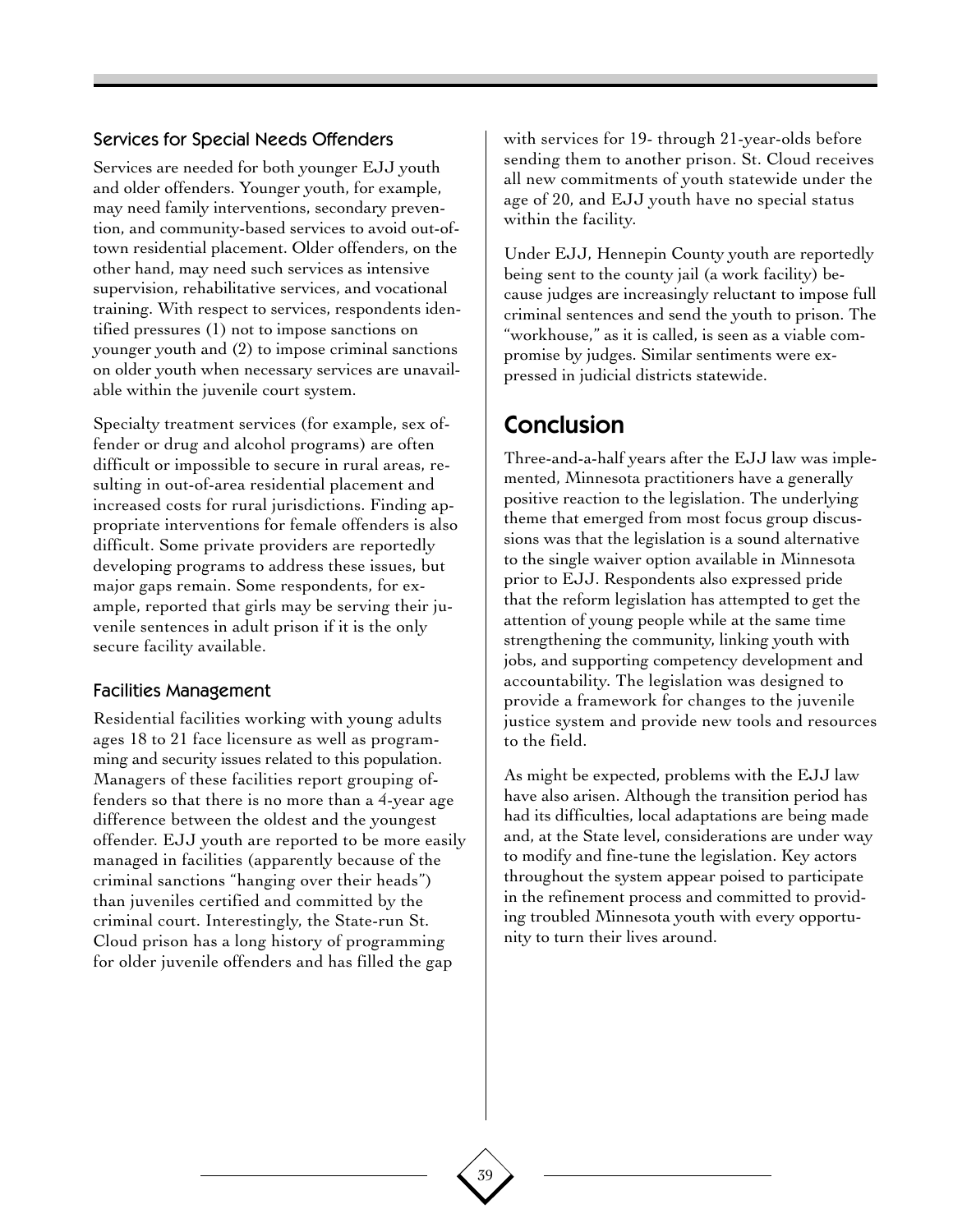## **Lessons Learned**

States made significant changes in the 1990's to target serious and violent juvenile crime. From 1992 through 1995, all but a handful of States changed major portions of their juvenile codes to make more juveniles eligible for criminal prosecution and/or sanctions. The trend continued during the 1996 and 1997 legislative sessions, when all but 11 States amended their jurisdictional, sentencing, or correctional programming laws to similar effect (Torbet et al., 1996; Torbet and Szymanski, 1998). Although documenting the overall direction and magnitude of these nationwide changes is important, what may be more useful at this stage is closer study of their actual implementation and State-by-State impact. This final chapter explores some significant questions that remain unanswered by the research presented above and summarizes the lessons learned from the three State case studies and from the authors' comprehensive analysis of State legislative activity.

### Unanswered Questions

Although the case studies answered a number of questions, they raised even more—many of which simply cannot be answered at this point. Such questions include the following:

- ◆ What impact will the recent reforms have on the attitudes, behaviors, and long-term life prospects of juvenile offenders?
- ◆ How will the changes affect recidivism and, ultimately, public safety?
- ◆ What developmental effects will long prison stays, extended isolation from prosocial influences, possible exposure to physical and sexual abuse, and assimilation into a violent criminal subculture have on adolescents being incarcerated in adult facilities?

◆ What impact will exposure to the adult criminal corrections system have on juvenile offenders' chances of being reintegrated into the community once released?

These questions revolve around three general considerations: the actual deterrent effects of the reforms, juveniles' misperceptions regarding the workings of the criminal law, and the effects of introducing juveniles into the adult criminal corrections system.

#### Deterrent Effects

Many recent reforms are predicated in part on the assumption that more punitive approaches to youth crime will have a deterrent effect. The juveniles targeted by these changes, however, may not even be aware of the potential sanctions. Although some States have taken steps to educate youth on the consequences of reforms,<sup>7</sup> not all States have been so active. This may not matter when the changes involved are simple. In the case of Wisconsin's straightforward redrawing of the upper age of juvenile jurisdiction, for example, the legislature's intended message may have reached the streets quickly and been easily understood by young people. The actual deterrent effects of more intricate and subtle juvenile justice reforms, particularly in relation to first-time serious offenders or complicated scenarios of blended sentencing, are less clear. Even if a stringent reform is clear and easily understood, whether or not it in fact deters juveniles from committing crimes also remains unclear.

<sup>7</sup> Arizona, which significantly expanded its transfer provisions in 1996 (following voter approval of a State constitutional amendment known as the "Stop Juvenile Crime Initiative"), thereafter embarked on an aggressive multimedia public information campaign targeting teenagers and designed to spell out the consequences of the reforms for juvenile lawbreakers.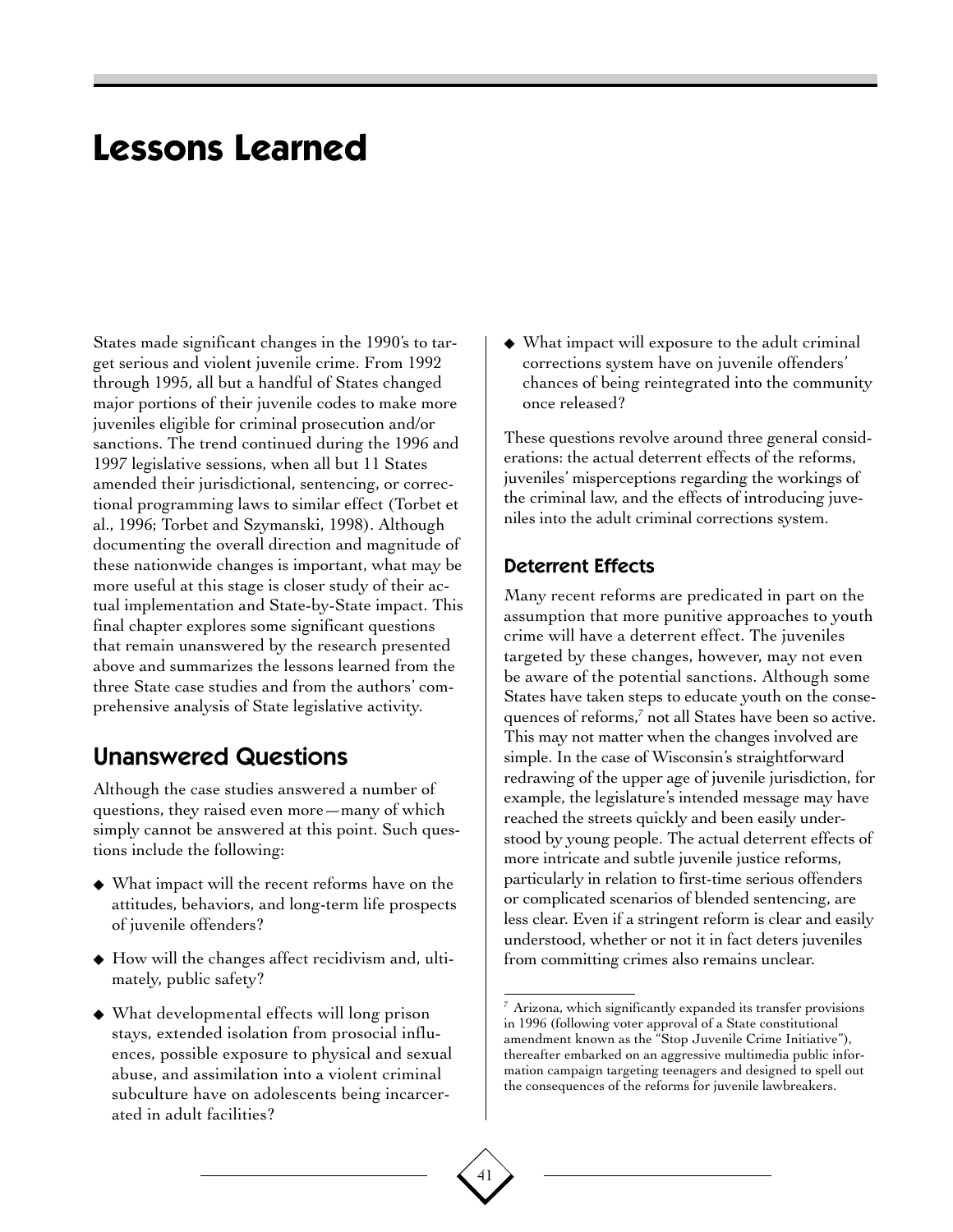#### Juveniles' Misperceptions Regarding Criminal Court Adjudication

The most straightforward message may lose something when conveyed to a State's juvenile delinquent population. The serious disadvantages of being subjected to criminal sanctions are not always apparent to the young. In Wisconsin, many 17-year-olds appear to be welcoming their new criminal responsibility—judging, rightly or wrongly, that being moved into the criminal justice system, at least for the less serious categories of crime, actually represents a kind of break. The change does not by itself mean a greater likelihood of incarceration or a longer period of confinement. The opportunity to be released on bail appeals strongly to shortsighted teens who, as one Wisconsin public defender explained, just want to "return to the party." A quick guilty plea and a sentence to adult probation may likewise seem less onerous than a juvenile disposition that requires regular reporting to a day-treatment program, community service work, or long-term counseling. This is particularly true for youth who do not fully understand the lifelong consequences of a felony conviction in criminal court and are not aware of how swift and certain adult probation revocation can be in terms of jailtime.

At the very least, the exposure of broad categories of juveniles to serious adult sanctions raises troubling questions regarding teenagers' competency to make plea decisions and the adequacy of consultation and representation in such cases. These issues are presented even more starkly in States with chronic offender laws under which juveniles may find themselves facing "third strikes" without ever having been represented by counsel.

#### Consequences of Introducing Juveniles Into the Adult Criminal Corrections System

The confinement of large numbers of juveniles in jails and prisons has been one of the most significant and potentially worrisome consequences of the recent round of juvenile justice reforms. The change poses logistical, programming, security, and other challenges that are only now being recognized. In some cases, these may be relatively trivial, such as the difficulty encountered by Wisconsin jailers when faced

with a new crop of 17-year-old detainees, who technically could not receive medical treatment without written consent from their parents. However, most of these challenges are considerably more serious:

- ◆ How to channel educational and other vital, State-mandated services to juveniles who may be isolated in pockets throughout the adult criminal corrections system, under the supervision of officials with no experience or expertise in overseeing such services.
- ◆ How to accommodate accused minors during lengthy periods of pretrial detention in facilities designed neither for young people nor for long stays.
- ◆ How to protect the safety of youth thrown into daily contact with adult inmates.

Generally, the wider the net cast by a reform—that is, the broader the age or offense categories targeted for criminal sanctions—the more likely it is to result in assault or exploitation of minor inmates by adult prisoners. However, according to early reports from New Mexico correctional officials responsible for "the worst of the worst," the opposite may occur as well: A settled adult prison culture may be threatened by the introduction of an unpredictable, disruptive, and potentially dangerous juvenile element.

## Lessons Learned

42

The authors' observations of reform implementation in the three States studied, comprehensive analysis of State legislative activity, and conversations with practitioners about recent changes yielded a number of broad lessons that could be of use to policymakers considering similar reforms.

#### A Disconnect Exists Between the Legislative Intent and the Actual Implementation of New Laws

What often characterized the implementation of the reforms described in this Report were an overall lack of deliberate, statewide planning; inadequate lead times; and insufficient efforts to educate practitioners regarding the changes. Moreover, legislative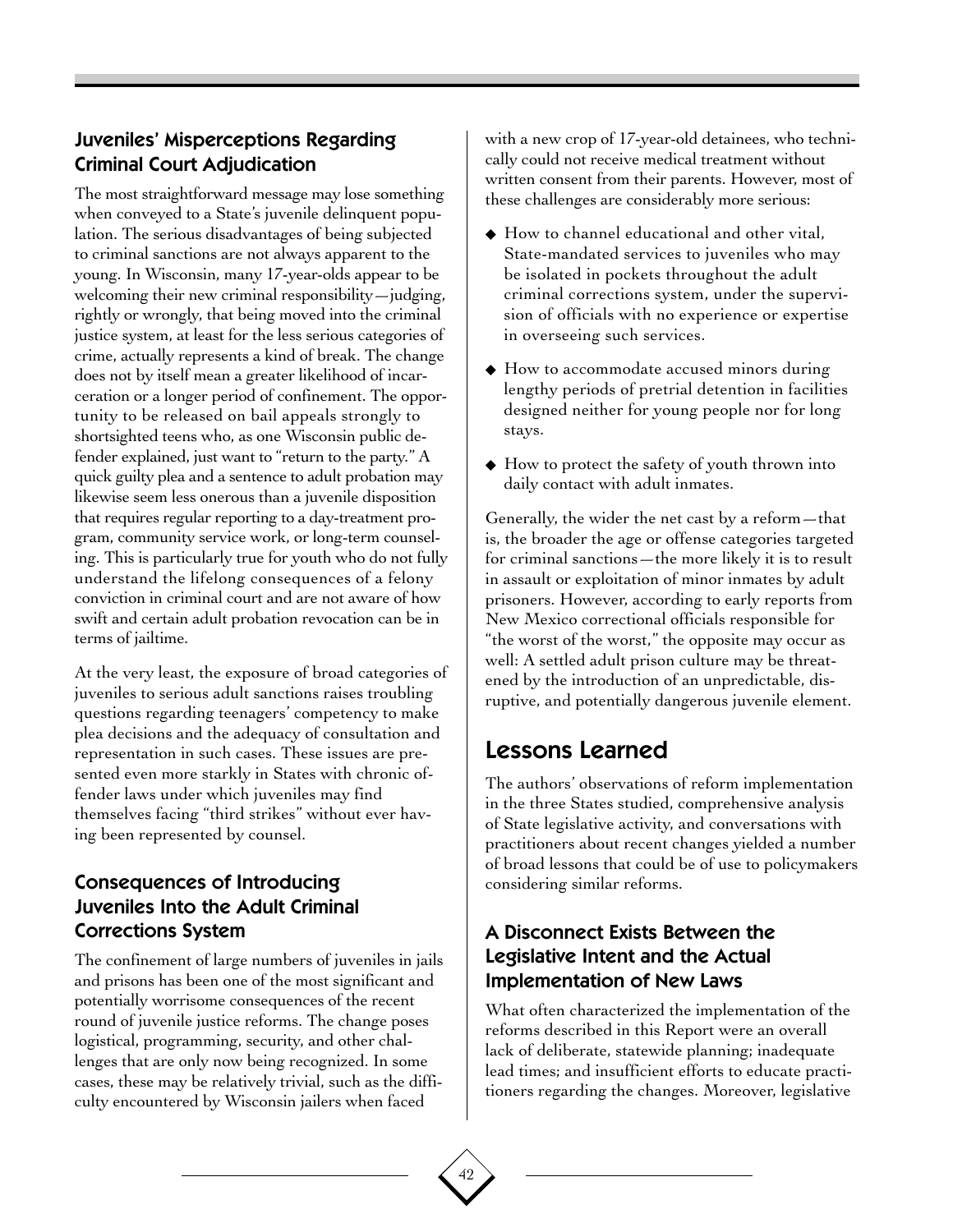prescriptions that sought to promote accountability by increasing punishment frequently anticipated resources and capacity that did not exist at the time of implementation. The mandate for change exceeded the capacity of the system to manage, monitor, and evaluate change.

Local responses to the new laws tended to be improvised and differed widely from place to place. The short-term result in most local jurisdictions was often confusion—regarding the intent of the new laws, the qualifications for the new serious-offender classifications, the procedures for processing these offenders, and the offenders' status and treatment during pretrial holding and other stages. Because implementation of new reforms was not staggered, local practitioners did not have enough time for planning, programming, and cross-training. Lag time between enactment of the new laws and the availability of funding for programs hampered the development of local intervention resources for the target populations as well.

The American Correctional Association, in its recently ratified "public correctional policy on youthful offenders transferred to adult criminal jurisdiction," encourages the preparation and consideration of fiscal and correctional impact assessments before the enactment of new legislation (American Correctional Association, 1999). Similar advice has come from an American Bar Association task force chaired by former Attorney General Edwin Meese III, which recommended that Congress require a cost analysis and a public policy analysis of any Federal criminal law before its enactment (Task Force on the Federalization of Criminal Law, 1998). Applied to State legislative proposals on serious and violent juvenile crime, such cost analyses or impact assessments would provide objective data upon which legislators could base decisions—comparing costs, assessing needs, and examining the benefits and risks to be expected. Public policy analysis conducted by a legislative review committee, considering the informed opinions of juvenile and criminal correctional professionals, could also assess proposed crime legislation. At a minimum, such assessments would pinpoint the potential target population, specify policy and program changes necessitated by the proposed law, and anticipate

shifts in workload and likely resource gaps that would result.

The same task force report also recommended that once passed, new laws should include "sunset" or "second look" provisions under which, after a stated period of years, the impact of the particular statute would be assessed.

#### Blended Sentencing Laws Encourage Plea Bargaining

It is common practice in Minnesota for prosecutors to file a motion for criminal certification and then "bargain down" to extended jurisdiction in juvenile court. As a result, first-time serious offenders in Minnesota, most of whom are unlikely to be certified, are being designated as EJJ cases. Prosecutors engaged in plea bargaining negotiations in New Mexico are also using the threat of a criminal sanction as leverage to guarantee the imposition of juvenile sanctions. Although the new sentencing laws thus appear to encourage plea bargaining, it is not clear whether the effect was intended or whether the practice has, in fact, become more common. Nor is it clear what effect such bargaining has on a juvenile's sense of responsibility for the damage caused by his or her crime.

#### Blended Sentencing Provisions Expand Judicial and Prosecutorial Discretion

The authority to decide when juvenile offenders are beyond the rehabilitative reach of the juvenile justice system was once entrusted almost exclusively to juvenile court judges. In the first half of the 1990's, however, that changed considerably, as more and more States passed laws excluding serious offenses from juvenile court jurisdiction or granting transfer authority to prosecutors. These changes can be traced, in part, to the prevailing sentiment that juvenile court judges were "soft" on crime and that shifting power away from them would increase the likelihood that serious and violent offenders would be held accountable for their actions. Nevertheless, the case studies in Minnesota and New Mexico demonstrate that blended sentencing laws, whether they replace or supplement existing transfer laws,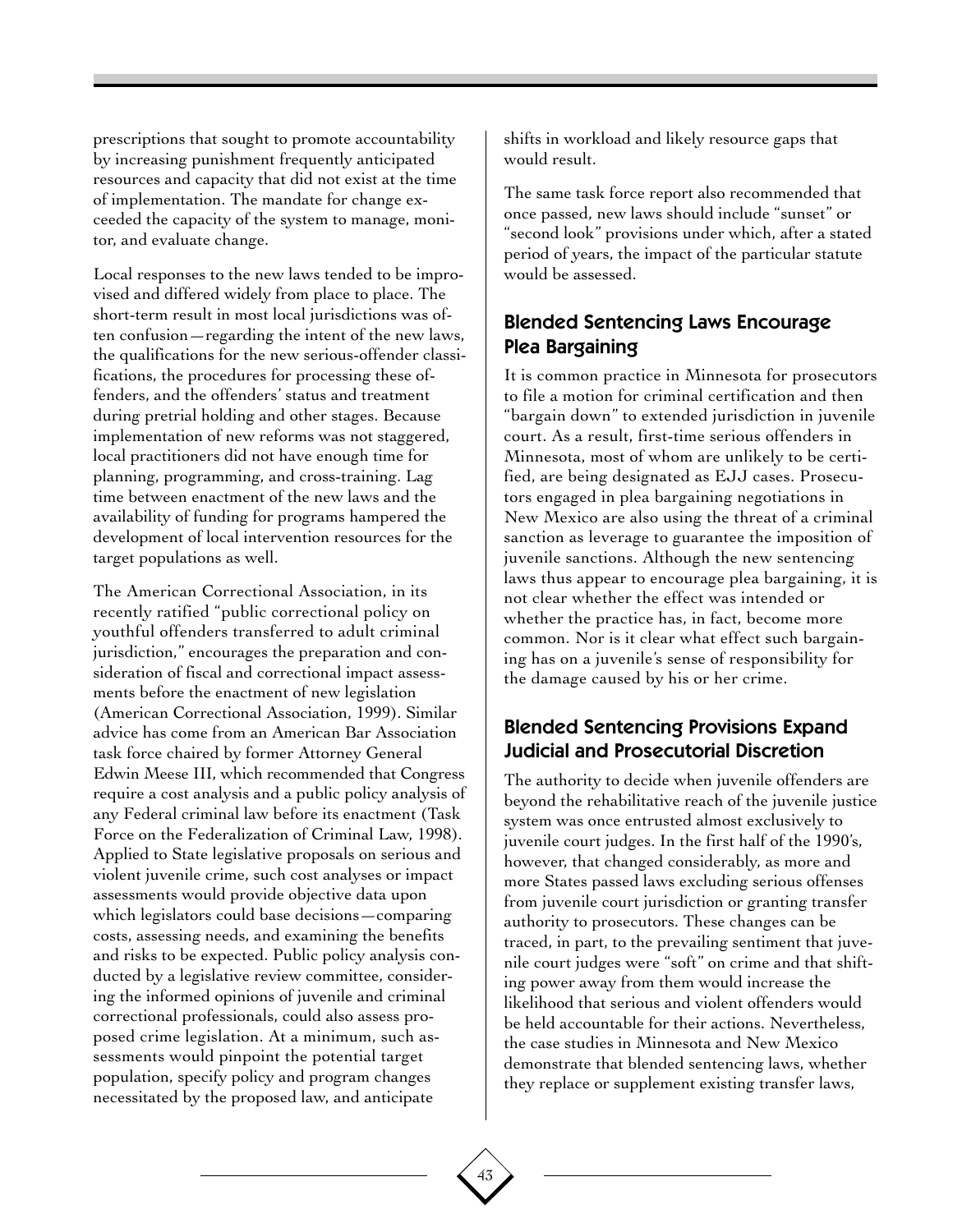leave juvenile court judges with considerable authority to fashion individualized, offender-based dispositions and to consider not only offense seriousness and community safety but also the background and court history of the individual juveniles before them.

New blended sentencing laws have also greatly expanded prosecutors' authority by entrusting them with broad discretion to decide when to seek special offender designations or criminal sentencing options. These decisions are generally not subject to formal guidelines or systematic reporting requirements. Unlike a judge's waiver and sentencing decision, a prosecutor's decision to try a juvenile in criminal court or seek criminal sanctions is not usually required to be made on the basis of a written record or in accordance with criteria that are specified beforehand and applicable to all cases. Mandatory, routine reporting requirements similar to those that have long been applicable to juvenile courts would also help ensure that prosecutorial handling of transfer and sentencing decisions could be studied after the fact.

#### Local Application of New Sentencing Laws Varies Widely

The case studies documented significant differences in the way local jurisdictions apply blended sentencing laws. Some counties appear to apply the new rules sparingly, while others apply them across the board. In New Mexico, for example, the district attorney in one county seeks criminal sanctions in all cases in which they are available. District attorneys in another county seek criminal sanctions only for a selected few. In Minnesota, data revealed considerable differences between urban and rural jurisdictions with regard to applying the extended jurisdiction designation to property offenders. Consideration should be given to setting meaningful guidelines for the exercise of both prosecutorial and judicial discretion in making designation, sentencing, and review decisions under the reforms to ensure fair and appropriate decisionmaking. Likewise, expanded sentencing authority requires that judges have an accurate understanding of the sanctions and services available in both the juvenile and adult correctional system.

#### New Sentencing Laws Have a Disproportionate Impact on Minorities

Minorities are overrepresented in the offender categories being subjected to stricter transfer and sentencing provisions—for example, youth who have extensive juvenile records and youth who commit serious and violent offenses, particularly with weapons. The Minnesota and New Mexico case studies confirm that African American and Hispanic youth make up a disproportionate share of offenders who receive extended jurisdiction designations or are subject to motions for criminal sanctions.

#### Expanded Sentencing Laws Require New Resources/Interventions

Virtually all local case study participants called for an expanded range of community-based services for targeted juveniles. In addition, new services were considered particularly crucial for juveniles being held in State juvenile facilities for longer periods as a result of reforms extending the upper age of the juvenile court's jurisdiction over adjudicated delinquents.

Research has documented several principles of effective intervention that should guide correctional programming (see Bilchik, 1998; Kurlychek, Torbet, and Bozynski, 1999; Levrant et al., 1999). States must be strategic in articulating visions and plans for their juvenile justice systems that consider public safety, offender rehabilitation, and victim reparation as significant elements and incorporate best practice principles and the appropriate continuum of sanctions and services for the targeted subset of juvenile offenders. Serious, violent, and chronic juvenile offenders represent a very small proportion of all delinquents, but they impose significant costs on the system and present real threats to their communities. Research, however, has documented considerable cost savings in the long term when offenders are diverted from their criminal careers.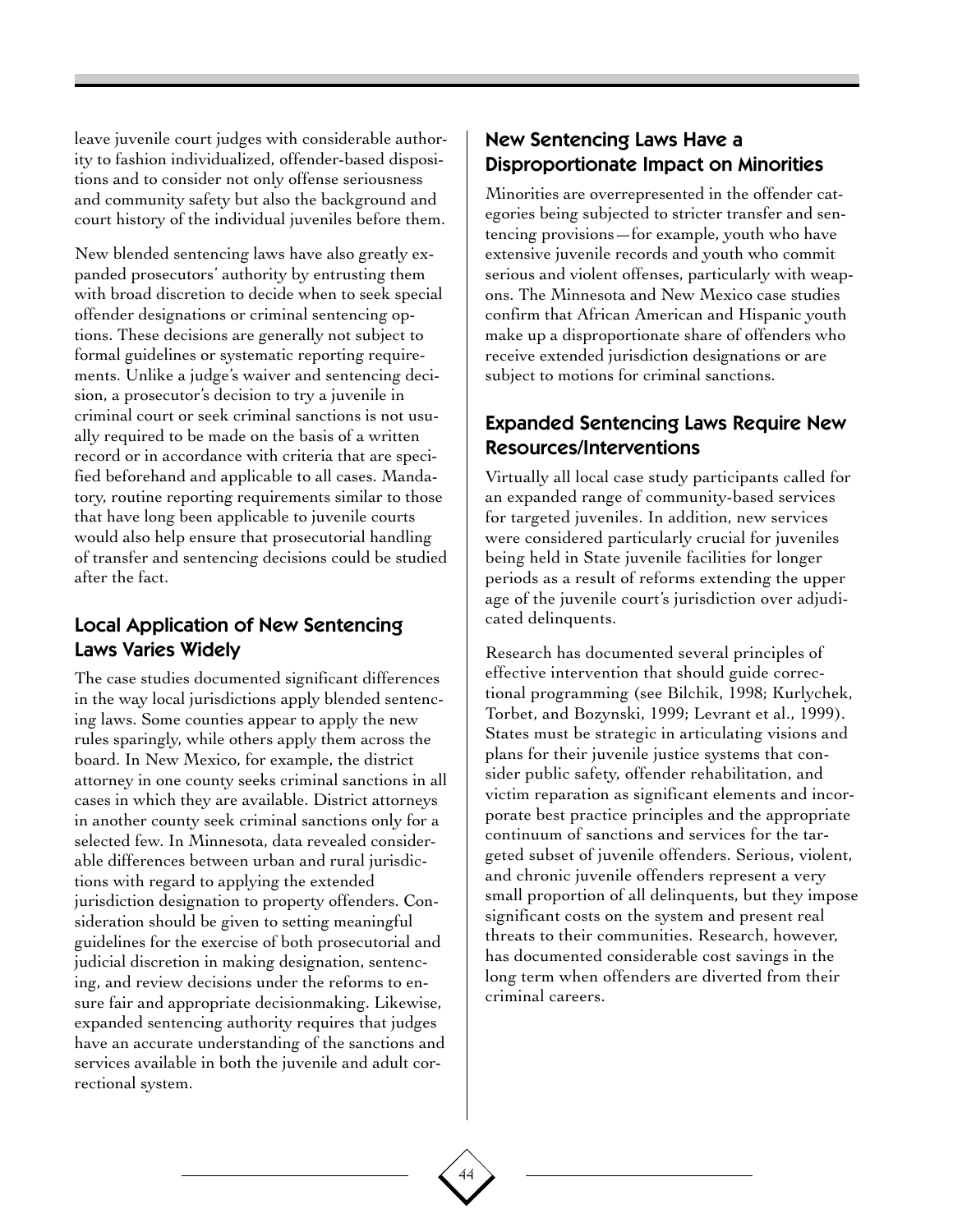#### Categorical Age Exclusions Have Unanticipated Consequences

Despite Wisconsin officials' conscious efforts to resist lowering the transfer threshold after changing the age of criminal responsibility to 17, waiver petitions involving 16-year-olds increased 90 percent in Milwaukee County in the first year after the new law took effect. Waivers were not being sought for 16-year-olds to the same extent as they had been for 17-year-olds, but merely being 16 clearly increased an offender's chances of being waived. Another unanticipated consequence of the new law was an increase in per diem charges to counties as a result of a temporary reduction in the State training school population. This, in turn, interfered with local efforts to spend existing juvenile justice resources on a younger population.

Finally, Wisconsin's removal of 17-year-olds from the juvenile court's original jurisdiction had a significant "net-widening" effect that may not have been entirely foreseen. Because 17-year-olds charged with serious and violent crimes were reportedly already being transferred to criminal court (via judicial waiver) before the law was changed, the impact of the reform has been felt primarily by 17-year-olds charged with less serious, nonviolent offenses. Lowering the age of criminal responsibility has thus required an increase in prosecutorial resources for diversion of such cases.

#### Treating Juvenile Offenders as Criminals Creates Problems for Adult Corrections

Except for purposes of criminal responsibility, 17 year-olds remain minors under Wisconsin law. Juveniles sentenced in criminal court in other States are likewise still minors in all other respects. The most immediate implications of Wisconsin's reforms centered on anomalies arising from the "in-between" status of these individuals. Most of the policy issues and programming challenges described by respondents from the adult corrections system resulted from the in-between legal status of minors in criminal justice system facilities.

#### More Data Collection and Systematic Followup Are Needed To Judge the Impact of Reforms

The case studies presented here are intended to shed light on the implementation stage of a significant group of State-level juvenile justice reforms. However, the real impact of those reforms and others that expose juvenile offenders to adult criminal sanctions is still largely unknown—and will remain unknown until State and local officials commit themselves to the task of collecting and developing the data needed to assess their effects. Detailed profiles of offenders affected by the latest round of reforms (like those compiled on EJJ offenders in Hennepin County, MN) would serve two main purposes:

- ◆ They would allow policymakers to compare the sorts of juvenile offenders targeted by the reforms with those who have actually been hit by the reforms.
- ◆ They would also provide information about whether the harshest penalties have in fact been reserved for "the worst of the worst" and whether any biases have tainted transfer and sentencing decisions.

Further study devoted to the uses of discretionary authority to invoke criminal sanctions against certain juveniles—particularly in prosecutors' offices—would also be useful to determine the reasons for such decisions and the extent to which they correspond with the public's expectations. More reliable and complete information on what happens to juveniles after they are placed in correctional settings with adults—in addition to what happens to them after they leave—is obviously essential to any short-term consideration of the costs and benefits of these initiatives and to any long-term evaluation of their success.

The authors hope that the three case studies in this Report—even though they do not address all of the questions raised by the legislative reforms of the 1990's—will stimulate future research and provide a solid basis for purposeful legislation.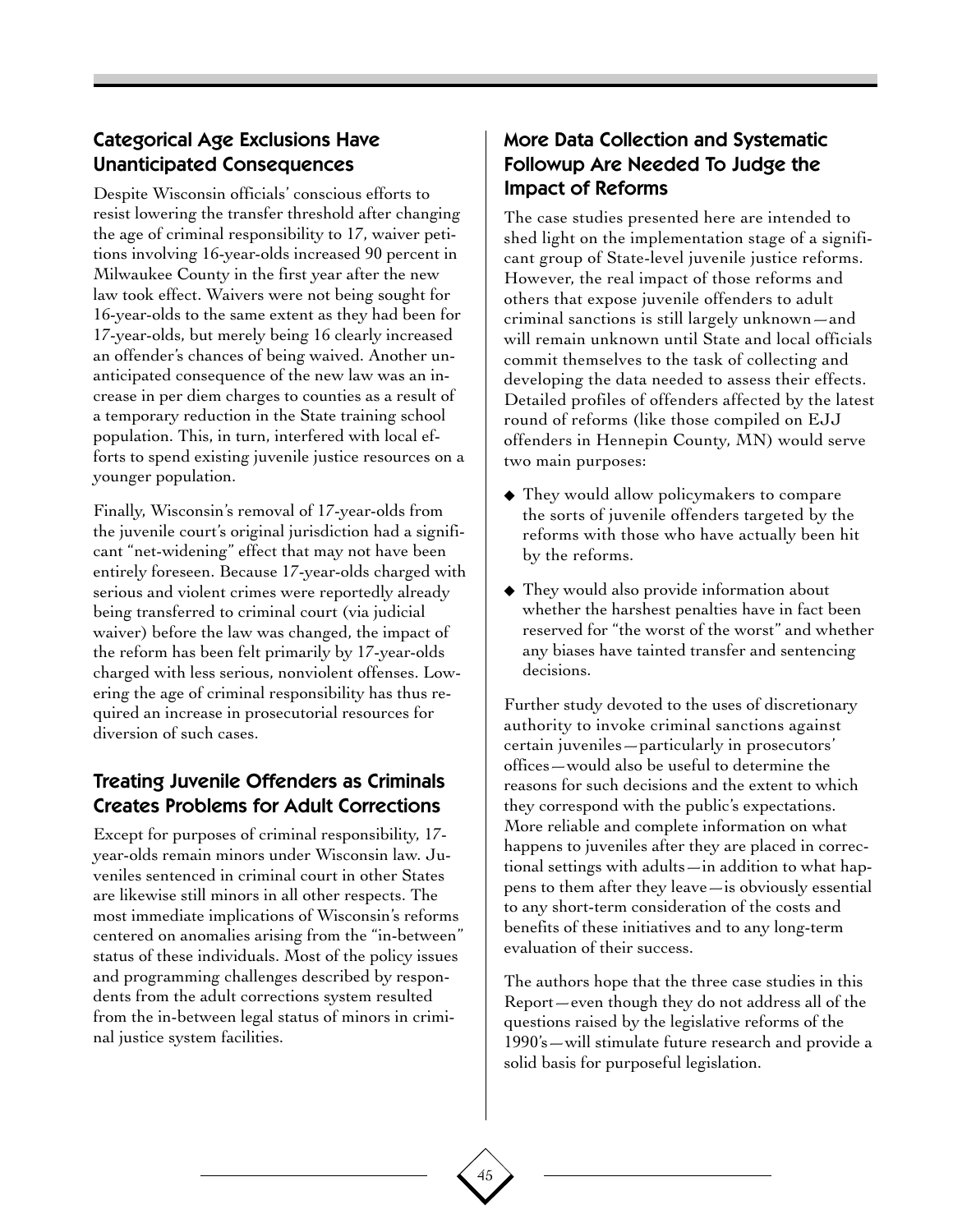## **References**

American Correctional Association. 1999. Public correctional policy on youthful offenders transferred to adult criminal jurisdiction. *Corrections Today* 61(2):82–84.

Bilchik, S. 1998. *A Juvenile Justice System for the 21st Century*. Bulletin. Washington, DC: U.S. Department of Justice, Office of Justice Programs, Office of Juvenile Justice and Delinquency Prevention.

Bryan, F. 1998. *Extended Juvenile Jurisdiction, Chapter XIX of the 33rd Annual Criminal Justice Institute*. St. Paul, MN: Minnesota Continuing Legal Education, Minnesota State Bar Association.

Bureau of Justice Statistics. April 1999. *Correctional Populations in the United States, 1996.* Washington, DC: U.S. Department of Justice, Office of Justice Programs, Bureau of Justice Statistics.

Feld, B. 1991. Justice by geography: Urban, suburban, and rural variations in juvenile justice administration. *Journal of Criminal Law and Criminology* 82(1):156–210.

Feld, B. 1995. Violent youth and public policy: A case study of juvenile justice law reform. *Minnesota Law Review* 79(5):965–1128.

Greenwood, P.W. 1996. Responding to juvenile crime: Lessons learned. *The Future of Children*  $6(3):75-85.$ 

Griffin, P. 1999. *Developing and Administering Accountability-Based Sanctions for Juveniles*. Bulletin. Washington, DC: U.S. Department of Justice, Office of Justice Programs, Office of Juvenile Justice and Delinquency Prevention.

Griffin, P., Torbet, P.M., and Szymanski, L. 1998. *Trying Juveniles as Adults in Criminal Court: An Analysis of State Transfer Provisions*. Report. Washington, DC:

U.S. Department of Justice, Office of Justice Programs, Office of Juvenile Justice and Delinquency Prevention.

Hanke, P.J. September 13, 1996. *Working Paper No. 20: Profile of Youthful Offenders and Serious Youthful Offenders in New Mexico's Prisons.* Albuquerque, NM: Institute for Social Research, University of New Mexico.

Houghtalin, M., and Mays, L.G. 1993. Criminal court dispositions of juveniles tried as adults in New Mexico: An exploratory examination. *International Journal of Adolescence and Youth* 4:111–128.

Huizinga, D., Loeber, R., and Thornberry, T. 1994. *Urban Delinquency and Substance Abuse: Initial Findings*. Washington, DC: U.S. Department of Justice, Office of Justice Programs, Office of Juvenile Justice and Delinquency Prevention.

Juvenile Justice Study Committee. 1995. *Juvenile Justice: A Wisconsin Blueprint for Change.* Racine, WI: Circuit Court Branch No. 5.

Kurlychek, M., Torbet, P.M., and Bozynski, M. 1999. *Focus on Accountability: Best Practices for Juvenile Court and Probation*. Bulletin. Washington, DC: U.S. Department of Justice, Office of Justice Programs, Office of Juvenile Justice and Delinquency Prevention.

Levinson, R.B., and Greene, J.J., III. 1999. New "boys" on the block. *Corrections Today* 61(1): 60–63.

Levrant, S., Cullen, F., Fulton, B., and Wozniak, J. 1999. Reconsidering restorative justice: The corruption of benevolence revisited? *Crime and Delinquency*  $45(1):3-27.$ 

Lipsey, M.W. 1992. Juvenile delinquency treatment: A meta-analytic inquiry into the variability of effects. In *Meta-Analysis for Explanation*, edited by

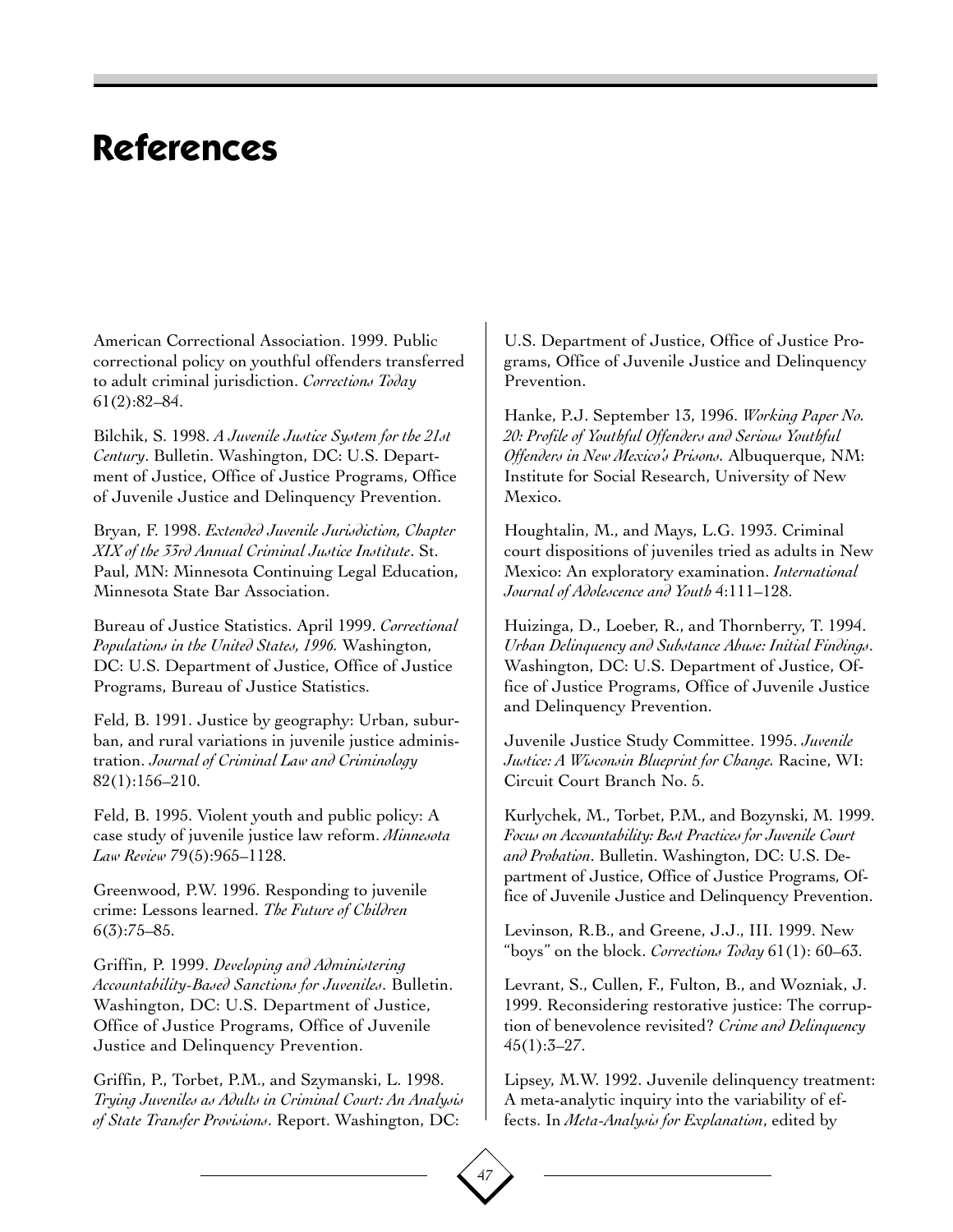T. Cook, H. Cooper, and D.S. Cordray. New York, NY: Russell Sage Foundation.

Mays, L.G., and Gregware, P. 1996. The Children's Code reform movement in New Mexico: The politics of expediency. *Law and Policy* 18(1, 2):179–193.

Metzen, L.M., and Rolfson, T.J. 1995. *Summary Guide to Minnesota Extended Jurisdiction Juvenile Procedure: Overview of Process and Procedure*. St. Paul, MN: Minnesota Continuing Legal Education, Minnesota State Bar Association.

Minnesota Department of Corrections. 1997. *Extended Jurisdiction Juveniles in Minnesota: January 1, 1995–October 31, 1996*. St. Paul, MN: Minnesota Department of Corrections.

Minnesota Supreme Court. 1994. *Final Report of the Advisory Task Force on the Juvenile Justice System*. St. Paul, MN: Research and Planning Office, Minnesota Supreme Court.

Minnesota Supreme Court. April 1998. *Statistical Highlights: 1996 Minnesota State Courts*. St. Paul, MN: Research and Information Technology Office, State Court Administration.

Minnesota Supreme Court. 1999*. Juvenile Justice Issued: Statistical Overview of EJJ and Adult Certification Data*. Presentation to the Minnesota Senate Crime Prevention Committee, January 25, 1999. St. Paul, MN: Research and Evaluation, State Court Administrator's Office, Minnesota Supreme Court.

National Center for Juvenile Justice. 1999. *Easy Access to Juvenile Court Statistics, 1987–1996*. Pittsburgh, PA: National Center for Juvenile Justice.

Podkopacz, M. 1998. *Blended Sentencing in Hennepin County Juvenile Court: An Analysis of EJJ and Certification Motions Filed in 1995 and 1996*. Presentation to the Youth and Crime Conference, March 16, 1998.

Poole, R., and Snyder, H. 1998. *Easy Access to FBI Arrest Statistics: 1994–1997.* Data Presentation Package. Pittsburgh, PA: National Center for Juvenile Justice (producer). Washington, DC: U.S. Department of Justice, Office of Justice Programs, Office of Juvenile Justice and Delinquency Prevention (distributor).

Redding, R.E., and Howell, J.C. In press. Blended sentencing in American juvenile courts. In *The Changing Borders of Juvenile Justice: Waiver of Adolescents to the Criminal Court,* edited by J. Fagan and F.E. Zimring. Chicago, IL: University of Chicago Press.

Schwartz, I., VanVleet, R., Orlando, F., and McMurphy, S. 1995. *A Study of New Mexico's Youthful Offenders*. Philadelphia, PA: Center for the Study of Youth Policy.

Snyder, H., and Sickmund, M. 1999. *Juvenile Offenders and Victims: 1999 National Report*. Washington, DC: U.S. Department of Justice, Office of Justice Programs, Office of Juvenile Justice and Delinquency Prevention.

Task Force on the Federalization of Criminal Law. 1998. *The Federalization of Criminal Law*. Washington, DC: American Bar Association, Criminal Justice Section.

Torbet, P.M., Gable, R., Hurst, H., IV, Montgomery, I., Szymanski, L., and Thomas, D. 1996. *State Responses to Serious and Violent Juvenile Crime.* Research Report. Washington, DC: U.S. Department of Justice, Office of Justice Programs, Office of Juvenile Justice and Delinquency Prevention.

Torbet, P.M., and Szymanski, L. 1998*. State Legislative Responses to Violent Juvenile Crime: 1996–1997 Update*. Washington, DC: U.S. Department of Justice, Office of Justice Programs, Office of Juvenile Justice and Delinquency Prevention.

Utton, M.W. 1994. From diversity to unanimity: The case of the New Mexico Children's Code. *Perspectives* (Winter):6–8.

Wisconsin Department of Corrections. November 1998. *The Impact of Wisconsin's Juvenile Justice Code on Costs and Funding of the Juvenile Correctional Services: Evaluation and Recommendations.* Madison, WI: Wisconsin Department of Corrections.

Wisconsin Office of Justice Assistance, Statistical Analysis Center. 1998. *Wisconsin Adult Jail Populations, 1997*. Madison, WI: Wisconsin Office of Justice Assistance.

Zimring, F.E. 1998. *American Youth Violence*. New York, NY: Oxford University Press.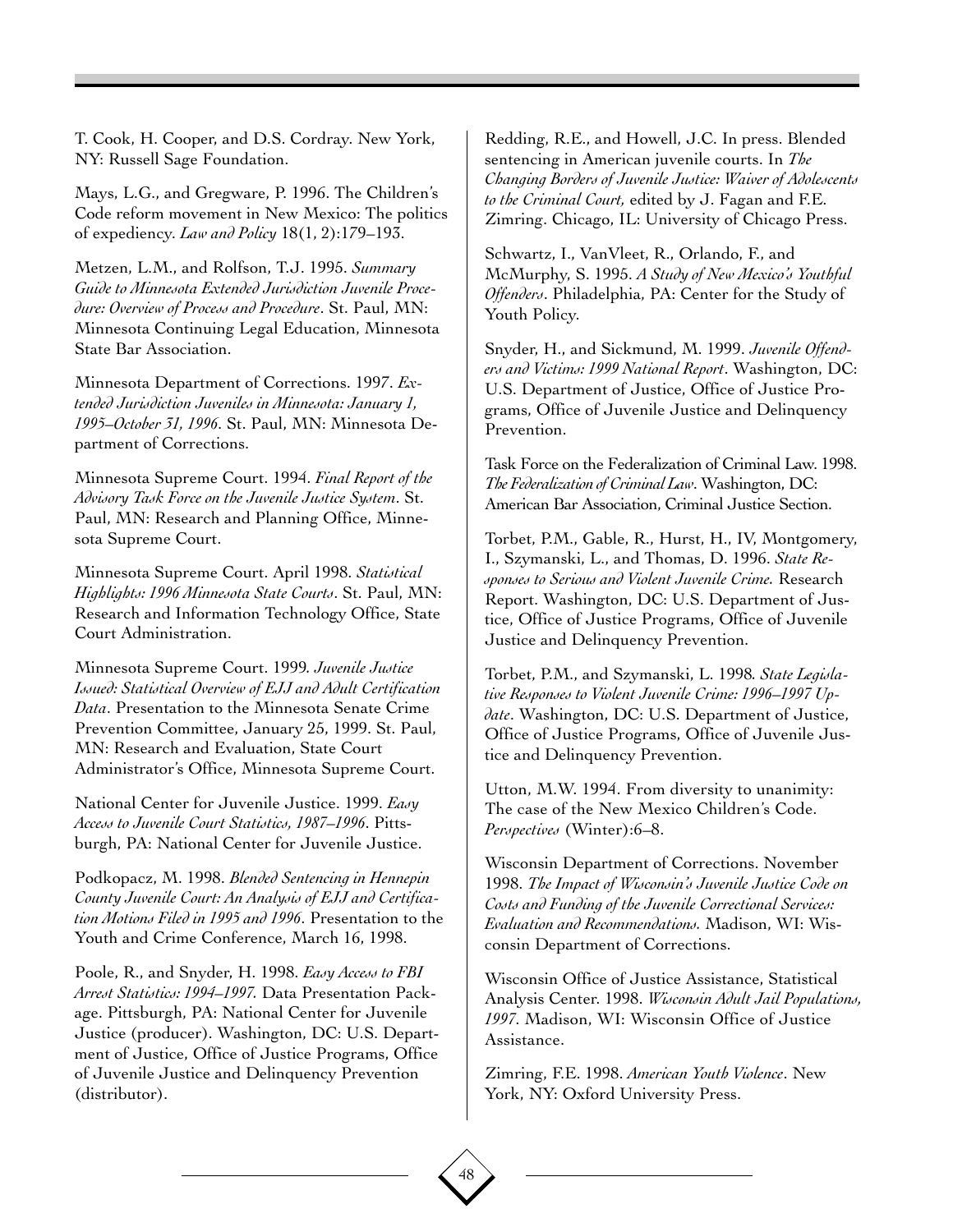## Publications From OJJDP

OJJDP produces a variety of publications—Fact Sheets, Bulletins, Summaries, Reports, and the Juvenile Justice journal—along with videotapes, including broadcasts from the juvenile justice telecommunications initiative. Through OJJDP's Juvenile Justice Clearinghouse (JJC), these publications and other resources are as close as your phone, fax, computer, or mailbox.

#### **Phone:**

800–638–8736

(Monday–Friday, 8:30 a.m.–7 p.m. ET) **Fax:**

#### 301–519–5600

**Online:**

#### **OJJDP Home Page:**

www.ojjdp.ncjrs.org

#### **E-Mail:**

puborder@ncjrs.org (to order materials) askncjrs@ncjrs.org (to ask questions about materials)

#### **Mail:**

Juvenile Justice Clearinghouse/NCJRS P.O. Box 6000, Rockville, MD 20849–6000

Fact Sheets and Bulletins are also available through fax on demand.

#### **Fax on Demand:**

800–638–8736, select option 1, select option 2, and listen for instructions.

To ensure timely notice of new publications, subscribe to JUVJUST, OJJDP's electronic mailing list.

#### **JUVJUST Mailing List:**

e-mail to listproc@ncjrs.org leave the subject line blank type subscribe juvjust your name

In addition, JJC, through the National Criminal Justice Reference Service (NCJRS), is the repository for tens of thousands of criminal and juvenile justice publications and resources from around the world. They are abstracted and placed in a database, which is searchable online (www.ncjrs.org/database.htm). You are also welcome to submit materials to JJC for inclusion in the database.

The following list highlights popular and recently published OJJDP documents and videotapes, grouped by topical areas.

The OJJDP Publications List (BC000115) offers a complete list of OJJDP publications and is also available online.

In addition, the OJJDP Fact Sheet Flier (LT000333) offers a complete list of OJJDP Fact Sheets and is available online.

OJJDP also sponsors a teleconference initiative, and a flier (LT116) offers a complete list of videos available from these broadcasts.

#### **Corrections and Detention**

Beyond the Walls: Improving Conditions of Confinement for Youth in Custody. 1998, NCJ 164727 (116 pp.).

Disproportionate Minority Confinement: 1997 Update. 1998, NCJ 170606 (12 pp.).

Disproportionate Minority Confinement: Lessons Learned From Five States. 1998, NCJ 173420 (12 pp.).

Juvenile Arrests 1997. 1999, NCJ 173938 (12 pp.).

Reintegration, Supervised Release, and Intensive Aftercare. 1999, NCJ 175715 (24 pp.).

#### **Courts**

Guide for Implementing the Balanced and Restorative Justice Model. 1998. NCJ 167887 (112 pp.).

Innovative Approaches to Juvenile Indigent Defense. 1998, NCJ 171151 (8 pp.).

Juvenile Court Statistics 1996. 1999, NCJ 168963 (113 pp.).

Offenders in Juvenile Court, 1996. 1999, NCJ 175719 (12 pp.).

RESTTA National Directory of Restitution and Community Service Programs. 1998, NCJ 166365 (500 pp.), \$33.50.

Trying Juveniles as Adults in Criminal Court: An Analysis of State Transfer Provisions. 1998, NCJ 172836 (112 pp.).

Youth Courts: A National Movement Teleconference (Video). 1998, NCJ 171149 (120 min.), \$17.

#### **Delinquency Prevention**

1998 Report to Congress: Juvenile Mentoring Program (JUMP). 1999, NCJ 173424 (65 pp.). 1998 Report to Congress: Title V Incentive Grants for Local Delinquency Prevention Programs. 1999, NCJ 176342 (58 pp.).

Combating Violence and Delinquency: The National Juvenile Justice Action Plan (Report). 1996, NCJ 157106 (200 pp.).

Combating Violence and Delinquency: The National Juvenile Justice Action Plan (Summary). 1996, NCJ 157105 (36 pp.).

Effective Family Strengthening Interventions. 1998, NCJ 171121 (16 pp.).

Juvenile Accountability Incentive Block Grants Strategic Planning Guide. 1999, NCJ 172846 (62 pp.).

Parents Anonymous: Strengthening America's Families. 1999, NCJ 171120 (12 pp.).

Prenatal and Early Childhood Nurse Home Visitation. 1998, NCJ 172875 (8 pp.). Treatment Foster Care. 1999, NCJ 173421

(12 pp.).

#### **Gangs**

1996 National Youth Gang Survey. 1999, NCJ 173964 (96 pp.).

Gang Members on the Move. 1998, NCJ 171153 (12 pp.).

Youth Gangs: An Overview. 1998, NCJ 167249 (20 pp.).

The Youth Gangs, Drugs, and Violence Connection. 1999, NCJ 171152 (12 pp.).

Youth Gangs in America Teleconference (Video). 1997, NCJ 164937 (120 min.), \$17.

#### **General Juvenile Justice**

Comprehensive Juvenile Justice in State Legislatures Teleconference (Video). 1998, NCJ 169593 (120 min.), \$17.

Guidelines for the Screening of Persons Working With Children, the Elderly, and Individuals With Disabilities in Need of Support. 1998, NCJ 167248 (52 pp.).

Juvenile Justice, Volume V, Number 1. 1998, NCJ 170025 (32 pp.).

A Juvenile Justice System for the 21st Century. 1998, NCJ 169726 (8 pp.).

Juvenile Offenders and Victims: 1999 National Report. 1999, NCJ 178257 (232 pp.).

OJJDP Research: Making a Difference for Juveniles. 1999, NCJ 177602 (52 pp.). Promising Strategies To Reduce Gun Violence. 1999, NCJ 173950 (253 pp.).

Sharing Information: A Guide to the Family Educational Rights and Privacy Act and Participation in Juvenile Justice Programs. 1997, NCJ 163705 (52 pp.).

#### **Missing and Exploited Children**

Portable Guides to Investigating Child Abuse (13-title series).

Protecting Children Online Teleconference (Video). 1998, NCJ 170023 (120 min.), \$17. When Your Child Is Missing: A Family Survival Guide. 1998, NCJ 170022 (96 pp.).

#### **Substance Abuse**

The Coach's Playbook Against Drugs. 1998, NCJ 173393 (20 pp.).

Drug Identification and Testing in the Juvenile Justice System. 1998, NCJ 167889 (92 pp.). Preparing for the Drug Free Years. 1999, NCJ 173408 (12 pp.).

#### **Violence and Victimization**

Combating Fear and Restoring Safety in Schools. 1998, NCJ 167888 (16 pp.). Guide for Implementing the Comprehensive Strategy for Serious, Violent, and Chronic Juvenile Offenders. 1995, NCJ 153681 (255 pp.).

Report to Congress on Juvenile Violence Research. 1999, NCJ 176976 (44 pp.) Serious and Violent Juvenile Offenders. 1998, NCJ 170027 (8 pp.).

Serious and Violent Juvenile Offenders: Risk Factors and Successful Interventions Teleconference (Video). 1998, NCJ 171286 (120 min.), \$17.

State Legislative Responses to Violent Juvenile Crime: 1996–97 Update. 1998, NCJ 172835 (16 pp.).

White House Conference on School Safety: Causes and Prevention of Youth Violence Teleconference (Video). 1998, NCJ 173399  $(240 \text{ min.})$  \$17.

#### **Youth in Action**

Community Cleanup. 1999, NCJ 171690 (6 pp.).

Cross-Age Teaching. 1999, NCJ 171688 (8 pp.).

Make a Friend—Be a Peer Mentor. 1999, NCJ 171691 (8 pp.).

Plan a Special Event. 1999, NCJ 171689 (8 pp.).

Planning a Successful Crime Prevention Project. 1998, NCJ 170024 (28 pp.).

Stand Up and Start a School Crime Watch. 1998, NCJ 171123 (8 pp.)

Two Generations—Partners in Prevention. 1999, NCJ 171687 (8 pp.).

Wipe Out Vandalism and Graffiti. 1998, NCJ 171122 (8 pp.).

Youth Preventing Drug Abuse. 1998, NCJ 171124 (8 pp.).